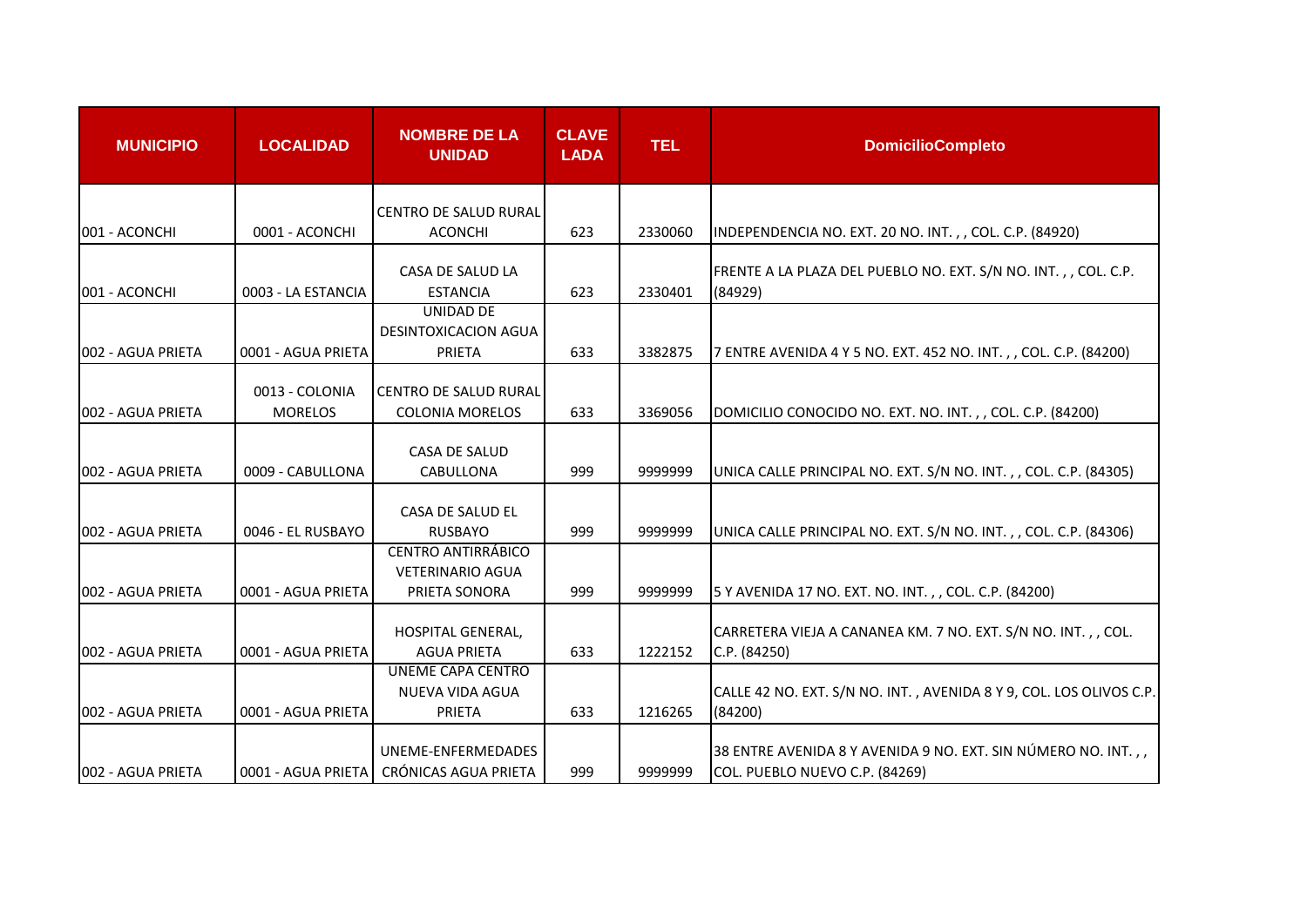| 003 - ALAMOS | 0001 - ALAMOS                                     | HOSPITAL COMUNITARIO<br><b>ALAMOS</b>            | 647 | 4280225 | CARRETERA ALAMOS-NAVOJOA NO. EXT. S/N NO. INT.,, COL. C.P.<br>(85760)                |
|--------------|---------------------------------------------------|--------------------------------------------------|-----|---------|--------------------------------------------------------------------------------------|
| 003 - ALAMOS | 0001 - ALAMOS                                     | <b>ESI-ALAMOS 1</b>                              | 647 | 4280225 | FRANCISCO I. MADERO NO. EXT. SIN NÚMERO NO. INT.,, COL. C.P.<br>(85760)              |
|              |                                                   |                                                  |     |         |                                                                                      |
| 003 - ALAMOS | 0001 - ALAMOS                                     | <b>ESI-ALAMOS 2</b>                              | 647 | 4280225 | PENDIENTE NO. EXT. NO. INT., , COL. C.P. (85760)                                     |
| 003 - ALAMOS | 0033 - BASIROA                                    | <b>CENTRO DE SALUD RURAL</b><br><b>BASIROA</b>   | 555 | 1514414 | A UN COSTADO DE LA ESCUELA PRIMARIA NO. EXT. NO. INT.,, COL.<br>C.P. (85768)         |
| 003 - ALAMOS | 0044 - BURAPACO                                   | CENTRO DE SALUD RURAL<br><b>BURAPACO</b>         | 999 | 9999999 | CENTRO DEL POBLADO NO. EXT. NO. INT.,, COL. C.P. (85773)                             |
| 003 - ALAMOS | 0064 - CERRO<br><b>COLORADO (EL</b><br>COLORADO)  | CENTRO DE SALUD RURAL<br><b>CERRO COLORADO</b>   | 555 | 4848530 | A UN COSTADO DEL ALBERGUE DEL INI. NO. EXT. NO. INT.,, COL. C.P.<br>(85767)          |
| 003 - ALAMOS | 0089 - EL CHINAL                                  | <b>CENTRO DE SALUD RURAL</b><br>EL CHINAL        | 647 | 4214285 | FRENTE A LA ESCUELA PRIMARIA NO. EXT. NO. INT.,, COL. C.P.<br>(85760)                |
| 003 - ALAMOS | 0090 - EL CHINO<br>(SAN ANTONIO DE<br>LOS CHINOS) | CENTRO DE SALUD RURAL<br>EL CHINO                | 647 | 4212841 | FRENTE AL REPRESO NO. EXT. NO. INT.,, COL. C.P. (85760)                              |
| 003 - ALAMOS | 0120 - HUIROCOBA                                  | <b>CENTRO DE SALUD RURAL</b><br><b>GUIROCOBA</b> | 555 | 1503412 | A UN LADO DE LA ESCUELA PRIMARIA NO. EXT. NO. INT. , , COL. C.P.<br>(85765)          |
| 003 - ALAMOS | 0145 - EL MAQUIPO                                 | CENTRO DE SALUD RURAL<br>EL MAQUIPO              | 555 | 1503303 | A LA ENTRADA FRENTE A LA JUDICIAL DEL ESTADO NO. EXT. NO. INT.,<br>COL. C.P. (85760) |
| 003 - ALAMOS | 0150 - MEXIQUILLO                                 | CENTRO DE SALUD RURAL<br>MEXIQUILLO              | 555 | 1514120 | A UN LADO DE LA ESCUELA PRIMARIA NO. EXT. NO. INT.,, COL. C.P.<br>(85770)            |
| 003 - ALAMOS | $0159 - EL$<br>MOCÚZARIT<br>(CONICÁRIT)           | CENTRO DE SALUD RURAL<br><b>MOCUZARIT</b>        | 647 | 4212130 | FRENTE A LA TELESECUNDARIA NO. EXT. NO. INT.,, COL. C.P. (85800)                     |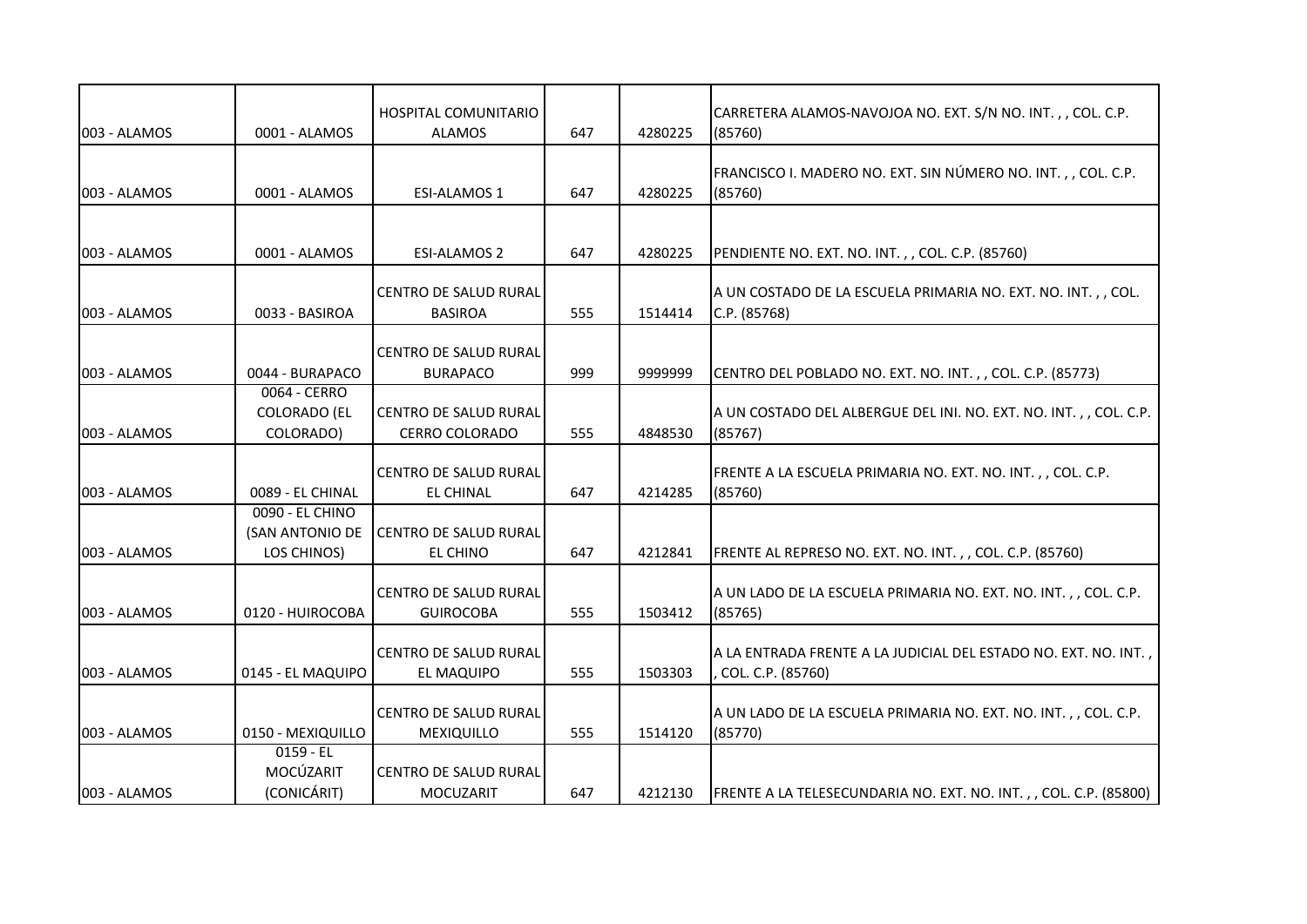|               | 0162 - LOS                                               | <b>CENTRO DE SALUD RURAL</b>                         |     |         |                                                                                  |
|---------------|----------------------------------------------------------|------------------------------------------------------|-----|---------|----------------------------------------------------------------------------------|
| 003 - ALAMOS  | <b>MUERTOS</b>                                           | <b>LOS MUERTOS</b>                                   | 647 | 4827704 | PRINCIPAL AL FINAL NO. EXT. NO. INT.,, COL. C.P. (85760)                         |
| 003 - ALAMOS  | 0224 - SAN<br><b>BERNARDO</b>                            | <b>CENTRO DE SALUD RURAL</b><br><b>SAN BERNARDO</b>  | 647 | 4280600 | FRENTE AL KINDER NO. EXT. NO. INT.,, COL. C.P. (85775)                           |
| 003 - ALAMOS  | 0252 - EL TABELO<br>(SAN JOSÉ DEL<br>TABELO)             | CENTRO DE SALUD RURAL<br><b>EL TABELO</b>            | 555 | 1514117 | FRENTE AL KINDER NO. EXT. NO. INT.,, COL. C.P. (85761)                           |
| 003 - ALAMOS  | 0255 - LOS TANQUES                                       | <b>CENTRO DE SALUD RURAL</b><br><b>LOS TANQUES</b>   | 647 | 4280532 | PRINCIPAL FRETE A LA ESCUELA PRIMARIA NO. EXT. NO. INT. , , COL.<br>C.P. (85779) |
| 003 - ALAMOS  | 0256 - TAPIZUELAS                                        | CENTRO DE SALUD RURAL<br><b>TAPIZUELAS</b>           | 647 | 4846764 | PRINCIPAL FRENTE A LA TELESECUNDARIA NO. EXT. NO. INT.,, COL.<br>C.P. (85768)    |
| 003 - ALAMOS  | $0259 -$<br><b>TECHOBAMPO</b>                            | CENTRO DE SALUD RURAL<br><b>TECHOBAMPO</b>           | 515 | 1514129 | PRINCIPAL A UN LADO DEL KINDER NO. EXT. NO. INT.,, COL. C.P.<br>(85770)          |
| 003 - ALAMOS  | 0283 - EL ZAPOTE                                         | CENTRO DE SALUD RURAL<br><b>EL ZAPOTE</b>            | 668 | 8369108 | SALIDA AL MAQUIPO NO. EXT. NO. INT.,, COL. C.P. (85767)                          |
| 003 - ALAMOS  | 0682 - GEROCOA<br>CHICO (GEROCOA)                        | CENTRO DE SALUD RURAL<br><b>GEROCOA</b>              | 555 | 1503380 | FRENTE A LA ESCUELA PRIMARIA NO. EXT. NO. INT.,, COL. C.P.<br>(85760)            |
| 003 - ALAMOS  | 0802 - AGUA<br><b>CALIENTE DE</b><br><b>ANTERO (AGUA</b> | <b>CENTRO DE SALUD RURAL</b><br><b>AGUA CALIENTE</b> | 999 | 9999999 | FRENTE AL KINDER NO. EXT. NO. INT.,, COL. C.P. (85764)                           |
| 003 - ALAMOS  | 0069 - COCHIBAMPO                                        | CASA DE SALUD<br>COCHIBAMPO                          | 647 | 1080062 | A LA ENTRADA DEL PUEBLO NO. EXT. S/N NO. INT. , , COL. C.P. (85761)              |
| 003 - ALAMOS  | 0102 - LAS FLORES<br>(GEROCOA)                           | CASA DE SALUD LAS<br><b>FLORES</b>                   | 999 | 9999999 | FRENTE A LA ESCUELA PRIMARIA NO. EXT. S/N NO. INT. , , COL. C.P.<br>(85765)      |
| 1003 - ALAMOS | $0167 -$<br>NAHUIBAMPO                                   | CASA DE SALUD<br><b>NAHUIBAMPO</b>                   | 999 | 9999999 | FRENTE A LA TIENDA NO. EXT. S/N NO. INT.,, COL. C.P. (99999)                     |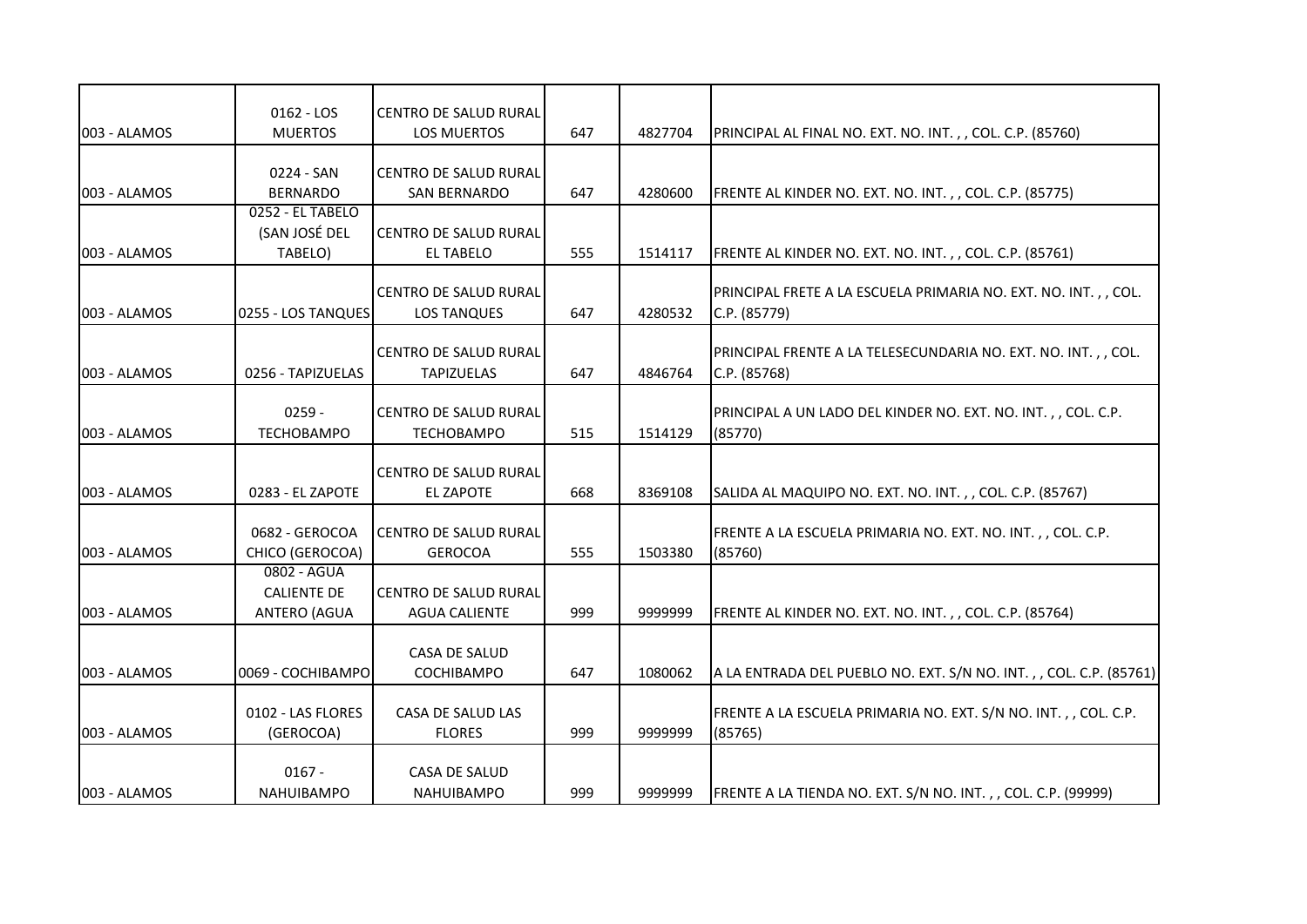| 003 - ALAMOS  | 0182 - EL PASO                       | CASA DE SALUD EL PASO                        | 999 | 9999999 | FRENTE A LA ESCUELA PRIMARIA NO. EXT. S/N NO. INT.,, COL. C.P.<br>(99999)               |
|---------------|--------------------------------------|----------------------------------------------|-----|---------|-----------------------------------------------------------------------------------------|
| 003 - ALAMOS  | 9999 - NO<br><b>ESPECIFICADO</b>     | CASA DE SALUD PIEDRAS<br><b>VERDES</b>       | 642 | 1186480 | POR LA CALLE PRINCIPAL NO. EXT. S/N NO. INT.,, COL. C.P. (85779)                        |
| 003 - ALAMOS  | 0198 - POTRERO DE<br><b>ALCÁNTAR</b> | CASA DE SALUD POTRERO<br>DE ALCÁNTAR         | 999 | 9999999 | FRENTE A LA ESCUELA PRIMARIA NO. EXT. S/N NO. INT.,, COL. C.P.<br>(85764)               |
| 003 - ALAMOS  | 0205 - LA QUINTERA                   | CASA DE SALUD LA<br><b>QUINTERA</b>          | 999 | 9999999 | POR LA CALLE PRINCIPAL ENTRADA AL PUEBLO NO. EXT. S/N NO. INT.<br>, , COL. C.P. (85767) |
| 003 - ALAMOS  | 0206 - RANCHERÍAS                    | CASA DE SALUD<br><b>RANCHERIAS</b>           | 647 | 1158418 | CAMINO PRINCIPAL AL SIGUIENTE RANCHO NO. EXT. S/N NO. INT.,,<br>COL. C.P. (99999)       |
| 003 - ALAMOS  |                                      | 0247 - LOS CITAHUIS I CASA DE SALUD CITAHUIS | 647 | 1179700 | DOMICILIO CONOCIDO NO. EXT. S/N NO. INT.,, COL. C.P. (85769)                            |
| 003 - ALAMOS  | 0270 - TOJIBAMPO                     | <b>CASA DE SALUD</b><br><b>TOJIBAMPO</b>     | 999 | 9999999 | A ESPALDAS DEL CENTRO DE REUNION EJIDAL NO. EXT. S/N NO. INT.,<br>COL. C.P. (85765)     |
| 003 - ALAMOS  | 0377 - 21 DE MARZO                   | CASA DE SALUD 21 DE<br><b>MARZO</b>          | 642 | 1037641 | EN EL CENTRO DEL POBLADO NO. EXT. S/N NO. INT. , , COL. C.P.<br>(99999)                 |
| 003 - ALAMOS  | 0800 - LA LABOR<br><b>GRANDE</b>     | CASA DE SALUD LA LABOR                       | 647 | 4878745 | FRENTE A LA CONASUPO NO. EXT. S/N NO. INT. , , COL. C.P. (99999)                        |
| l003 - ALAMOS | 0832 - EL CHIRIVO                    | CASA DE SALUD CHIRIVO                        | 999 | 9999999 | DOMICILIO CONOCIDO NO. EXT. NO. INT.,, COL. C.P. (99999)                                |
| 003 - ALAMOS  | 0110 - GUAJARAY                      | CASA DE SALUD<br><b>GUAJARAY</b>             | 999 | 9999999 | FRENTE A LA RAMADA DE LAS REUNIONES NO. EXT. S/N NO. INT.,,<br>COL. C.P. (99999)        |
| 003 - ALAMOS  | 0023 - BABOYAGUI                     | CASA DE SALUD<br><b>BABOYAHUI</b>            | 999 | 9999999 | FRENTE A LA ESCUELA PRIMARIA NO. EXT. S/N NO. INT., , COL. C.P.<br>(85764)              |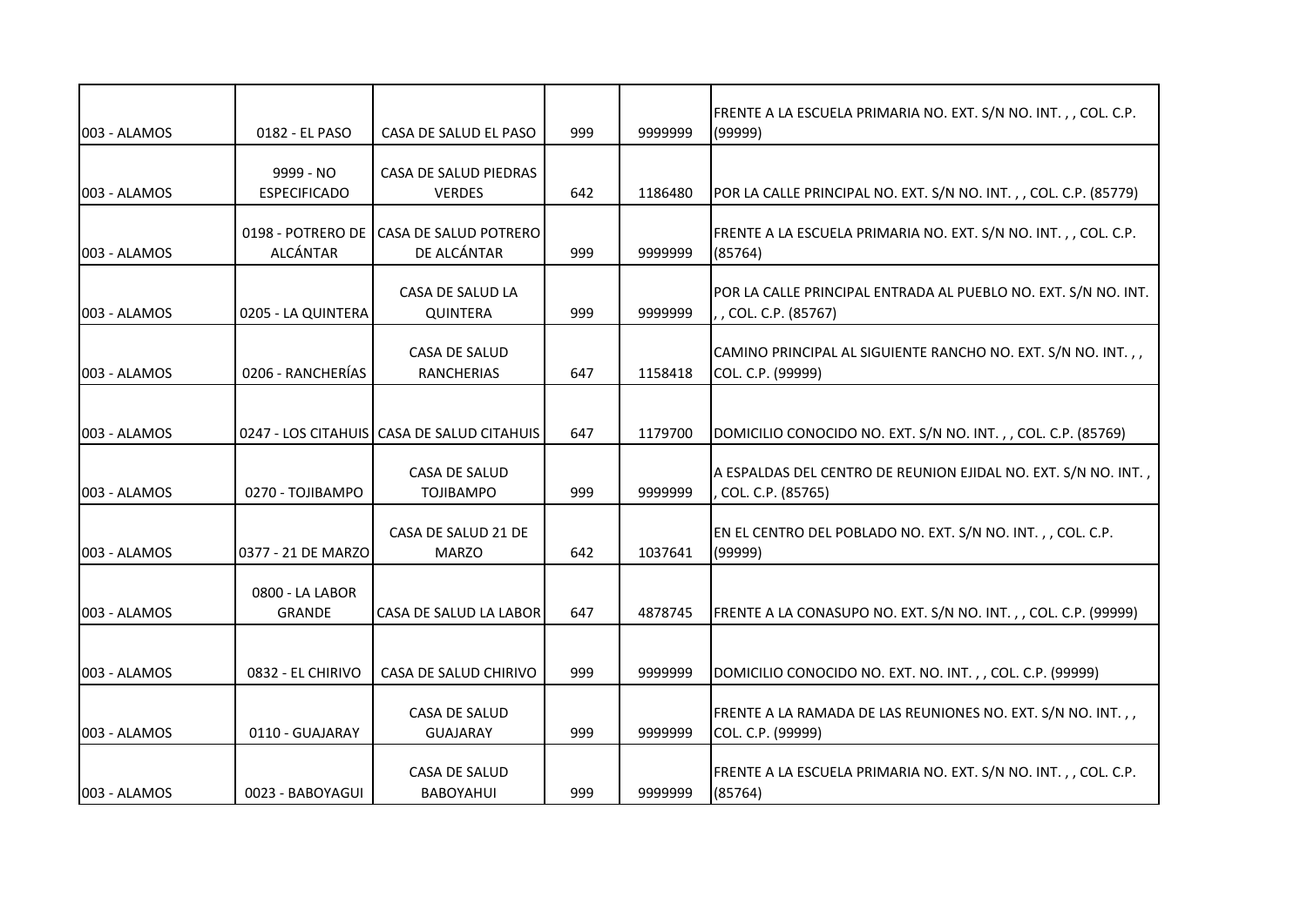|                | $0113 - EL$<br><b>GUAMUCHIL</b>                | CASA DE SALUD                           |     | 9999999 |                                                                               |
|----------------|------------------------------------------------|-----------------------------------------|-----|---------|-------------------------------------------------------------------------------|
| 003 - ALAMOS   |                                                | <b>GUAMUCHIL</b>                        | 999 |         | A LA ENTRADA DEL PUEBLO NO. EXT. S/N NO. INT.,, COL. C.P. (85761)             |
| 003 - ALAMOS   | 0075 - COROGÜI                                 | <b>CASA DE SALUD COROHUI</b>            | 999 | 9999999 | FRENTE A LA ESCUELA PRIMARIA NO. EXT. S/N NO. INT.,, COL. C.P.<br>(99999)     |
| 003 - ALAMOS   | 0818 - HUICOCHIC                               | CASA DE SALUD<br><b>HUICOCHIC</b>       | 999 | 9999999 | FRENTE AL ASERRADERO NO. EXT. S/N NO. INT.,, COL. C.P. (85774)                |
| 003 - ALAMOS   | 0157 - LAS MINITAS                             | CASA DE SALUD LAS<br><b>MINITAS</b>     | 647 | 1080840 | FRENTE A LA ESCUELA PRIMARIA NO. EXT. S/N NO. INT.,, COL. C.P.<br>(85766)     |
| 003 - ALAMOS   | 0277 - EL VERANITO                             | CASA DE SALUD<br><b>VERANITO</b>        | 642 | 776221  | A UN COSTADO DE LA ESCUELA NO. EXT. S/N NO. INT.,, COL. C.P.<br>(99999)       |
| 004 - ALTAR    | 0001 - ALTAR                                   | CENTRO DE SALUD RURAL<br><b>ALTAR</b>   | 637 | 3740632 | FELIX GOMEZ NO. EXT. 8 NO. INT.,, COL. CENTRO C.P. (83750)                    |
| 004 - ALTAR    | 0165 - LLANO<br><b>BLANCO (RANCHO</b><br>SECO) | CASA DE SALUD LLANO<br><b>BLANCO</b>    | 637 | 3769080 | DOMICILIO CONOCIDO NO. EXT. S/N NO. INT., , COL. C.P. (83758)                 |
| 004 - ALTAR    | 0139 - 16 DE<br>SEPTIEMBRE                     | CASA DE SALUD 16 DE<br>SEPTIEMBRE       | 637 | 1088820 | FRENTE A LA CANCHA DEPORTIVA NO. EXT. S/N NO. INT., , COL. C.P.<br>(99999)    |
| 005 - ARIVECHI | 0001 - ARIVECHI                                | CENTRO DE SALUD RURAL<br>ARIVECHI       | 634 | 3430413 | CUAHUTÉMOC NO. EXT. 6 NO. INT.,, COL. CENTRO C.P. (85680)                     |
| 005 - ARIVECHI | 0006 - TARACHI                                 | CENTRO DE SALUD RURAL<br><b>TARACHI</b> | 634 | 3430231 | DOMICILIO CONOCIDO NO. EXT. NO. INT.,, COL. C.P. (85699)                      |
| 005 - ARIVECHI | 0002 - BÁMORI                                  | CASA DE SALUD BÁMORI                    | 999 | 9999999 | A UN COSTADO DEL AREA DE JARIPEO NO. EXT. S/N NO. INT.,, COL.<br>C.P. (85690) |
| 006 - ARIZPE   | 0001 - ARIZPE                                  | CENTRO DE SALUD RURAL<br>ARIZPE         | 634 | 10065   | CORELLA NORTE NO. EXT. SIN NÚMERO NO. INT., COL. C.P. (84642)                 |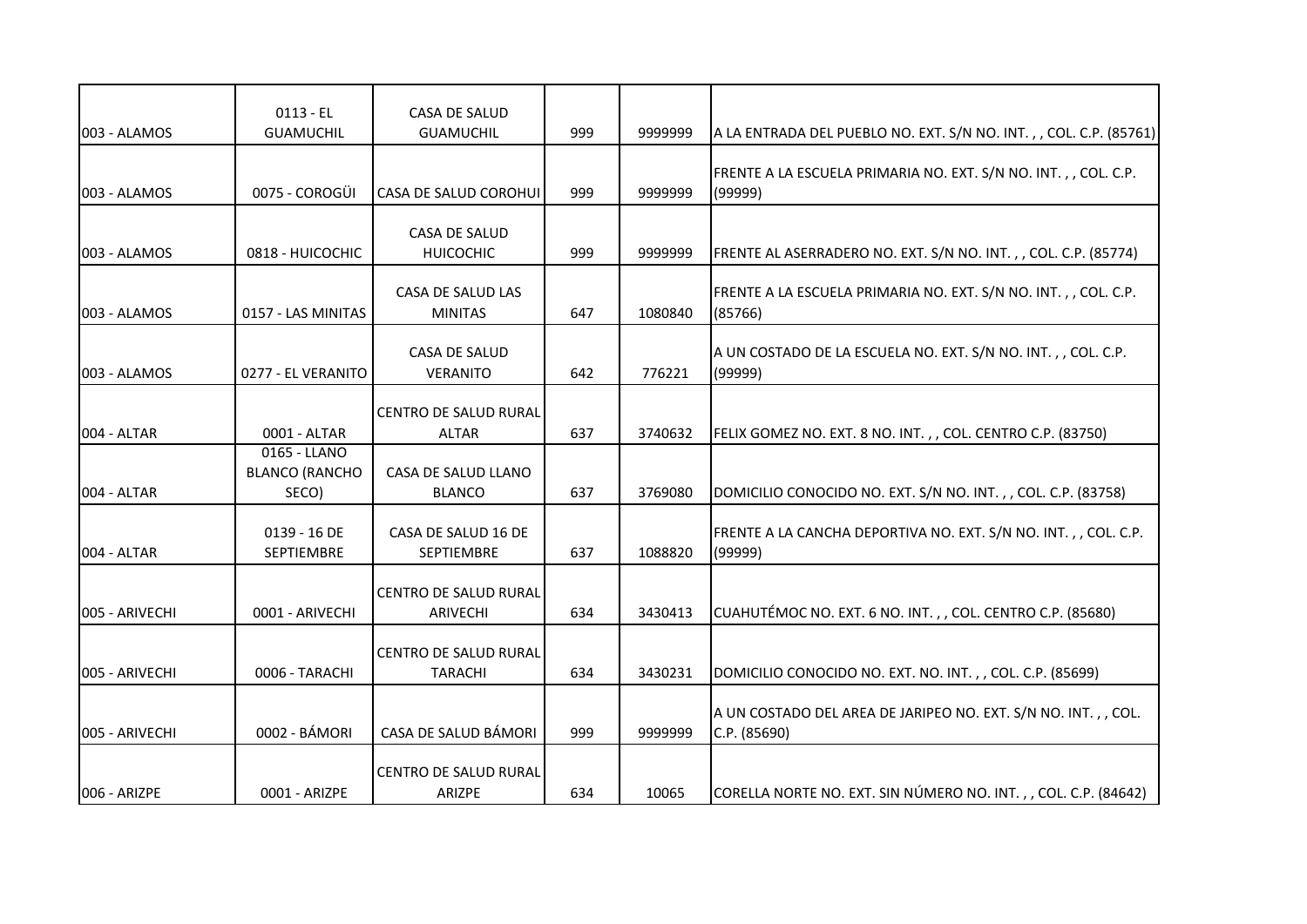|                    |                   | CENTRO DE SALUD RURAL              |     | 3318532       |                                                                         |
|--------------------|-------------------|------------------------------------|-----|---------------|-------------------------------------------------------------------------|
| 006 - ARIZPE       | 0007 - BACANUCHI  | <b>BACANUCHI</b>                   | 645 | <b>VECINO</b> | DOMICILIO CONOCIDO NO. EXT. NO. INT.,, COL. C.P. (84642)                |
|                    |                   |                                    |     |               |                                                                         |
|                    |                   | CENTRO DE SALUD RURAL              |     |               |                                                                         |
| 006 - ARIZPE       | 0029 - CHINAPA    | <b>CHINAPA</b>                     | 645 | 3334202       | DOMICILIO CONOCIDO NO. EXT. NO. INT.,, COL. C.P. (84640)                |
|                    |                   |                                    |     | 10300         |                                                                         |
| 006 - ARIZPE       | 0084 - SINOQUIPE  | CENTRO DE SALUD RURAL<br>SINOQUIPE | 634 | <b>CASETA</b> | DOMICILIO CONOCIDO NO. EXT. NO. INT.,, COL. C.P. (84642)                |
|                    |                   |                                    |     |               |                                                                         |
|                    |                   |                                    |     |               | EN LA ENTRADA ENFRENTE DE LA CASA AUXILIAR NO. EXT. S/N NO.             |
| 006 - ARIZPE       | 0009 - BAMORI     | CASA DE SALUD BÁMORI               | 999 | 9999999       | INT.,, COL. C.P. (84646)                                                |
|                    |                   |                                    |     |               |                                                                         |
|                    |                   | CASA DE SALUD                      |     |               |                                                                         |
| 006 - ARIZPE       | 0086 - TAHUICHOPA | <b>TAHUICHOPA</b>                  | 999 | 9999999       | CAMINO AL AEROPUERTO NO. EXT. S/N NO. INT.,, COL. C.P. (84646)          |
|                    |                   |                                    |     |               |                                                                         |
|                    |                   | CASA DE SALUD BUENA                |     |               |                                                                         |
| 006 - ARIZPE       | 0015 - BUENAVISTA | <b>VISTA</b>                       | 999 | 9999999       | ENSEGUIDA DE LA IGLESIA NO. EXT. S/N NO. INT.,, COL. C.P. (84643)       |
|                    |                   | CENTRO DE SALUD RURAL              |     |               | 16 DE SEPTIEMBRE Y FRANCISCO I. MADERO NO. EXT. NO. INT., COL.          |
| 007 - ATIL         | 0001 - ATIL       | <b>ATIL</b>                        | 637 | 3736052       | C.P. (83820)                                                            |
|                    |                   |                                    |     |               |                                                                         |
|                    | $0001 -$          | CENTRO DE SALUD RURAL              |     |               |                                                                         |
| 008 - BACADÉHUACHI | BACADÉHUACHI      | <b>BACADEHUACHI</b>                | 634 | 3468030       | MÉXICO NO. EXT. NO. INT.,, COL. SAN LUIS C.P. (84480)                   |
|                    |                   |                                    |     |               |                                                                         |
|                    |                   | CENTRO DE SALUD RURAL              |     |               |                                                                         |
| 009 - BACANORA     | 0001 - BACANORA   | <b>BACANORA</b>                    | 624 | 3430041       | CARRETERA A HERMOSILLO NO. EXT. NO. INT.,, COL. C.P. (85660)            |
|                    |                   | CASA DE SALUD EL                   |     |               |                                                                         |
| 1009 - BACANORA    | 0006 - EL ENCINAL | <b>ENCINAL</b>                     | 999 | 9999999       | NO HAY PUNTO DE REFERENCIA NO. EXT. S/N NO. INT.,, COL. C.P.<br>(85675) |
|                    |                   |                                    |     |               |                                                                         |
|                    | 0007 - EL         | <b>CASA DE SALUD</b>               |     |               | A UN COSTADO DE LA ESCUELA PRIMARIA NO. EXT. S/N NO. INT.,,             |
| 1009 - BACANORA    | DESTACAMENTO      | DESTACAMENTO                       | 999 | 9999999       | COL. C.P. (85663)                                                       |
|                    |                   |                                    |     |               |                                                                         |
|                    |                   | CENTRO DE SALUD RURAL              |     |               |                                                                         |
| 010 - BACERAC      | 0001 - BACERAC    | <b>BACERAC</b>                     | 634 | 3415557       | PLAZA 5 DE MAYO NO. EXT. 5 NO. INT.,, COL. C.P. (84380)                 |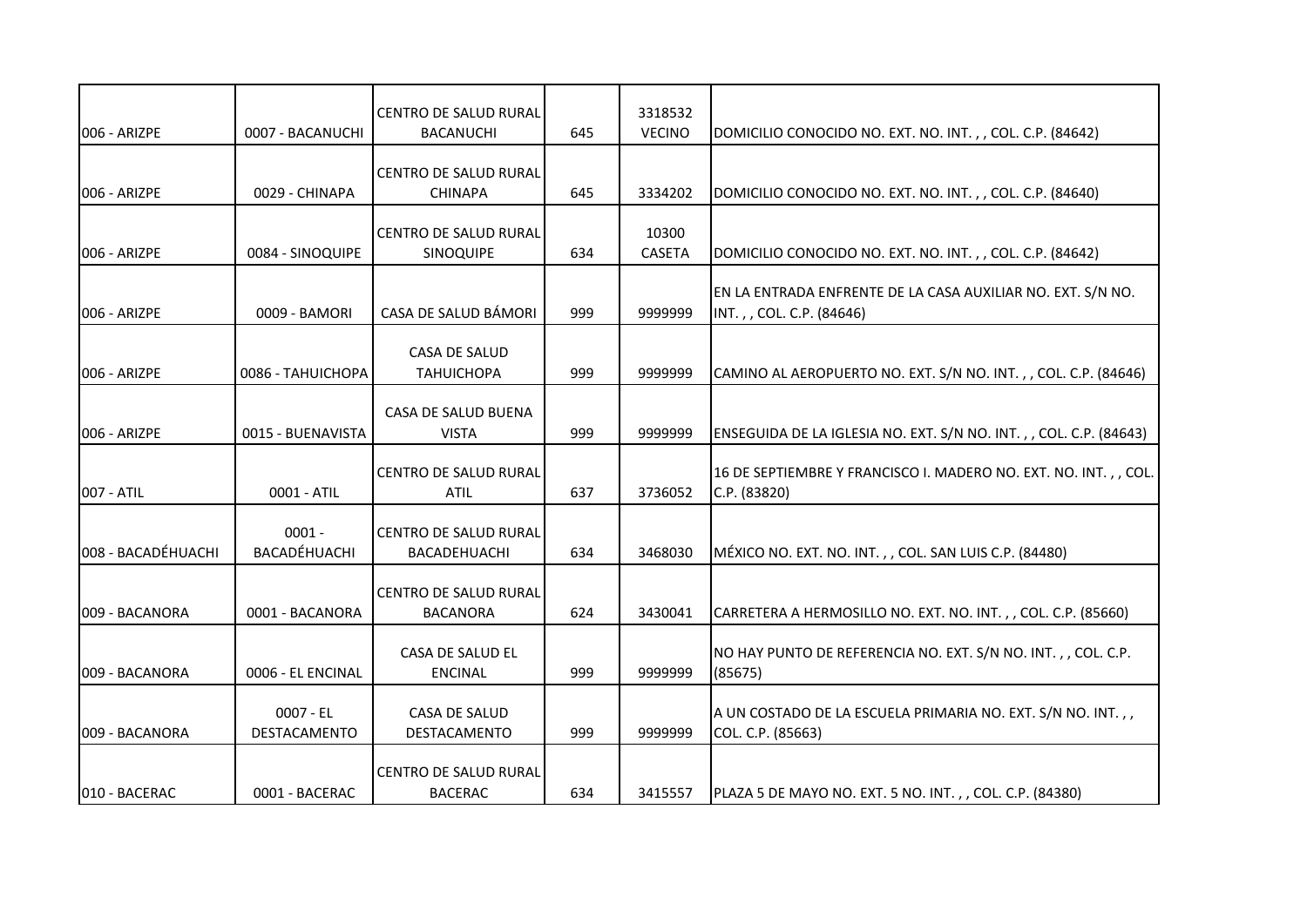| 010 - BACERAC  | 0055 - TAMICHOPA                                     | CASA DE SALUD<br><b>TAMICHOPA</b>                                    | 999 | 9999999                | ATRÁS DE LA ESCUELA NO. EXT. S/N NO. INT.,, COL. C.P. (84380)                              |
|----------------|------------------------------------------------------|----------------------------------------------------------------------|-----|------------------------|--------------------------------------------------------------------------------------------|
| 010 - BACERAC  | 0013 - SAN JOSÉ DE<br>LOS POZOS                      | CASA DE SALUD SAN JOSÉ<br>DE LOS POZOS                               | 999 | 9999999                | ENFRENTE DE LA ESCUELA NO. EXT. S/N NO. INT.,, COL. C.P. (84395)                           |
| 010 - BACERAC  | 0004 - CIÉNEGA DE<br><b>HORCONES</b>                 | CASA DE SALUD CIÉNEGA<br>DE LOS HORCONES                             | 999 | 9999999                | ENSEGUIDA DE LA TELESECUNDARIA Y PRIMARIA NO. EXT. S/N NO.<br>INT.,, COL. C.P. (84390)     |
| 010 - BACERAC  | 0002 - AGUA FRÍA                                     | CASA DE SALUD AGUA<br>FRÍA                                           | 999 | 9999999                | ENSEGUIDA DE LA CAPILLA NO. EXT. S/N NO. INT.,, COL. C.P. (84390)                          |
| 011 - BACOACHI | 0001 - BACOACHI                                      | CENTRO DE SALUD RURAL<br><b>BACOACHI</b>                             | 633 | 25557<br><b>CASETA</b> | AVENIDA OBREGON NO. EXT. SIN NÚMERO NO. INT.,, COL. C.P.<br>(84680)                        |
| 011 - BACOACHI | 0047 - UNÁMICHI                                      | CENTRO DE SALUD RURAL<br><b>UNAMICHI</b>                             | 634 | 3415557                | CARRETERA CANANEA-ARIZPE NO. EXT. NO. INT.,, COL. LOS PINOS<br>C.P. (84680)                |
| 012 - BÁCUM    | 0001 - BÁCUM                                         | CENTRO DE SALUD RURAL<br><b>BACUM</b>                                | 643 | 4330339                | NIÑOS HÉROES S/N ESQ. DR. RODOLFO FELIX NO. EXT. NO. INT.,,<br>COL. C.P. (85260)           |
| 012 - BÁCUM    | 0082 - FRANCISCO<br><b>JAVIER MINA</b><br>(CAMPO 60) | <b>CENTRO DE SALUD RURAL</b><br><b>FCO.JAVIER MINA</b><br>(CAMPO 60) | 999 | 9999999                | DOMICILIO CONOCIDO NO. EXT. NO. INT.,, COL. C.P. (85270)                                   |
| 012 - BÁCUM    | 0090 - PRIMERO DE<br>MAYO (CAMPO 77)                 | <b>CENTRO DE SALUD RURAL</b><br>1ERO. DE MAYO (CAMPO<br>77)          | 999 | 9999999                | DOMICILIO CONOCIDO NO. EXT. NO. INT., , COL. C.P. (85276)                                  |
| 012 - BÁCUM    | 0093 - SAN JOSÉ DE<br><b>BÁCUM</b>                   | CENTRO DE SALUD RURAL<br>SAN JOSÉ DE BACUM                           | 999 | 9999999                | MORELOS ENTRE BENITO JUÁREZ Y FRANCISCO I. MADERO NO. EXT.<br>NO. INT.,, COL. C.P. (85271) |
| 012 - BÁCUM    | $0007 -$<br><b>BATACONCICA</b><br>(MUSEO             | <b>CASA DE SALUD</b><br><b>BATACONCICA</b>                           | 999 | 9999999                | A UN LADO DEL KINDER NO. EXT. S/N NO. INT.,, COL. C.P. (85271)                             |
| 012 - BÁCUM    | 0085 - EL JUVANI                                     | CASA DE SALUD JÚVANI                                                 | 999 | 9999999                | ULTIMA CALLE A LADO DE LA PURIFICADORA NO. EXT. S/N NO. INT.,,<br>COL. C.P. (85272)        |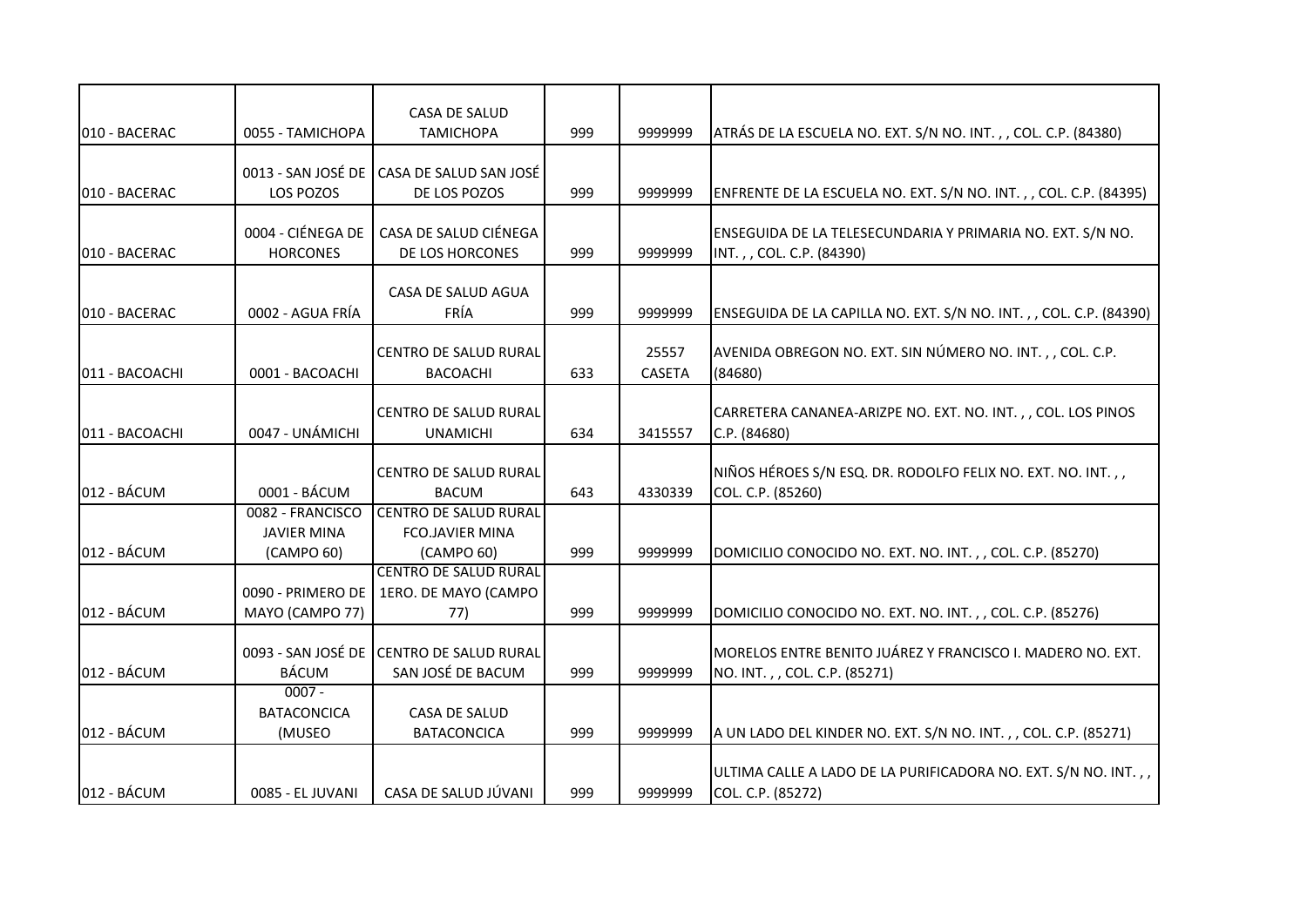| 012 - BÁCUM         | 0175 - LA TINA                           | CASA DE SALUD EJIDO LA<br><b>TINA</b>            | 999 | 9999999                  | LUIS ECHEVERRIA A ESPALDAS DE LA PRIMARIA NO. EXT. S/N NO. INT.<br>,, COL. C.P. (85263) |
|---------------------|------------------------------------------|--------------------------------------------------|-----|--------------------------|-----------------------------------------------------------------------------------------|
| 012 - BÁCUM         | $0083 -$<br>INDEPENDENCIA<br>(CAMPO 104) | CASA DE SALUD EJIDO<br>INDEPENDENCIA             | 999 | 9999999                  | CALLE PRINCIPAL ENSEGUIDA DEL KINDER NO. EXT. S/N NO. INT.,,<br>COL. C.P. (85277)       |
| 012 - BÁCUM         | 0086 - LOMA DE<br><b>BÁCUM</b>           | CASA DE SALUD LOMA DE<br><b>BACUM</b>            | 999 | 9999999                  | A UN COSTADO DEL ALBERGUE NO. EXT. S/N NO. INT.,, COL. C.P.<br>(85267)                  |
| 012 - BÁCUM         | 0100 - VILLA<br><b>GUADALUPE</b>         | CASA DE SALUD VILLA<br><b>GUADALUPE</b>          | 999 | 9999999                  | CALLE PRINCIPAL NO. EXT. S/N NO. INT.,, COL. C.P. (99999)                               |
| 013 - BANÁMICHI     | 0001 - BANÁMICHI                         | CENTRO DE SALUD RURAL<br><b>BANAMICHI</b>        | 623 | 2310143                  | LIBERTAD Y GENERAL PESQUEIRA NO. EXT. NO. INT.,, COL. C.P.<br>(84850)                   |
| 014 - BAVIÁCORA     | 0001 - BAVIÁCORA                         | <b>CENTRO DE SALUD RURAL</b><br><b>BAVIACORA</b> | 623 | 2335237                  | ALVARO OBREGON NO. EXT. 27 NO. INT.,, COL. C.P. (84940)                                 |
| 014 - BAVIÁCORA     | 0011 - MAZOCAHUI                         | <b>CENTRO DE SALUD RURAL</b><br>MAZOCAHUI        | 623 | 2320017<br><b>CASETA</b> | DOMICILIO CONOCIDO NO. EXT. NO. INT.,, COL. C.P. (84950)                                |
| 014 - BAVIÁCORA     | 0017 - SUAQUI                            | CASA DE SALUD SUAQUI<br>DE BAVIACORA             | 623 | 1017680                  | MIGUEL PIÑA S/N FRENTE A LA PLAZA PUEBLO NO. EXT. S/N NO. INT.,<br>COL. C.P. (84945)    |
| 015 - BAVISPE       | 0001 - BAVISPE                           | <b>CENTRO DE SALUD RURAL</b><br><b>BAVISPE</b>   | 634 | 15082<br><b>CASETA</b>   | MIGUEL ALEMAN NO. EXT. SIN NÚMERO NO. INT.,, COL. C.P. (84360)                          |
| 015 - BAVISPE       | 0029 - SAN<br><b>MIGUELITO</b>           | CENTRO DE SALUD RURAL<br><b>SAN MIGUELITO</b>    | 999 | 9999999                  | DOMICILIO CONOCIDO NO. EXT. NO. INT.,, COL. C.P. (84300)                                |
| 015 - BAVISPE       | 0016 - LA GALERITA                       | CASA DE SALUD LA<br><b>GALERITA</b>              | 999 | 9999999                  | ENSEGUIDA DE LA PLACITA NO. EXT. S/N NO. INT.,, COL. C.P. (84369)                       |
| 016 - BENJAMÍN HILL | 0001 - BENJAMÍN<br><b>HILL</b>           | CENTRO DE SALUD RURAL<br><b>BENJAMIN HILL</b>    | 641 | 3250601                  | JUÁREZ NO. EXT. 101 NO. INT.,, COL. C.P. (83900)                                        |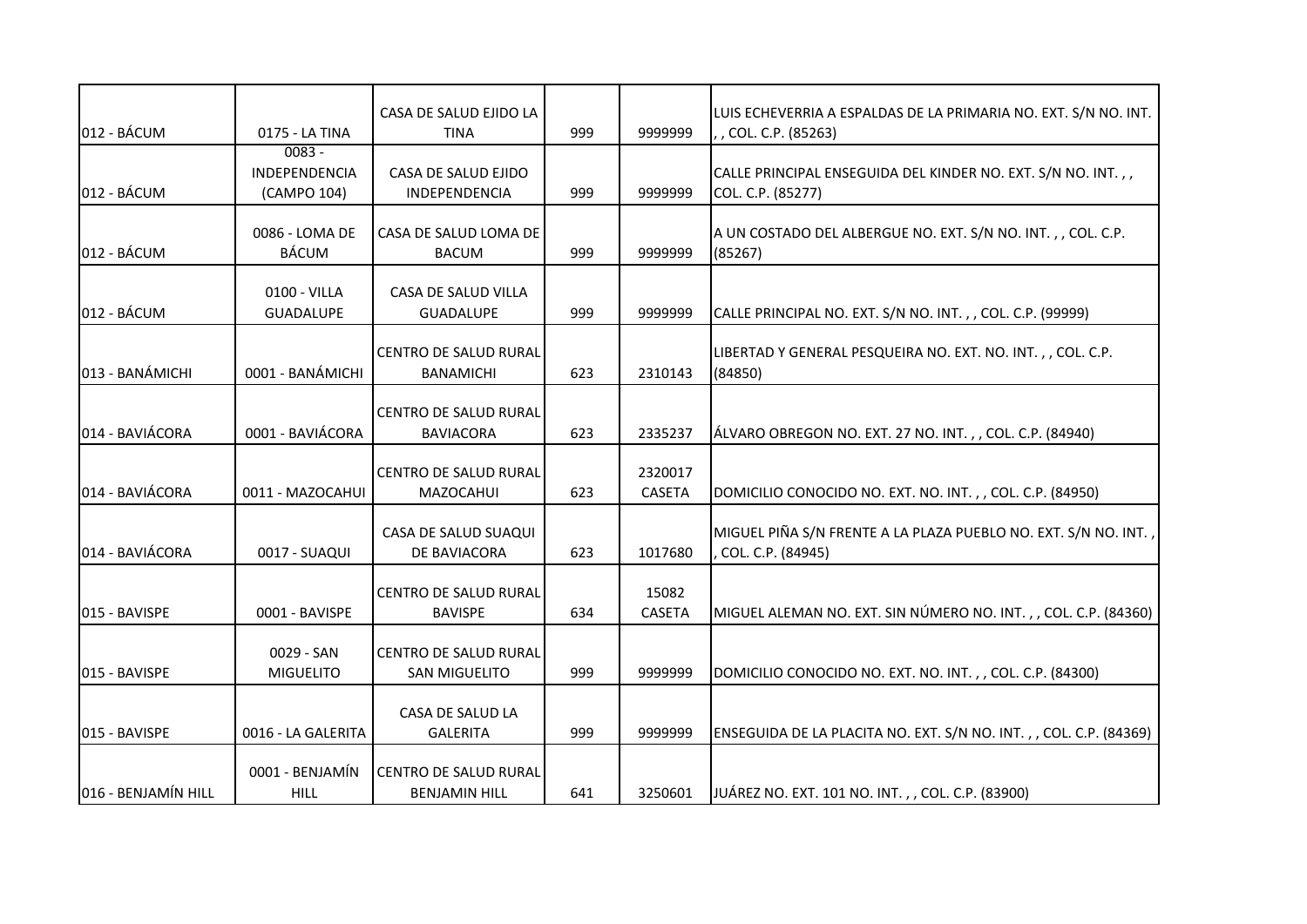| 016 - BENJAMÍN HILL | 0047 - SAN DIEGO                                 | <b>CASA DE SALUD SAN</b><br><b>DIEGO</b>                               | 999 | 9999999                  | ENCONTRA ESQUINA DE LA ESC. PRIMARIA NO. EXT. S/N NO. INT.,,<br>COL. C.P. (83910) |
|---------------------|--------------------------------------------------|------------------------------------------------------------------------|-----|--------------------------|-----------------------------------------------------------------------------------|
| 017 - CABORCA       | 0001 - HEROICA<br><b>CABORCA</b>                 | <b>ESI-CABORCA 1</b>                                                   | 637 | 3724390                  | CALZADA 6 DE ABRIL NO. EXT. 105 SUR NO. INT.,, COL. CENTRO C.P.<br>(83600)        |
| 017 - CABORCA       | 0001 - HEROICA<br><b>CABORCA</b>                 | <b>HOSPITAL GENERAL</b><br><b>CABORCA</b>                              | 637 | 3720998                  | PRIMERA Y AVENIDA K NO. EXT. SIN NÚMERO NO. INT., , COL. C.P.<br>(83600)          |
| 017 - CABORCA       | (LA RETRANCA)                                    | 0083 - EL DIAMANTE CENTRO DE SALUD RURAL<br>EL DIAMANTE                | 637 | 1000707                  | FRENTE A LA ESCUELA PRIMARIA NO. EXT. NO. INT.,, COL. C.P.<br>(83714)             |
| 017 - CABORCA       | 0398 - ADOLFO<br>ORIBE DE ALVA                   | <b>CENTRO DE SALUD RURAL</b><br>ORIBE DE ALBA                          | 200 | 1244330<br><b>CASETA</b> | FRENTE A LA PLAZA NO. EXT. NO. INT.,, COL. C.P. (83739)                           |
| 017 - CABORCA       | 0419 - JUAN<br>ÁLVAREZ                           | CASA DE SALUD JUAN<br>ALVAREZ                                          | 638 | 3866679                  | A UN COSTADO DE LA ESCUELA NO. EXT. S/N NO. INT.,, COL. C.P.<br>(83601)           |
| 017 - CABORCA       | 0246 - PLUTARCO<br>ELÍAS CALLES (LA Y<br>GRIEGA) | <b>CENTRO DE SALUD RURAL</b><br>PLUTARCO ELIAS CALLES<br>(LA Y GRIEGA) | 999 | 9999999                  | A ESPALDAS DEL LABORATORIO CLINICO NO. EXT. NO. INT.,, COL.<br>C.P. (83571)       |
| 017 - CABORCA       | 0001 - HEROICA<br><b>CABORCA</b>                 | <b>ESI-CABORCA 2</b>                                                   | 999 | 9999999                  | CALZADA 6 DE ABRIL NO. EXT. 105 NO. INT.,, COL. C.P. (83600)                      |
| 017 - CABORCA       | $0080 -$<br>DESEMBOQUE                           | CASA DE SALUD<br>DESEMBOQUE                                            | 999 | 9999999                  | DOMICILIO CONOCIDO NO. EXT. NO. INT.,, COL. C.P. (83723)                          |
| 017 - CABORCA       | 0009 - ÁLVARO<br><b>OBREGÓN</b>                  | CASA DE SALUD ÁLVARO<br><b>OBREGÓN</b>                                 | 999 | 9999999                  | FRENTE AL TINACO, PRIMERA CALLE NO. EXT. S/N NO. INT., , COL.<br>C.P. (83736)     |
| 017 - CABORCA       | 0554 - SAN PEDRO                                 | CASA DE SALUD SAN<br>PEDRO                                             | 999 | 9999999                  | ENSEGUIDA DEL KINDER NO. EXT. S/N NO. INT.,, COL. C.P. (99999)                    |
| 017 - CABORCA       | 0111 - JESÚS GARCÍA                              | CASA DE SALUD JESÚS<br>GARCÍA                                          | 637 | 1028184                  | ATRÁS DEL KINDER NO. EXT. S/N NO. INT.,, COL. C.P. (83725)                        |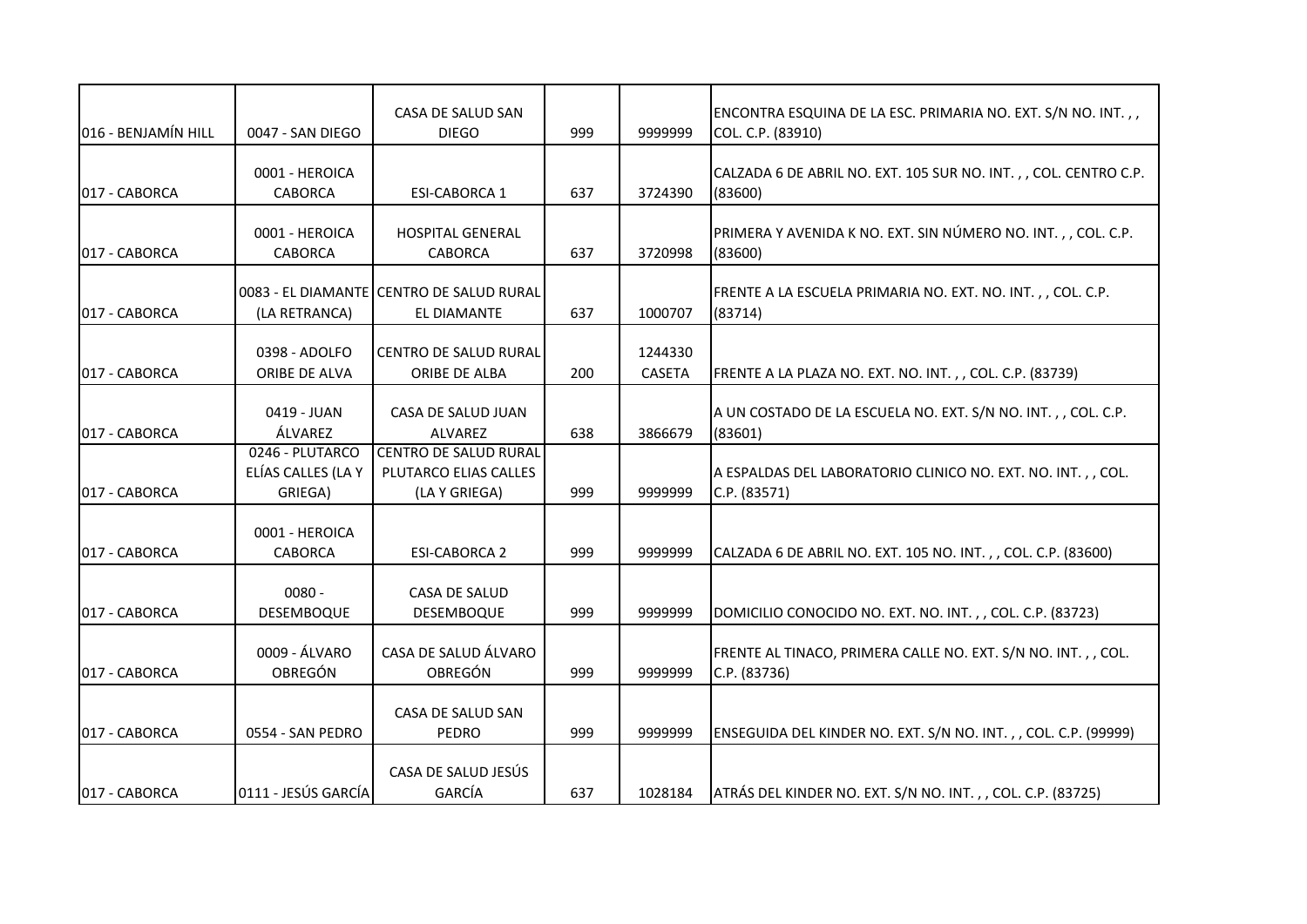| 017 - CABORCA | 0898 - POBLADO<br><b>SAN FELIPE</b> | <b>CASA DE SALUD SAN</b><br><b>FELIPE</b>          | 637 | 1156355 | ENSEGUIDA DEL ABARROTES SARA NO. EXT. S/N NO. INT.,, COL. C.P.<br>(83730)                      |
|---------------|-------------------------------------|----------------------------------------------------|-----|---------|------------------------------------------------------------------------------------------------|
| 017 - CABORCA | 0187 - SAN ISIDRO                   | CASA DE SALUD MEXICO<br><b>SESENTA Y OCHO</b>      | 637 | 1002266 | A UN COSTADO DEL KINDER NO. EXT. S/N NO. INT. , , COL. C.P.<br>(83725)                         |
| 017 - CABORCA | 0411 - URES                         | CASA DE SALUD EJIDO LA<br><b>URES</b>              | 999 | 9999999 | A UN COSTADO DEL KINDER NO. EXT. S/N NO. INT. , , COL. C.P.<br>(83736)                         |
| 017 - CABORCA | 0001 - HEROICA<br><b>CABORCA</b>    | <b>JURISDICCION SANITARIA</b><br><b>II CABORCA</b> | 637 | 3724442 | CALZADA 6 DE ABRIL NO. EXT. 105 SUR NO. INT.,, COL. C.P. (83600)                               |
| 017 - CABORCA | 0001 - HEROICA<br><b>CABORCA</b>    | ALMACÉN JURISDICCIÓN<br><b>SANITARIA II</b>        | 637 | 3724442 | CALZADA 6 DE ABRIL NO. EXT. 105 SUR NO. INT.,, COL. C.P. (83600)                               |
| 017 - CABORCA | 0320 - LA<br>PRIMAVERA              | CASA DE SALUD LA<br>PRIMAVERA                      | 637 | 1037878 | ENSEGUIDA DE LA ANTENA TELMEX NO. EXT. S/N NO. INT.,, COL. C.P.<br>(83745)                     |
| 017 - CABORCA | 0001 - HEROICA<br><b>CABORCA</b>    | <b>CENTRO DE SALUD</b><br><b>URBANO CABORCA</b>    | 637 | 3724283 | DOCE Y AVENIDA SONORA NO. EXT. SIN NÚMERO NO. INT.,, COL.<br>C.P. (83600)                      |
| 017 - CABORCA | 0612 - SIEMPRE<br><b>VIVA</b>       | CASA DE SALUD SIEMPRE<br><b>VIVA</b>               | 999 | 9999999 | A ESPALDAS DE LA ESCUELA PRIMARIA NO. EXT. S/N NO. INT.,, COL.<br>C.P. (83725)                 |
| 017 - CABORCA | 0001 - HEROICA<br><b>CABORCA</b>    | UNEME CAPA NUEVA<br><b>VIDA CABORCA</b>            | 637 | 3725714 | AVENIDA SONORA Y CALLE 12 NO. EXT. S/N NO. INT.,, COL.<br>INDUSTRIAL C.P. (83600)              |
| 017 - CABORCA | 0001 - HEROICA<br><b>CABORCA</b>    | <b>CARAVANA TIPO III</b><br><b>CABORCA</b>         | 637 | 1050856 | CALZADA 6 DE ABRIL NO. EXT. 105 SUR NO. INT.,, COL. CENTRO C.P.<br>(84600)                     |
| 017 - CABORCA | 0001 - HEROICA<br><b>CABORCA</b>    | UNEME-ENFERMEDADES<br><b>CRÓNICAS CABORCA</b>      | 637 | 3720425 | AVENIDA SONORA ENTRE 12 Y 13 NO. EXT. NO. INT.,, COL.<br>INDUSTRIAL C.P. (83640)               |
| 018 - CAJEME  | 0001 - CIUDAD<br>OBREGÓN            | <b>HOSPITAL GENERAL</b><br>CD.OBREGÓN              | 644 | 4164322 | BOULEVARD RODOLFO ELIAS CALLES ENTRE MICHOACÁN Y<br>OTANCAHUI NO. COL.FOVISSSTE 2 C.P. (85140) |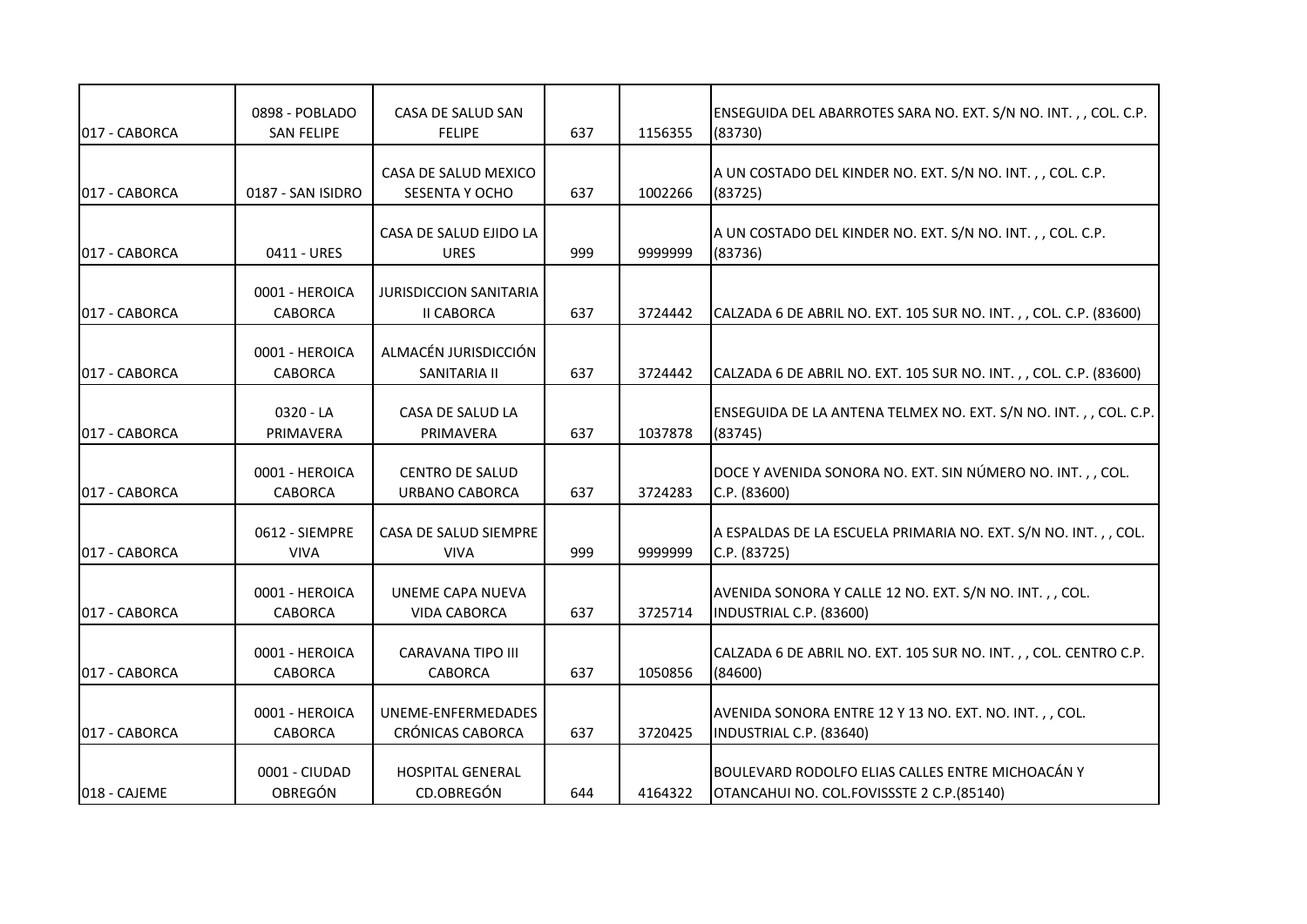| 018 - CAJEME | 0001 - CIUDAD<br><b>OBREGÓN</b>                | ESI-VALLE CD. OBREGÓN                                       | 644 | 4134237                  | COAHUILA ENTRE J. GARCIA Y NIÑOS HÉROES NO. EXT. SIN NÚMERO<br>NO. INT.,, COL. C.P. (85000) |
|--------------|------------------------------------------------|-------------------------------------------------------------|-----|--------------------------|---------------------------------------------------------------------------------------------|
| 018 - CAJEME | 0001 - CIUDAD<br>OBREGÓN                       | ESI-SIERRA CD. OBREGÓN                                      | 644 | 4134237                  | COAHUILA ENTRE J. GARCIA Y NIÑOS HÉROES NO. EXT. SIN NÚMERO<br>NO. INT.,, COL. C.P. (85000) |
| 018 - CAJEME | 0001 - CIUDAD<br><b>OBREGÓN</b>                | ESI-COSTA CD. OBREGÓN                                       | 644 | 4134237                  | COAHUILA ENTRE J. GARCIA Y NIÑOS HÉROES NO. EXT. SIN NÚMERO<br>NO. INT.,, COL. C.P. (85000) |
| 018 - CAJEME | 0001 - CIUDAD<br><b>OBREGÓN</b>                | <b>CENTRO DE SALUD</b><br>URBANO OBREGÓN<br><b>CENTRO</b>   | 644 | 4141215                  | DURANGO NO. EXT. 628 SUR NO. INT.,, COL. C.P. (85000)                                       |
| 018 - CAJEME | 0001 - CIUDAD<br><b>OBREGÓN</b>                | <b>CENTRO DE SALUD</b><br><b>URBANO BLOCK 410</b>           | 644 | 4177738                  | PASEO MIRAVALLE ESQUINA CULIACAN NO. EXT. SIN NÚMERO NO.<br>INT.,, COL. C.P. (85095)        |
| 018 - CAJEME | 0074 - ALLENDE (EL<br>DIECIOCHO)               | CENTRO DE SALUD RURAL<br><b>COL. ALLENDE</b>                | 644 | 4125364                  | AMERICA ESQUINA INDEPENDENCIA NO. EXT. SIN NÚMERO NO. INT.,<br>COL. C.P. (85209)            |
| 018 - CAJEME | 0090 - BUENAVISTA                              | <b>CENTRO DE SALUD RURAL</b><br><b>BUENAVISTA</b>           | 999 | 9999999                  | FRENTE A LA PLAZA NO. EXT. NO. INT.,, COL. C.P. (85210)                                     |
| 018 - CAJEME | $0093 -$<br><b>CUAUHTÉMOC</b><br>(CAMPO CINCO) | <b>CENTRO DE SALUD RURAL</b><br>CUAUHTÉMOC (CAMPO 5)        | 644 | 4120181                  | FRENTE A LA PLAZA NO. EXT. NO. INT.,, COL. C.P. (85200)                                     |
| 018 - CAJEME | 0311 - ESPERANZA                               | <b>CENTRO DE SALUD</b><br><b>URBANO ESPERANZA</b>           | 644 | 4180332                  | MADERO NO. EXT. SIN NÚMERO NO. INT.,, COL. C.P. (85219)                                     |
| 018 - CAJEME | 0314 - FRANCISCO I.<br>MADERO (CAMPO<br>30)    | <b>CENTRO DE SALUD RURAL</b><br>FCO. I MADERO (CAMPO<br>30) | 642 | 4150185<br><b>CASETA</b> | FRENTE A LA IGLESIA CATOLICA NO. EXT. NO. INT. , , COL. C.P. (85233)                        |
| 018 - CAJEME | 0334 - MARTE R.<br>GÓMEZ (TOBARITO)            | CENTRO DE SALUD RURAL<br>MARTE R.GÓMEZ                      | 644 | 4120122                  | JUNTO A LA CRUZ ROJA NO. EXT. NO. INT.,, COL. C.P. (85204)                                  |
| 018 - CAJEME | 0340 - MORELOS<br><b>UNO</b>                   | CENTRO DE SALUD RURAL<br><b>MORELOS 1</b>                   | 644 | 4151306                  | CERCA DE LA ESCUELA PRIMARIA NO. EXT. NO. INT.,, COL. C.P.<br>(85207)                       |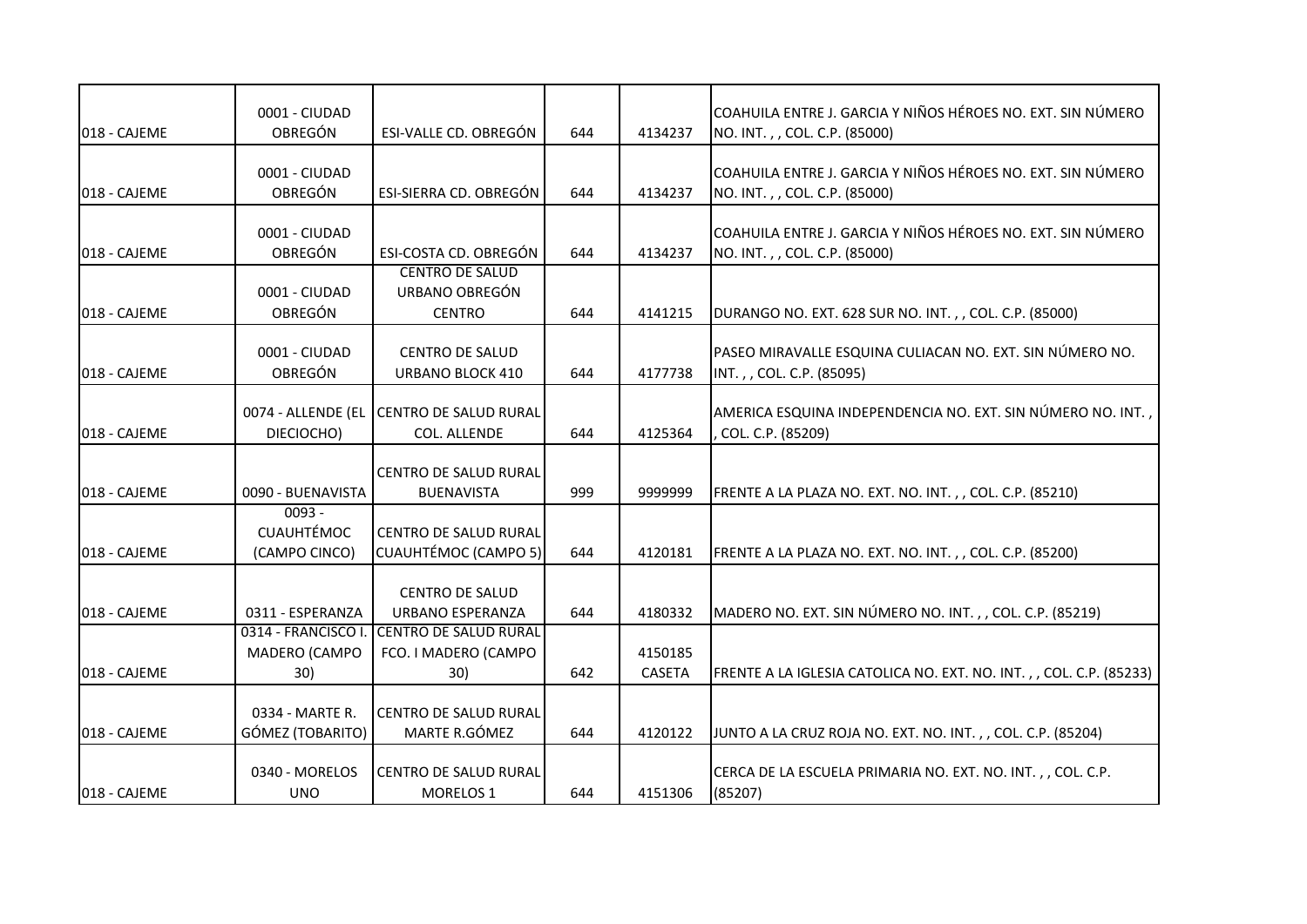| 018 - CAJEME | $0365 -$<br>QUETCHEHUECA         | CENTRO DE SALUD RURAL<br><b>QUECHEHUECA</b>    | 644 | 4130176 | LÁZARO CÁRDENAS NO. EXT. 300 NO. INT.,, COL. C.P. (85207)                  |
|--------------|----------------------------------|------------------------------------------------|-----|---------|----------------------------------------------------------------------------|
|              |                                  | <b>CENTRO DE SALUD RURAL</b>                   |     |         |                                                                            |
|              | 0397 - 31 DE                     | 31 DE OCTUBRE (CAMPO                           |     |         | BOULEVARD 16 DE SEPTIEMBRE NO. EXT. MANZANA 1 NO. INT.,,                   |
| 018 - CAJEME | <b>OCTUBRE</b>                   | 16)                                            | 644 | 4135067 | COL. C.P. (85209)                                                          |
|              |                                  |                                                |     |         |                                                                            |
|              | 0403 - PUEBLO                    | CENTRO DE SALUD RURAL                          |     |         |                                                                            |
| 018 - CAJEME | YAQUI                            | PUEBLO YAQUI                                   | 644 | 4370047 | AQUILES SERDAN NO. EXT. 801 NO. INT.,, COL. C.P. (83200)                   |
|              | 0001 - CIUDAD                    |                                                |     |         | COAHILA ENTRE NIÑOS HÉROES Y J. GARCÍA NO. EXT. SIN NÚMERO                 |
| 018 - CAJEME | <b>OBREGÓN</b>                   | <b>ESI-TRIBU YAQUI</b>                         | 999 | 9999999 | NO. INT.,, COL. C.P. (85000)                                               |
|              | 0356 - VICENTE                   |                                                |     |         |                                                                            |
|              | <b>GUERRERO (EL</b>              | CASA DE SALUD VICENTE                          |     |         | CALLE PRINCIPAL ESEGUIDA COMISARIA NO. EXT. S/N NO. INT.,, COL.            |
| 018 - CAJEME | PORTÓN)                          | <b>GUERRERO</b>                                | 999 | 9999999 | C.P. (85216)                                                               |
|              |                                  |                                                |     |         |                                                                            |
| 018 - CAJEME | 0315 - FRANCISCO<br><b>VILLA</b> | <b>CASA DE SALUD</b><br><b>FRANCISCO VILLA</b> | 999 | 9999999 | HIDALGO / FCO VILLA Y MORELOS NO. EXT. S/N NO. INT.,, COL. C.P.<br>(85205) |
|              |                                  |                                                |     |         |                                                                            |
|              | 0341 - MORELOS                   | CASA DE SALUD MORELOS                          |     |         | B. JUAREZ Y L. CARDENAS A LADO CASA EJIDAL NO. EXT. S/N NO. INT.,          |
| 018 - CAJEME | <b>DOS</b>                       | <b>DOS</b>                                     | 999 | 9999999 | COL. C.P. (85207)                                                          |
|              |                                  |                                                |     |         |                                                                            |
|              | 0076 - ANTONIO                   | CASA DE SALUD ANTONIO                          |     |         | YAQUI / N. GALICIA Y NETZAHUALCOYOTL NO. EXT. S/N NO. INT.,,               |
| 018 - CAJEME | <b>ROSALES</b>                   | <b>ROSALES</b>                                 | 999 | 9999999 | COL. C.P. (85205)                                                          |
|              |                                  | CASA DE SALUD                                  |     |         | CALLE PRINCIPAL FRENTE A LA PRIMARIA NO. EXT. S/N NO. INT.,,               |
| 018 - CAJEME | 0387 - TAJIMAROA                 | <b>TAJIMAROA</b>                               | 999 | 9999999 | COL. C.P. (85217)                                                          |
|              |                                  |                                                |     |         |                                                                            |
|              | 0072 - ALTOS DE                  | CASA DE SALUD ALTOS DE                         |     |         | V CARRANZA / M HIDALGO Y JOSE.M. MORELOS NO. EXT. S/N NO. INT.             |
| 018 - CAJEME | <b>JECOPACO</b>                  | <b>JECOPACO</b>                                | 999 | 9999999 | , , COL. C.P. (85209)                                                      |
|              | 0329 - LOMA DE                   | CASA DE SALUD LOMA DE                          |     |         |                                                                            |
| 018 - CAJEME | <b>GUAMÚCHIL</b>                 | <b>GUAMUCHIL</b>                               | 999 | 9999999 | ATRAS DE LA PRIMARIA Y KINDER NO. EXT. S/N NO. INT.,, COL. C.P.<br>(85217) |
|              |                                  |                                                |     |         |                                                                            |
|              | 0362 - PROGRESO                  | CASA DE SALUD                                  |     |         | MAXIMILIANO R. LOPEZ A LADO DE COMANDANCIA NO. EXT. S/N NO.                |
| 018 - CAJEME | (CAMPO 47)                       | PROGRESO (CAMPO 47)                            | 999 | 9999999 | INT.,, COL. C.P. (85200)                                                   |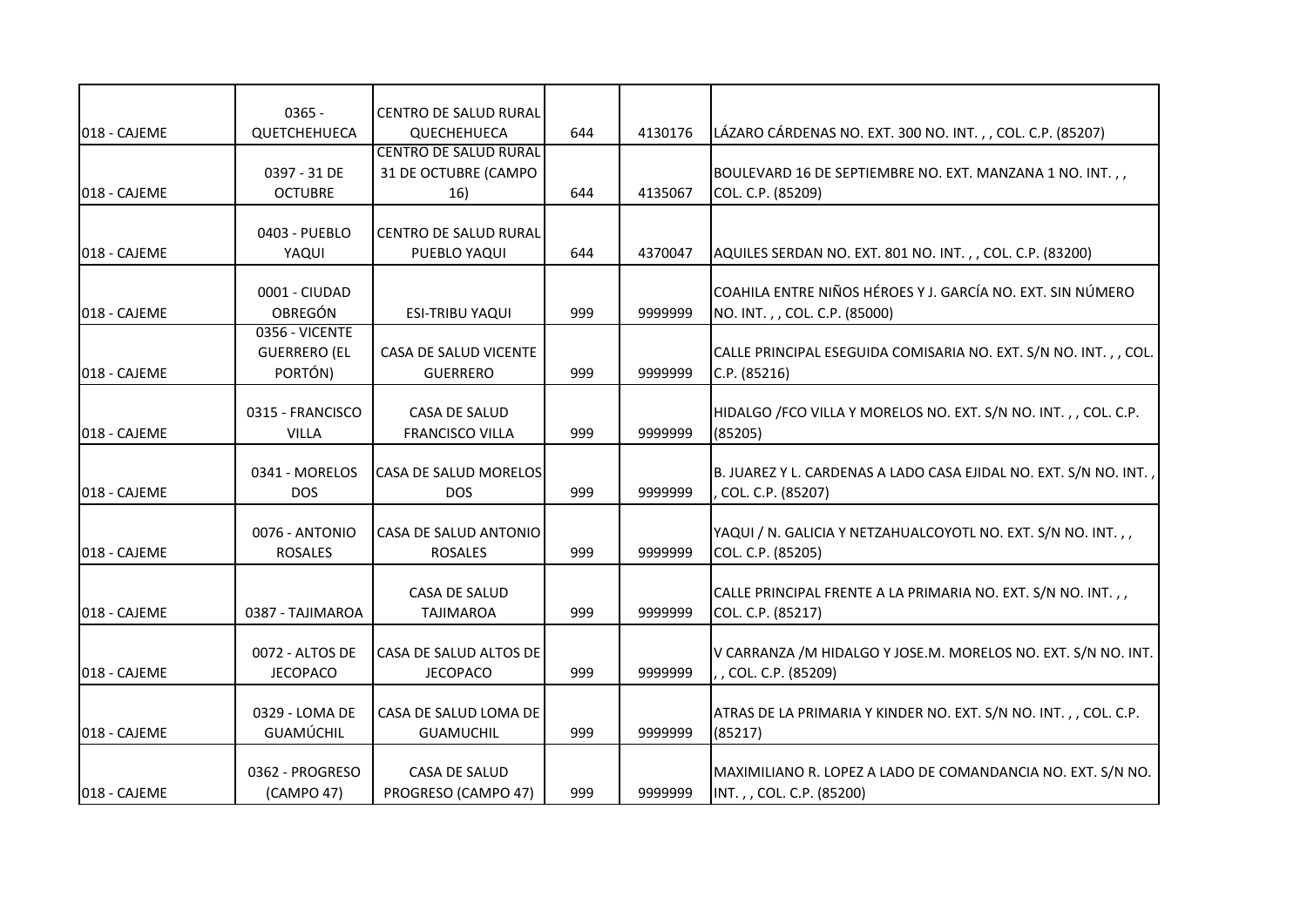| 018 - CAJEME | 0393 - NUEVA CASA<br><b>DE TERAS</b> | CASA DE SALUD NUEVA<br><b>CASA DE TERAS</b>                   | 999 | 9999999 | BENITO JUAREZ / FCO VILLA Y GABRIEL RASCON NO. EXT. S/N NO. INT.<br>, , COL. C.P. (85207)   |
|--------------|--------------------------------------|---------------------------------------------------------------|-----|---------|---------------------------------------------------------------------------------------------|
| 018 - CAJEME | $0404 -$<br>YUCURIBAMPO              | CASA DE SALUD EJIDO<br>YUCURIBAMPO                            | 999 | 9999999 | FAUSTINO FELIX Y RODOLFO LEON NO. EXT. S/N NO. INT.,, COL. C.P.<br>(85204)                  |
| 018 - CAJEME | 0407 - LA CARABINA                   | CASA DE SALUD LA<br><b>CARABINA</b>                           | 999 | 9999999 | ESQUINA DE LA PRIMARIA NO. EXT. S/N NO. INT.,, COL. C.P. (99999)                            |
| 018 - CAJEME | $1039 -$<br><b>TESOPOBAMPO</b>       | <b>CASA DE SALUD</b><br><b>TESOPOBAMPO</b>                    | 999 | 9999999 | A LADO DE SALON DE USOS MULTIPLES NO. EXT. S/N NO. INT., , COL.<br>C.P. (85204)             |
| 018 - CAJEME | 0296 - CUMURIPA<br>(LA CALERA)       | <b>CASA DE SALUD</b><br><b>CUMURIPA</b>                       | 999 | 9999999 | A UN COSTADO DE LA DELEGACION NO. EXT. S/N NO. INT.,, COL. C.P.<br>(85210)                  |
| 018 - CAJEME | 0001 - CIUDAD<br><b>OBREGÓN</b>      | UNIDAD MEDICA MOVIL<br>CARAVANA DE LA SALUD<br>YAQUI 1        | 644 | 1104118 | CALLE MICHOACAN NO. EXT., CASI ESQUINA CON CALLE 200,<br>COL.COLONIA FOVISTE 2 C.P. (85000) |
| 018 - CAJEME | 0001 - CIUDAD<br><b>OBREGÓN</b>      | <b>UNIDAD MEDICA MOVIL</b><br>CARAVANA DE LA SALUD<br>YAQUI 2 | 644 | 4513187 | CALLE MICHOACAN NO. EXT., CASI ESQUINA CON CALLE 200,<br>COL.COLONIA FOVISTE 2 C.P. (85000) |
| 018 - CAJEME | 0001 - CIUDAD<br><b>OBREGÓN</b>      | <b>CENTRO DE SALUD</b><br>URBANO OBREGÓN SUR                  | 644 | 4447203 | TABASCO ENTRE EJÉRCITO NACIONAL Y CAMINO REAL COL.CAMINO<br>REAL C.P. (85190)               |
| 018 - CAJEME | 0001 - CIUDAD<br><b>OBREGÓN</b>      | <b>JURISDICCION SANITARIA</b><br>IV OBREGÓN                   | 644 | 4134295 | COAHUILA ENTRE J. GARCÍA Y NIÑOS HÉROES NO. EXT. SIN NÚMERO<br>NO. INT.,, COL. C.P. (85000) |
| 018 - CAJEME | 0001 - CIUDAD<br><b>OBREGÓN</b>      | ALMACÉN JURISDICCIÓN<br>SANITARIA IV                          | 644 | 4134295 | CALLE 300 NO. EXT. 120 NO. INT.,, COL. C.P. (85142)                                         |
| 018 - CAJEME | 0001 - CIUDAD<br><b>OBREGÓN</b>      | <b>CENTRO DE SALUD</b><br>URBANO OBREGÓN<br><b>NORTE</b>      | 644 | 4158978 | NORTE Y BOULEVARD RODRIGUEZ NO. EXT. NO. INT.,, COL. CAJEME<br>C.P. (85260)                 |
| 018 - CAJEME | 0394 - LA TINAJERA                   | CASA DE SALUD LA<br><b>TINAJERA</b>                           | 999 | 9999999 | A ESPALDAS DE LA SECUNDARIA NO. EXT. S/N NO. INT.,, COL. C.P.<br>(85218)                    |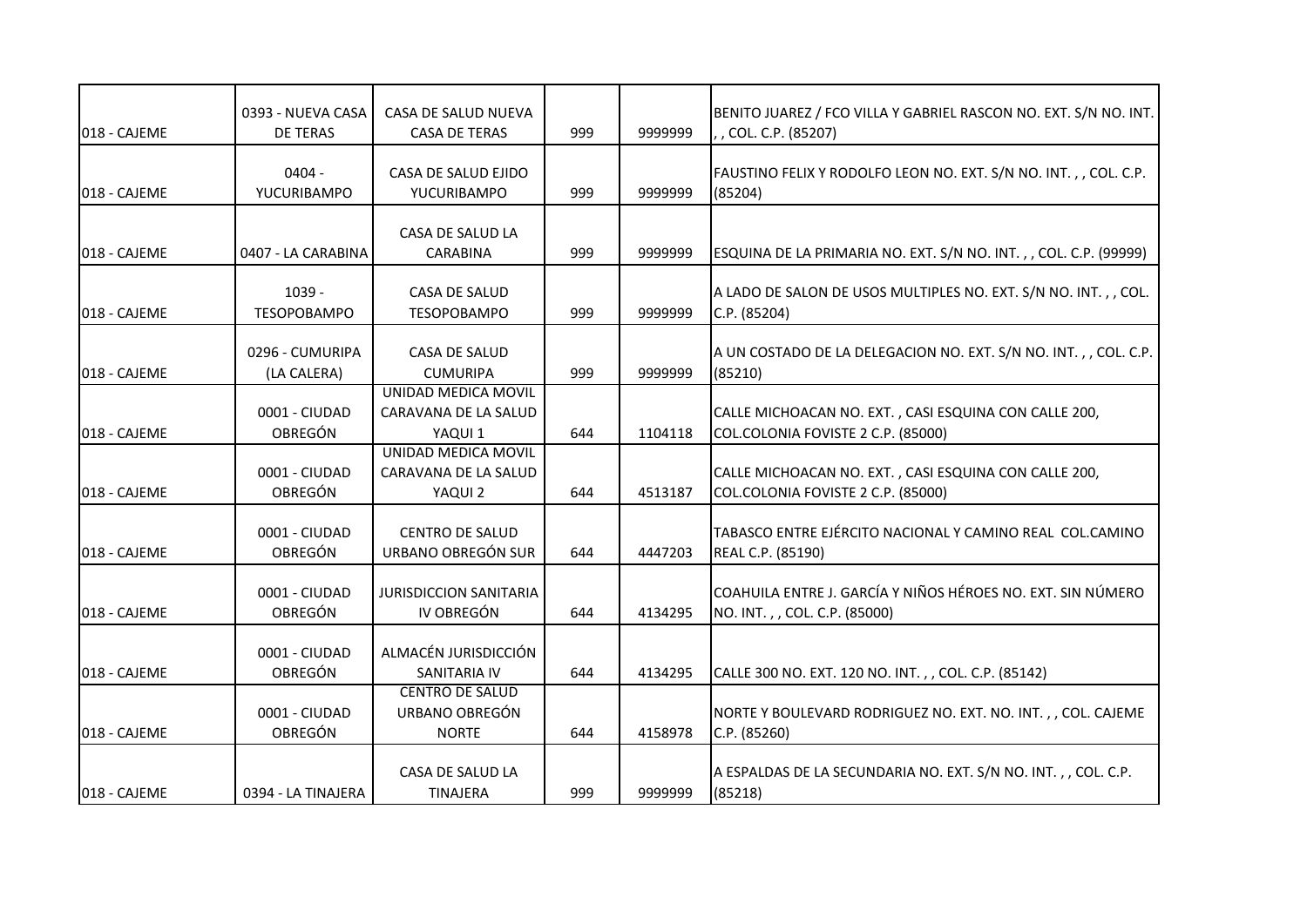| 018 - CAJEME  | 0284 - CÓCORIT                  | CASA DE SALUD EL CONTY                   | 999 | 9999999 | BARRIO EL CONTY A LADO DE IGLESIA NO. EXT. S/N NO. INT.,, COL.<br>C.P. (99999)             |
|---------------|---------------------------------|------------------------------------------|-----|---------|--------------------------------------------------------------------------------------------|
|               |                                 | UNIDAD DE ATENCIÓN                       |     |         |                                                                                            |
|               |                                 | <b>INTEGRAL A LAS</b>                    |     |         | CALLE BASE KM 3.5 TRAMO PROVIDENCIA BACUM NO. EXT. NO. INT.,                               |
| 018 - CAJEME  |                                 | 0364 - PROVIDENCIA ADICCIONES DEL ESTADO | 644 | 4185865 | COL. C.P. (85203)                                                                          |
|               |                                 |                                          |     |         |                                                                                            |
|               | 0001 - CIUDAD                   | CARAVANA TIPO II CD                      |     |         | MICHOACAN CASI ESQUINA CON CALLE 200 NO. EXT. SIN NÚMERO                                   |
| 018 - CAJEME  | <b>OBREGÓN</b>                  | OBREGÓN 1                                | 644 | 1192316 | NO. INT.,, COL. FOVISTE 2 C.P. (85000)                                                     |
|               | 0001 - CIUDAD                   | <b>UNEME CAPA NUEVA</b>                  |     |         | ABELARDO L.RODRIGUEZ NO. EXT. 1520 NO. INT. , , COL. REAL DEL                              |
| 018 - CAJEME  | <b>OBREGÓN</b>                  | VIDA CAJEME I (NORTE)                    | 644 | 4136881 | NORTE C.P. (85050)                                                                         |
|               |                                 |                                          |     |         |                                                                                            |
|               | 0001 - CIUDAD                   | <b>UNEME CAPA NUEVA</b>                  |     |         | TABASCO SUR ENTRE EJÉRCITO NACIONAL Y COMONFORT NO. EXT.                                   |
| 018 - CAJEME  | <b>OBREGÓN</b>                  | VIDA CAJEME II (SUR)                     | 664 | 4178896 | 5850 NO. INT.,, COL. CENTRO C.P. (85000)                                                   |
|               |                                 |                                          |     |         |                                                                                            |
|               | 0001 - CIUDAD                   | CARAVANA TIPO 0 CD.                      |     |         | CALLE MICHOACAN NO. EXT. SIN NÚMERO NO. INT., CASI ESQUINA                                 |
| 018 - CAJEME  | <b>OBREGÓN</b>                  | OBREGÓN 2                                | 644 | 1911592 | CON CALLE 200, COL. FOVISTE 2 C.P. (85000)                                                 |
|               |                                 |                                          |     |         |                                                                                            |
|               | 0001 - CIUDAD                   | UNEME-ENFERMEDADES                       |     |         | TABASCO SUR ENTRE EJÉRCITO NACIONAL Y COMONFORT NO. EXT.                                   |
| 018 - CAJEME  | <b>OBREGÓN</b>                  | <b>CRÓNICAS OBREGÓN</b>                  | 999 | 9999999 | 5850 NO. INT.,, COL. CENTRO C.P. (85059)                                                   |
|               |                                 |                                          |     |         |                                                                                            |
| 018 - CAJEME  | 0001 - CIUDAD<br><b>OBREGÓN</b> | <b>CAPASITS OBREGÓN</b>                  | 644 | 4137567 | NORTE Y BOULEVARD RODRÍGUEZ INTERIOR NO. EXT. S/N NO. INT. , ,<br>COL. CAJEME C.P. (85260) |
|               | 0001 - HEROICA                  |                                          |     |         |                                                                                            |
|               | <b>CIUDAD DE</b>                | <b>HOSPITAL COMUNITARIO</b>              |     |         | AVENIDA OBREGON Y PRIMERA ESTE NO. EXT. SIN NÚMERO NO. INT.,                               |
| 019 - CANANEA | CANANEA                         | CANANEA                                  | 645 | 3321329 | COL. C.P. (84620)                                                                          |
|               | 0001 - HEROICA                  |                                          |     |         |                                                                                            |
|               | <b>CIUDAD DE</b>                | <b>CENTRO DE SALUD</b>                   |     |         | CARRETERA CANANEA-AGUA PRIETA KM. 0.8 NO. EXT. NO. INT.,,                                  |
| 019 - CANANEA | CANANEA                         | URBANO CANANEA                           | 645 | 3327009 | COL. C.P. (84620)                                                                          |
|               |                                 |                                          |     |         |                                                                                            |
|               | 0068 - VICENTE                  | <b>CENTRO DE SALUD RURAL</b>             |     |         |                                                                                            |
| 019 - CANANEA | <b>GUERRERO</b>                 | <b>VICENTE GUERRERO</b>                  | 999 | 9999999 | DOMICILIO CONOCIDO NO. EXT. NO. INT.,, COL. C.P. (84620)                                   |
|               |                                 |                                          |     |         |                                                                                            |
|               | 0026 - EMILIANO                 | <b>CENTRO DE SALUD RURAL</b>             |     |         |                                                                                            |
| 019 - CANANEA | ZAPATA                          | <b>EMILIANO ZAPATA</b>                   | 999 | 9999999 | DOMICILIO CONOCIDO NO. EXT. NO. INT.,, COL. C.P. (84635)                                   |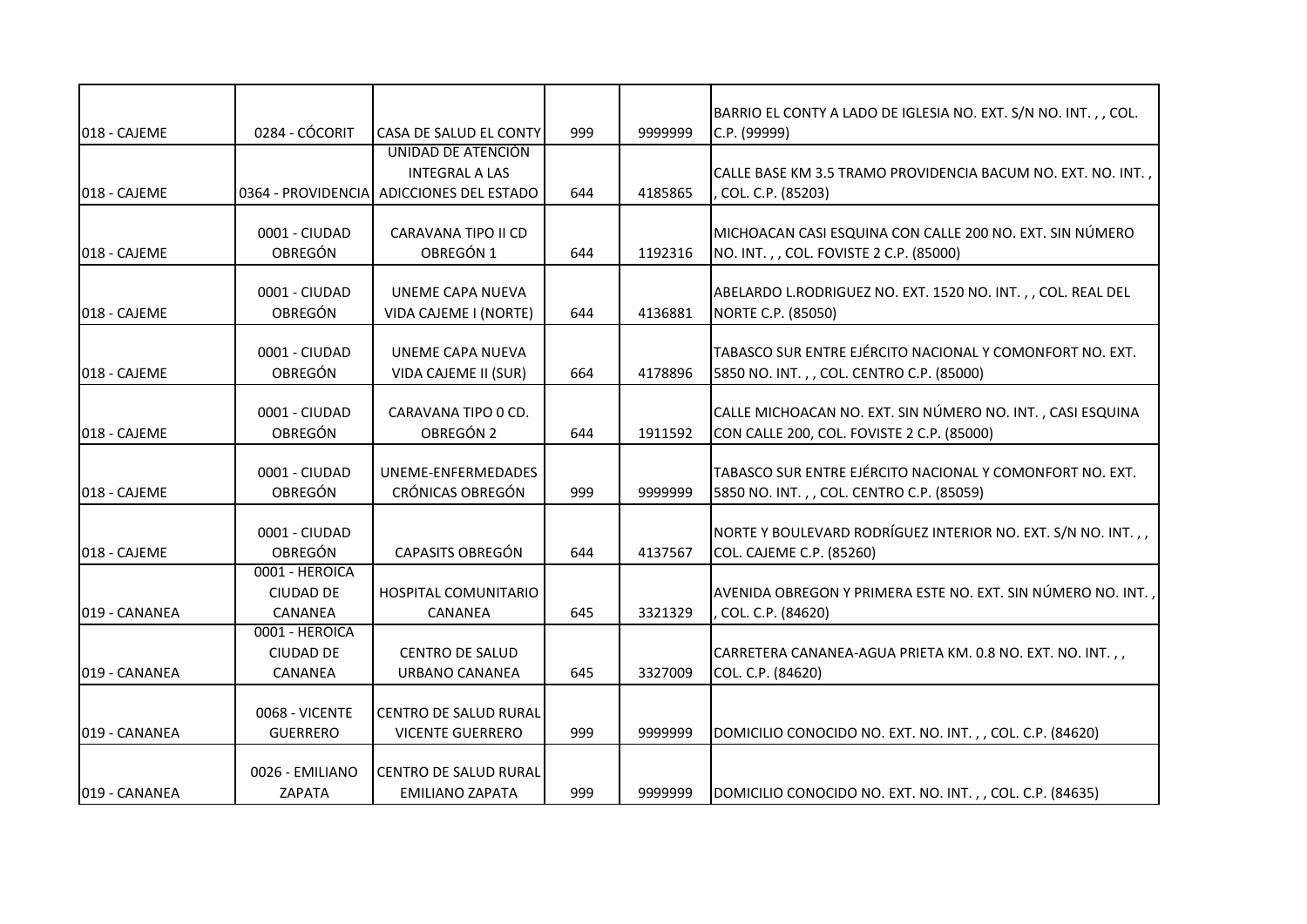|                   | 0034 - JOSÉ MARÍA  | CENTRO DE SALUD RURAL        |     |               |                                                                 |
|-------------------|--------------------|------------------------------|-----|---------------|-----------------------------------------------------------------|
|                   | MORELOS Y PAVÓN    | JOSÉ MARÍA MORELOS Y         |     |               |                                                                 |
| 019 - CANANEA     | (SAUCEDA)          | PAVÓN                        | 999 | 9999999       | DOMICILIO CONOCIDO NO. EXT. NO. INT.,, COL. C.P. (84627)        |
|                   | 0032 - IGNACIO     |                              |     |               |                                                                 |
|                   | ZARAGOZA (LA       | CENTRO DE SALUD RURAL        |     |               |                                                                 |
| 019 - CANANEA     | MESA)              | <b>IGNACIO ZARAGOZA</b>      | 999 | 9999999       | DOMICILIO CONOCIDO NO. EXT. NO. INT.,, COL. C.P. (84634)        |
|                   |                    |                              |     |               |                                                                 |
|                   |                    | CENTRO DE SALUD RURAL        |     |               |                                                                 |
| 020 - CARBÓ       | 0001 - CARBÓ       | CARBO                        | 623 | 2450181       | ITURBIDE Y SINALOA NO. EXT. 25 NO. INT.,, COL. C.P. (83380)     |
|                   |                    |                              |     | 2681928 H.    |                                                                 |
|                   | $0001 - LA$        | CENTRO DE SALUD RURAL        |     | AYUNTAMIE     |                                                                 |
| 021 - LA COLORADA | COLORADA           | LA COLORADA                  | 662 | <b>NTO</b>    | HIDALGO NO. EXT. SIN NÚMERO NO. INT.,, COL. C.P. (85540)        |
|                   |                    |                              |     |               |                                                                 |
|                   |                    | CENTRO DE SALUD RURAL        |     | 1244304       |                                                                 |
| 021 - LA COLORADA | 0061 - TECORIPA    | <b>TECORIPA</b>              | 200 | <b>CASETA</b> | DOMICILIO CONOCIDO NO. EXT. NO. INT.,, COL. C.P. (85558)        |
|                   |                    |                              |     |               |                                                                 |
| 021 - LA COLORADA | 0014 - COBACHI     | <b>CASA DE SALUD COBACHI</b> | 623 | 1011800       | DOMICILIO CONOCIDO NO. EXT. S/N NO. INT.,, COL. C.P. (85551)    |
|                   |                    |                              |     |               |                                                                 |
|                   | 0057 - SAN JOSÉ DE | CASA DE SALUD SAN JOSÉ       |     |               | POR LA SALIDA A LA CARRETERA NO. EXT. S/N NO. INT.,, COL. C.P.  |
| 021 - LA COLORADA | <b>PIMAS</b>       | DE PIMAS                     | 999 | 9999999       | (85550)                                                         |
|                   | 0062 - ESTACIÓN    |                              |     |               |                                                                 |
|                   | TORRES (ESTACIÓN   | CASA DE SALUD                |     |               | POR LA SALIDA A LA COLORADA NO. EXT. S/N NO. INT.,, COL. C.P.   |
| 021 - LA COLORADA | SERDÁN)            | <b>ESTACIÓN TORRES</b>       | 662 | 2793569       | (85540)                                                         |
|                   |                    |                              |     |               |                                                                 |
|                   |                    | CENTRO DE SALUD RURAL        |     | 3221801       | ENSEGUIDA DEL PALACIO MUNICIPAL NO. EXT. NO. INT.,, COL. C.P.   |
| 022 - CUCURPE     | 0001 - CUCURPE     | <b>CUCURPE</b>               | 632 | <b>CASETA</b> | (84660)                                                         |
|                   |                    |                              |     |               |                                                                 |
|                   |                    | <b>CENTRO DE SALUD RURAL</b> |     |               |                                                                 |
| 023 - CUMPAS      | 0001 - CUMPAS      | <b>CUMPAS</b>                | 634 | 3460018       | AVENIDA OBREGON Y CALLE 6 NO. EXT. NO. INT.,, COL. C.P. (84500) |
|                   |                    |                              |     |               |                                                                 |
|                   |                    | CENTRO DE SALUD RURAL        |     | 3460018       |                                                                 |
| 023 - CUMPAS      | 0012 - LOS HOYOS   | LOS HOYOS                    | 634 | <b>CASETA</b> | 20 DE NOVIEMBRE NO. EXT. NO. INT., COL. C.P. (84520)            |
|                   |                    | CENTRO DE SALUD RURAL        |     |               |                                                                 |
| 023 - CUMPAS      | 0017 - JÉCORI      | <b>JECORI</b>                | 634 | 2463746       | PRINCIPAL NO. EXT. SIN NÚMERO NO. INT.,, COL. C.P. (84508)      |
|                   |                    |                              |     |               |                                                                 |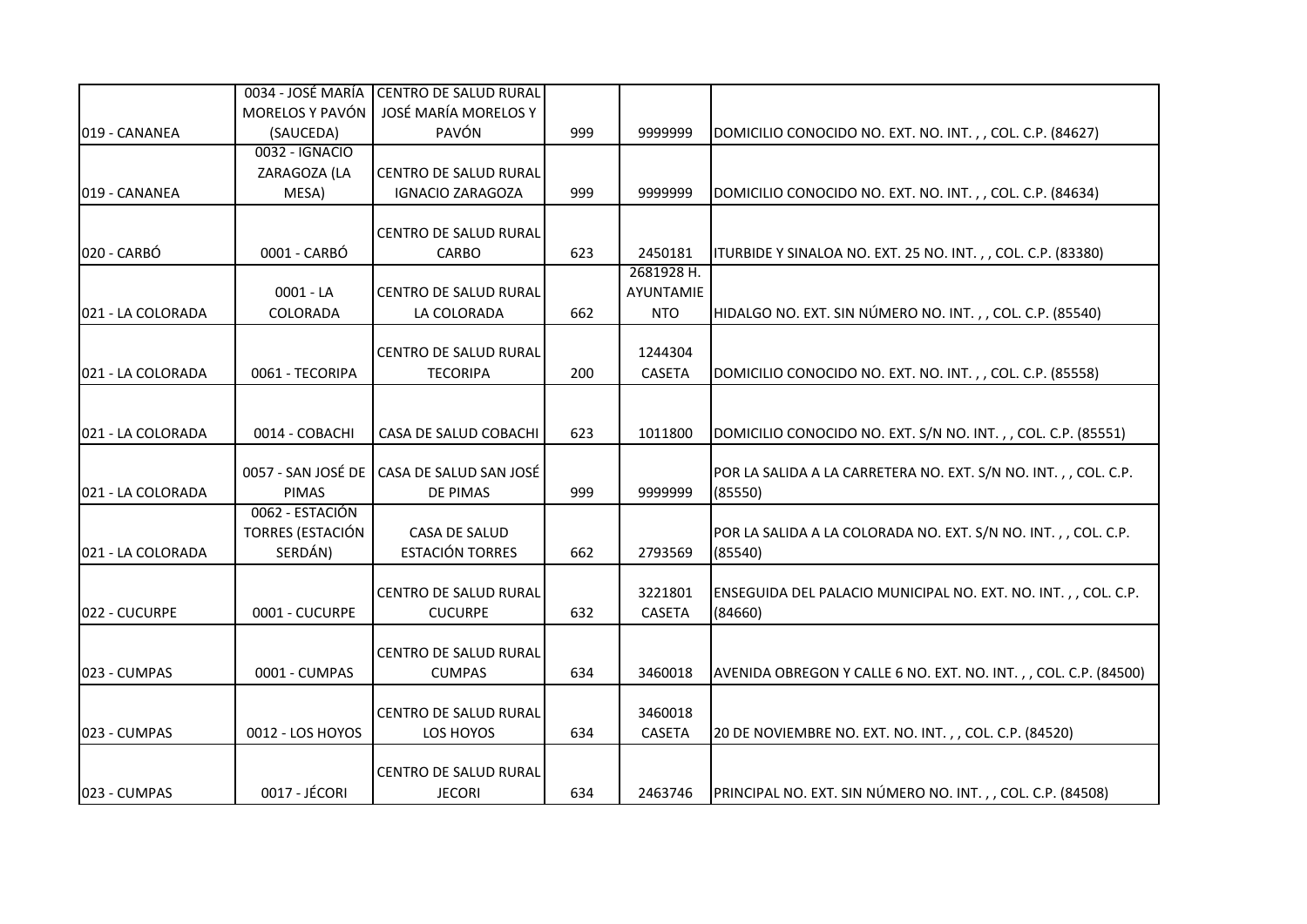|                    | 0018 - KILÓMETRO    |                              |     |               |                                                                   |
|--------------------|---------------------|------------------------------|-----|---------------|-------------------------------------------------------------------|
|                    | CINCO (ÁLVARO       | CASA DE SALUD                |     |               |                                                                   |
| 023 - CUMPAS       | OBREGÓN)            | KILOMETRO 5                  | 999 | 9999999       | ENSEGUIDA DE LA IGLESIA NO. EXT. S/N NO. INT.,, COL. C.P. (84510) |
|                    |                     |                              |     |               |                                                                   |
|                    |                     | CASA DE SALUD OJO DE         |     |               | FRENTE A LA PLAZA DEL PUEBLO NO. EXT. S/N NO. INT.,, COL. C.P.    |
| 023 - CUMPAS       | 0025 - OJO DE AGUA  | <b>AGUA</b>                  | 999 | 9999999       | (84504)                                                           |
|                    |                     |                              |     |               |                                                                   |
|                    |                     | <b>CASA DE SALUD</b>         |     |               |                                                                   |
| 023 - CUMPAS       | 0038 - TEONADEPA    | <b>TEONADEPA</b>             | 999 | 9999999       | A UN LADO DEL KINDER NO. EXT. S/N NO. INT.,, COL. C.P. (84524)    |
|                    |                     |                              |     |               |                                                                   |
|                    |                     | CENTRO DE SALUD RURAL        |     | 3430185       | IGNACIO ZARAGOZA NO. EXT. SIN NÚMERO NO. INT., , COL. C.P.        |
| 1024 - DIVISADEROS | 0001 - DIVISADEROS  | <b>DIVISADEROS</b>           | 634 | <b>CASETA</b> | (84730)                                                           |
|                    |                     | <b>CENTRO DE SALUD</b>       |     |               | GUILLERMO PRIETO Y REVOLUCIÓN NO. EXT. NO. INT.,, COL.            |
| 025 - EMPALME      | 0001 - EMPALME      | <b>URBANO EMPALME</b>        | 622 | 2236969       |                                                                   |
|                    |                     |                              |     |               | MODERNA C.P. (85330)                                              |
|                    | 0006 - ANTONIO      | CENTRO DE SALUD RURAL        |     |               | A UN COSTADO DE LA SALA DE ACTOS NO. EXT. NO. INT.,, COL. C.P.    |
| 025 - EMPALME      | <b>ROSALES</b>      | <b>ANTONIO ROSALES</b>       | 999 | 9999999       | (85534)                                                           |
|                    | 0034 - JOSÉ MARÍA   |                              |     |               |                                                                   |
|                    | MORELOS Y PAVÓN     | <b>CENTRO DE SALUD RURAL</b> |     |               |                                                                   |
| 025 - EMPALME      | (LA ATRAVEZADA)     | LA ATRAVEZADA                | 622 | 2223849       | A UN COSTADO DE LA PLAZA NO. EXT. NO. INT.,, COL. C.P. (85532)    |
|                    | $0029 -$            |                              |     |               |                                                                   |
|                    | JUNELANCAHUI (EL    | <b>CASA DE SALUD</b>         |     |               |                                                                   |
| 025 - EMPALME      | MEZQUITE)           | JUNELANCAHUI                 | 999 | 9999999       | CALLE PRINCIPAL NO. EXT. S/N NO. INT.,, COL. C.P. (85534)         |
|                    |                     |                              |     |               |                                                                   |
|                    |                     | CASA DE SALUD                |     |               |                                                                   |
| 025 - EMPALME      | 0031 - MAYTORENA    | <b>MAYTORENA</b>             | 999 | 9999999       | ENSEGUIDA DEL KINDER NO. EXT. S/N NO. INT.,, COL. C.P. (85535)    |
|                    |                     |                              |     |               |                                                                   |
|                    | 10060 - SANTA MARÍA | CASA DE SALUD SANTA          |     |               | FRENTE A LA ESCUELA PRIMARIA NO. EXT. S/N NO. INT., COL. C.P.     |
| 025 - EMPALME      | DE GUAYMAS          | MARÍA                        | 999 | 9999999       | (85537)                                                           |
|                    |                     |                              |     |               |                                                                   |
|                    | 0069 - ÚRSULO       | CASA DE SALUD URSULO         |     |               |                                                                   |
| 025 - EMPALME      | GALVÁN              | <b>GALVAN</b>                | 999 | 9999999       | ENSEGUIDA DEL KINDER NO. EXT. S/N NO. INT.,, COL. C.P. (85533)    |
|                    | $0140 - SAN$        |                              |     |               |                                                                   |
|                    | <b>FERNANDO DE</b>  | CASA DE SALUD SAN            |     |               | CALLE PRINCIPAL ESQUINA CON LA CANCHA NO. EXT. S/N NO. INT.,,     |
| 025 - EMPALME      | <b>GUAYMAS</b>      | <b>FERNANDO</b>              | 999 | 9999999       | COL. C.P. (85523)                                                 |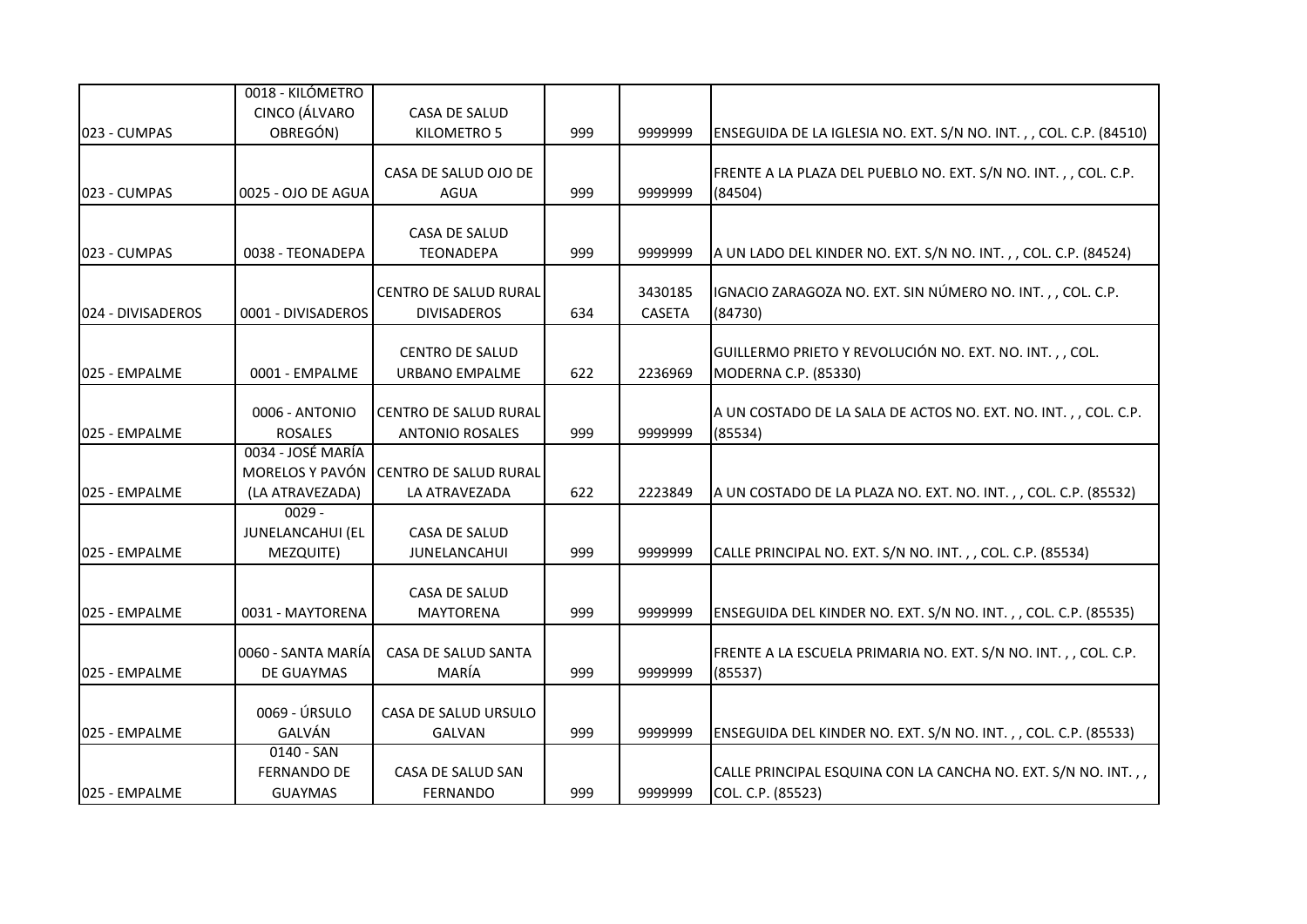| 025 - EMPALME   | 0136 - JUAN<br>RODRÍGUEZ       | CASA DE SALUD JUAN<br>RODRÍGUEZ                  | 999 | 9999999                  | ANTES DE LLEGAR A LA ESCUELA PRIMARIA NO. EXT. S/N NO. INT.,,<br>COL. C.P. (99999)          |
|-----------------|--------------------------------|--------------------------------------------------|-----|--------------------------|---------------------------------------------------------------------------------------------|
| 025 - EMPALME   | 0013 - CRUZ DE<br>PIEDRA       | CASA DE SALUD CRUZ DE<br>PIEDRA                  | 999 | 9999999                  | FRENTE TORTILLERIA DE MASECA NO. EXT. S/N NO. INT.,, COL. C.P.<br>(85520)                   |
| 025 - EMPALME   | 0037 - LA PALMA                | CASA DE SALUD LA<br>PALMA                        | 999 | 9999999                  | A UN LADO DEL IMSS NO. EXT. S/N NO. INT.,, COL. C.P. (85525)                                |
| 025 - EMPALME   | 0033 - MI PATRIA ES<br>PRIMERO | CASA DE SALUD MI<br>PATRIA ES PRIMERO            | 999 | 9999999                  | A UN LADO DE LA CANCHA DE EVENTOS NO. EXT. S/N NO. INT.,, COL.<br>C.P. (85530)              |
| 026 - ETCHOJOA  | 0001 - ETCHOJOA                | CENTRO DE SALUD RURAL<br><b>ETCHOJOA</b>         | 647 | 4250676                  | IGUERRERO FRENTE A RECURSOS HIDRAULICOS NO. EXT. SIN NUMERO<br>NO. INT.,, COL. C.P. (85280) |
| 1026 - ETCHOJOA | 0008 - BACAME<br><b>NUEVO</b>  | CENTRO DE SALUD RURAL<br><b>BACAME NUEVO</b>     | 647 | 4240016<br><b>CASETA</b> | JAVIER MINA NO. EXT. SIN NÚMERO NO. INT.,, COL. C.P. (85290)                                |
| 026 - ETCHOJOA  | 0011 - BACOBAMPO               | <b>CENTRO DE SALUD RURAL</b><br><b>BACOBAMPO</b> | 647 | 4271067<br><b>CASETA</b> | GRACIANO SANCHEZ NO. EXT. SIN NÚMERO NO. INT., , COL. C.P.<br>(85281)                       |
| 026 - ETCHOJOA  | 0012 - BASCONCOBE              | CENTRO DE SALUD RURAL<br><b>BASCONCOBE</b>       | 647 | 4270558                  | EMILIANO ZAPATA Y LÁZARO CÁRDENAS NO. EXT. NO. INT.,, COL.<br>C.P. (85282)                  |
| 1026 - ETCHOJOA | 0017 - LA BOCANA               | CENTRO DE SALUD RURAL<br>LA BOCANA               | 647 | 4225753                  | SEGUNDA CALLE FINAL NORTE NO. EXT. NO. INT.,, COL. C.P. (85289)                             |
| 026 - ETCHOJOA  | 0019 - BUAYSIACOBE             | CENTRO DE SALUD RURAL<br><b>BUAYSIACOBE</b>      | 643 | 4358035                  | A DOS CUADRAS DE LA CARRETERA PRINCIPAL NO. EXT. NO. INT.,,<br>COL. C.P. (85290)            |
| 026 - ETCHOJOA  | 0035 - CHUCARIT                | CENTRO DE SALUD RURAL<br><b>CHUCARIT</b>         | 642 | 4229203                  | A UN COSTADO DE LA ESCUELA PRIMARIA NO. EXT. NO. INT.,, COL.<br>C.P. (85298)                |
| 026 - ETCHOJOA  | 0045 - JITONHUECA              | CENTRO DE SALUD RURAL<br><b>JITONHUECA</b>       | 999 | 9999999                  | FRENTE A LA ESCUELA PRIMARIA NO. EXT. NO. INT.,, COL. C.P.<br>(85290)                       |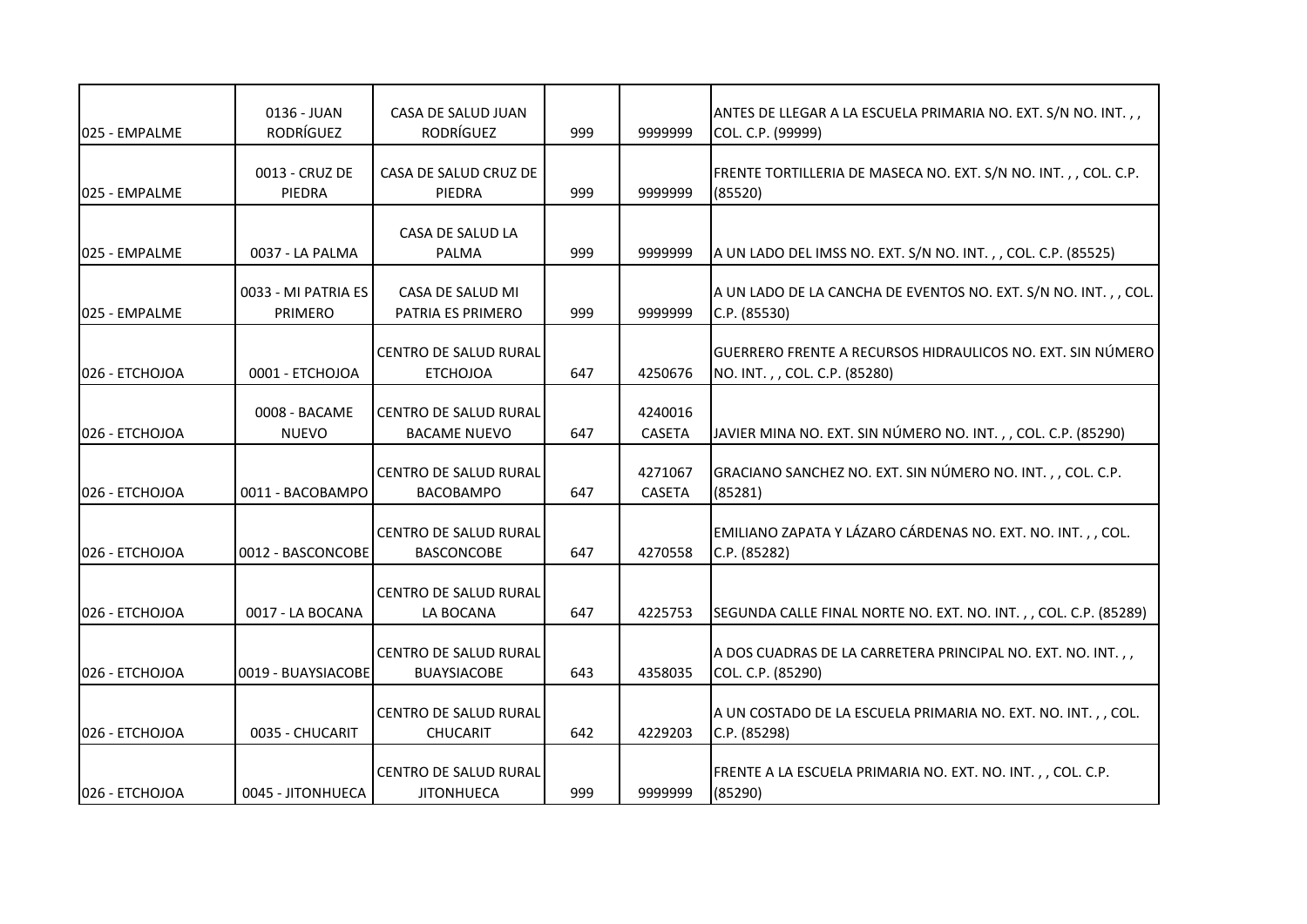| 026 - ETCHOJOA  | 0054 - MOCORÚA                                    | CENTRO DE SALUD RURAL<br><b>MOCORUA</b>            | 642 | 4227110                  | AL FINAL DE LA CALLE PRINCIPAL NO. EXT. NO. INT.,, COL. C.P.<br>(85800)              |
|-----------------|---------------------------------------------------|----------------------------------------------------|-----|--------------------------|--------------------------------------------------------------------------------------|
| 026 - ETCHOJOA  | 0065 - EL RODEO                                   | CENTRO DE SALUD RURAL<br><b>EL RODEO</b>           | 642 | 4212366                  | PRINCIPAL PASANDO EL PUENTE NO. EXT. NO. INT.,, COL. C.P.<br>(85800)                 |
| 026 - ETCHOJOA  | 0067 - SAHUARAL                                   | <b>CENTRO DE SALUD RURAL</b><br><b>EL SAHUARAL</b> | 999 | 9999999                  | CALLE PRINCIPAL FRENTE A LA ESCUELA PRIMARIA NO. EXT. NO. INT.,<br>COL. C.P. (85283) |
| 1026 - ETCHOJOA | 0069 - SAN PEDRO<br><b>NUEVO</b>                  | CENTRO DE SALUD RURAL<br>SAN PEDRO NUEVO           | 642 | 4270751<br><b>CASETA</b> | A DOS CUADRAS DE ENTRADA AL PUEBLO NO. EXT. NO. INT.,, COL.<br>C.P. (85298)          |
| 026 - ETCHOJOA  | $0026 - EL$<br><b>CENTENARIO</b>                  | CASA DE SALUD<br><b>CENTENARÍO</b>                 | 999 | 9999999                  | A UN COSTADO DEL TINACO NO. EXT. S/N NO. INT.,, COL. C.P.<br>(85285)                 |
| 026 - ETCHOJOA  | 0251 - BAYAJORIT                                  | <b>CASA DE SALUD</b><br><b>BAYAJORIT</b>           | 647 | 1015499                  | DOMICILIO CONOCIDO NO. EXT. S/N NO. INT. , , COL. C.P. (85290)                       |
| 026 - ETCHOJOA  | 0003 - AGUSTÍN<br>MELGAR                          | CASA DE SALUD AGUSTÍN<br>MELGAR                    | 999 | 9999999                  | FRENTE AL CAMPO DEPORTIVO NO. EXT. S/N NO. INT. , , COL. C.P.<br>(85291)             |
| 026 - ETCHOJOA  | 0016 - BAYNORILLO                                 | CASA DE SALUD<br><b>BAYNORILLO</b>                 | 999 | 9999999                  | A UN LADO DE LA CANCHA DE BAILE NO. EXT. S/N NO. INT.,, COL.<br>C.P. (85289)         |
| l026 - ETCHOJOA | 0042 - HUIRACHACA                                 | CASA DE SALUD<br><b>HUIRACHACA</b>                 | 999 | 9999999                  | [FRENTE AL CAMPO DEPORTIVO NO. EXT. S/N NO. INT. , , COL. C.P.<br>(85298)            |
| 026 - ETCHOJOA  | 0048 - LÁZARO<br><b>CÁRDENAS</b><br>(MAYOCUSALIT) | <b>CASA DE SALUD</b><br>MAYOJUSALIT                | 999 | 9999999                  | ATRÁS DE LA IGLESIA DEL LUGAR NO. EXT. S/N NO. INT.,, COL. C.P.<br>(99999)           |
| 1026 - ETCHOJOA | 0070 - SEBAMPO                                    | CASA DE SALUD<br>SEBAMPO                           | 999 | 9999999                  | ENTRADA SUR FRENTE A CAMPOS AGRICOLAS NO. EXT. S/N NO. INT.,<br>COL. C.P. (85280)    |
| 026 - ETCHOJOA  | 0007 - BACAJAQUÍA                                 | CASA DE SALUD<br><b>BACAJAQUIA</b>                 | 642 | 8536034                  | DOMICILIO CONOCIDO NO. EXT. S/N NO. INT., COL. C.P. (85290)                          |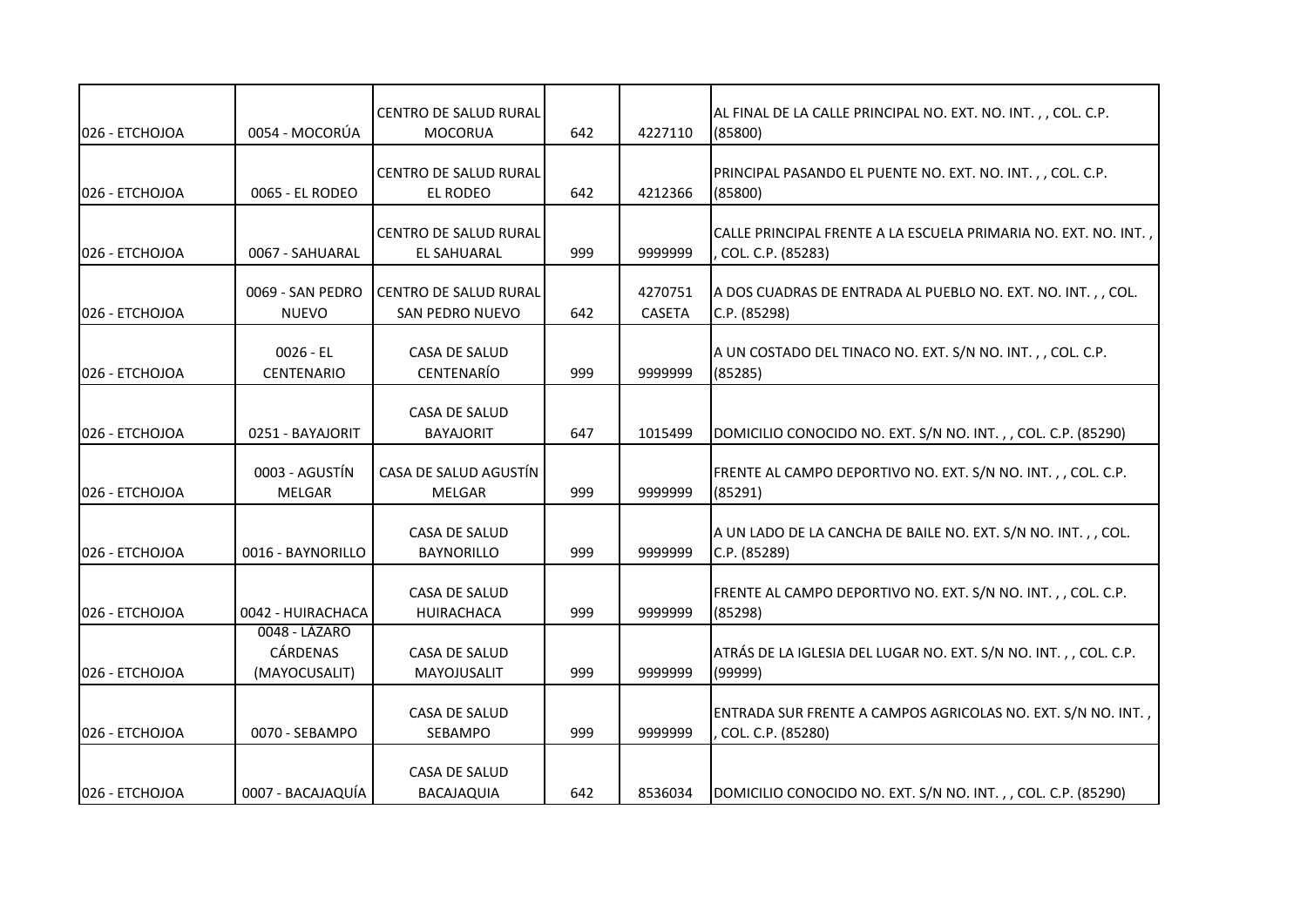|                  | 0051 - LAS MAYAS                      |                                      |     |              |                                                                    |
|------------------|---------------------------------------|--------------------------------------|-----|--------------|--------------------------------------------------------------------|
|                  | (COLONIA AGRÍCOLA                     | CASA DE SALUD LAS                    |     |              |                                                                    |
| 026 - ETCHOJOA   | <b>BASCONCOBE)</b>                    | <b>MAYAS</b>                         | 999 | 9999999      | PRIMER CALLE AL FONDO NO. EXT. S/N NO. INT.,, COL. C.P. (85288)    |
|                  |                                       |                                      |     |              |                                                                    |
|                  | 0208 - EL ALTO                        | CASA DE SALUD                        |     |              |                                                                    |
| 026 - ETCHOJOA   | (BACHOCO)                             | <b>BACHOCO EL ALTO</b>               | 647 | 1068320      | DOMICILIO CONOCIDO NO. EXT. S/N NO. INT.,, COL. C.P. (99999)       |
|                  | 0036 - ESPAÑA                         |                                      |     |              |                                                                    |
|                  | (CAMPO NÚMERO                         | CASA DE SALUD CAMPO                  |     |              | A LA ORILLA DEL CANAL FRENTE AL ALAMON NO. EXT. S/N NO. INT.,,     |
| 026 - ETCHOJOA   | UNO)                                  | ESPAÑA                               | 647 | 1043162      | COL. C.P. (85282)                                                  |
|                  |                                       |                                      |     |              |                                                                    |
|                  | 0228 - MAYOCAHUI                      | <b>CASA DE SALUD</b>                 |     |              | FRENTE AL CAMPO DEPORTIVO NO. EXT. S/N NO. INT.,, COL. C.P.        |
| 026 - ETCHOJOA   | (EL CERRO)                            | <b>MAYOCAHUI</b>                     | 999 | 9999999      | (99999)                                                            |
|                  |                                       |                                      |     |              |                                                                    |
|                  |                                       | CENTRO DE SALUD RURAL                |     |              | AVENIDA DR. SAMUEL OCAÑO GARCIA NO. EXT. SIN NÚMERO NO.            |
| 027 - FRONTERAS  | 0001 - FRONTERAS                      | <b>FRONTERAS</b>                     | 633 | 3375059      | INT.,, COL. C.P. (84320)                                           |
|                  |                                       |                                      |     |              |                                                                    |
|                  |                                       | CENTRO DE SALUD RURAL                |     | 3389000 EXT. |                                                                    |
| 027 - FRONTERAS  | 0045 - ESQUEDA                        | <b>ESQUEDA</b>                       | 633 | 4280         | PRIMERA Y AVENIDA FFCC NO. EXT. NO. INT.,, COL. C.P. (84330)       |
|                  |                                       |                                      |     |              |                                                                    |
|                  |                                       | <b>CASA DE SALUD</b>                 |     |              |                                                                    |
| 027 - FRONTERAS  | 0096 - TURICACHI                      | TURICACHI                            | 999 | 9999999      | CALLE PRINCIPAL NO. EXT. S/N NO. INT.,, COL. C.P. (84336)          |
|                  |                                       |                                      |     |              |                                                                    |
| 027 - FRONTERAS  | 0043 - ADOLFO RUÍZ<br><b>CORTÍNEZ</b> | CASA DE SALUD ADOLFO                 |     |              |                                                                    |
|                  |                                       | <b>RUIZ CORTINES</b>                 | 999 | 9999999      | ENFRENTE DEL KINDER NO. EXT. S/N NO. INT.,, COL. C.P. (99999)      |
|                  | $0040 -$                              |                                      |     |              |                                                                    |
| 027 - FRONTERAS  | CUQUIARACHIC                          | CASA DE SALUD<br><b>CUQUIÁRACHIC</b> | 999 | 9999999      | ATRÁS DE LA IGLESIA NO. EXT. S/N NO. INT.,, COL. C.P. (84329)      |
|                  |                                       | <b>CASA DE SALUD</b>                 |     |              |                                                                    |
|                  | 0055 - KILÓMETRO                      | KILOMETRO CUARENTA Y                 |     |              |                                                                    |
|                  |                                       |                                      |     | 9999999      |                                                                    |
| 1027 - FRONTERAS | <b>CUARENTA Y SIETE</b>               | <b>SIETE</b>                         | 999 |              | ANTES DE LLEGAR A LA VIA NO. EXT. S/N NO. INT.,, COL. C.P. (84326) |
|                  |                                       | CENTRO DE SALUD RURAL                |     |              |                                                                    |
|                  |                                       |                                      |     |              |                                                                    |
| 028 - GRANADOS   | 0001 - GRANADOS                       | <b>GRANADOS</b>                      | 634 | 3435259      | LUIS BARCELO FINAL NO. EXT. NO. INT.,, COL. C.P. (84461)           |
|                  | 0001 - HEROICA                        | <b>HOSPITAL GENERAL</b>              |     |              | 12 ENTRE 7 Y 8 NO. EXT. SIN NÚMERO NO. INT., , COL. CENTRO C.P.    |
| 029 - GUAYMAS    | <b>GUAYMAS</b>                        | <b>GUAYMAS</b>                       | 622 | 2242138      | (85400)                                                            |
|                  |                                       |                                      |     |              |                                                                    |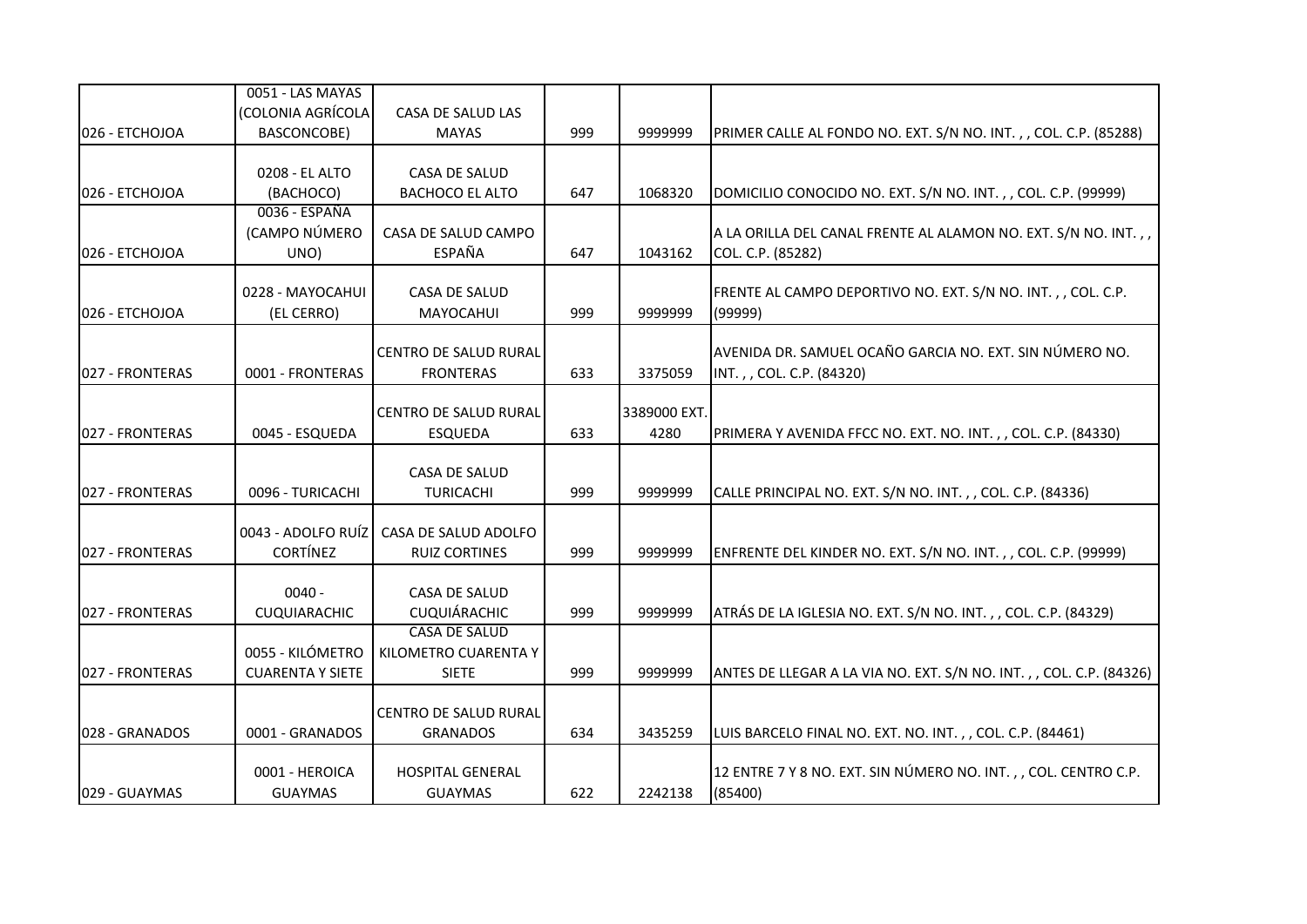| 029 - GUAYMAS | 0101 - FRANCISCO<br>MÁRQUEZ                           | <b>CENTRO DE SALUD RURAL</b><br><b>FRANCISCO MARQUEZ</b> | 622 | 2240152 | A UN COSTADO DE LA PLAZA PRINCIPAL NO. EXT. NO. INT., , COL. C.P.<br>(85507)        |
|---------------|-------------------------------------------------------|----------------------------------------------------------|-----|---------|-------------------------------------------------------------------------------------|
| 029 - GUAYMAS | 0161 - LA MISA                                        | <b>CENTRO DE SALUD RURAL</b><br>LA MISA                  | 622 | 2221041 | AVENIDA OBREGON NO. EXT. SIN NÚMERO NO. INT.,, COL. C.P.<br>(85505)                 |
| 029 - GUAYMAS | 0202 - PÓTAM                                          | <b>CENTRO DE SALUD RURAL</b><br>POTAM                    | 643 | 4380196 | PRINCIPAL AL FINAL NO. EXT. NO. INT.,, COL. C.P. (85513)                            |
| 029 - GUAYMAS | 0325 - VÍCAM<br>(SWITCH)                              | CENTRO DE SALUD RURAL<br><b>VICAM</b>                    | 643 | 4380007 | JOSÉ MARIA TETABIATE NO. EXT. 17 NO. INT.,, COL. C.P. (85510)                       |
| 029 - GUAYMAS | $0088 -$<br>CHUMAMPACO                                | CASA DE SALUD<br>CHUMAMPACO                              | 999 | 9999999 | FRENTE A LA ESCUELA PRIMARIA NO. EXT. S/N NO. INT., , COL. C.P.<br>(85514)          |
| 029 - GUAYMAS | 0098 - GENERAL<br><b>ESTEBAN BACA</b><br>CALDERÓN (EL | CASA DE SALUD ESTEBAN<br><b>BACA CALDERÓN</b>            | 999 | 9999999 | ENSEGUIDA TIENDA ESMERALDA NO. EXT. S/N NO. INT.,, COL. C.P.<br>(85500)             |
| 029 - GUAYMAS | 0100 - GENERAL<br>FELIPE ÁNGELES                      | CASA DE SALUD FELIPE<br>ÁNGELES                          | 999 | 9999999 | A UN LADO DEL CAMINO A LAZARO CARDENAS NO. EXT. S/N NO. INT.<br>, COL. C.P. (99999) |
| 029 - GUAYMAS | 0111 - GUÁSIMAS<br>(DE BELEM)                         | CASA DE SALUD LAS<br><b>GUÁSIMAS</b>                     | 999 | 9999999 | FRENTE AL SALON DE EVENTOS NO. EXT. S/N NO. INT.,, COL. C.P.<br>(85511)             |
| 029 - GUAYMAS | 0152 - GENERAL<br><b>MARIANO</b><br><b>ESCOBEDO</b>   | <b>CASA DE SALUD</b><br>MARÍANO ESCOBEDO                 | 999 | 9999999 | ESPALDAS DE LA ESCUELA PRIMARIA NO. EXT. S/N NO. INT., COL.<br>C.P. (99999)         |
| 029 - GUAYMAS | 0172 - ESTACIÓN<br>OROZ (OROZ)                        | CASA DE SALUD<br>ESTACIÓN OROZ                           | 999 | 9999999 | ATRÁS DEL KINDER DEL LUGAR NO. EXT. S/N NO. INT. , , COL. C.P.<br>(85513)           |
| 029 - GUAYMAS | 0195 - PITAHAYA<br>(BELEM)                            | <b>CASA DE SALUD PITAHAYA</b><br>(BELEM)                 | 999 | 9999999 | ATRÁS DE LA IGLESIA DEL LUGAR NO. EXT. S/N NO. INT.,, COL. C.P.<br>(99999)          |
| 029 - GUAYMAS | 10258 - SAN MARCIAL                                   | CASA DE SALUD SAN<br><b>MARCIAL</b>                      | 999 | 9999999 | FRENTE AL TINACO NO. EXT. S/N NO. INT.,, COL. C.P. (85502)                          |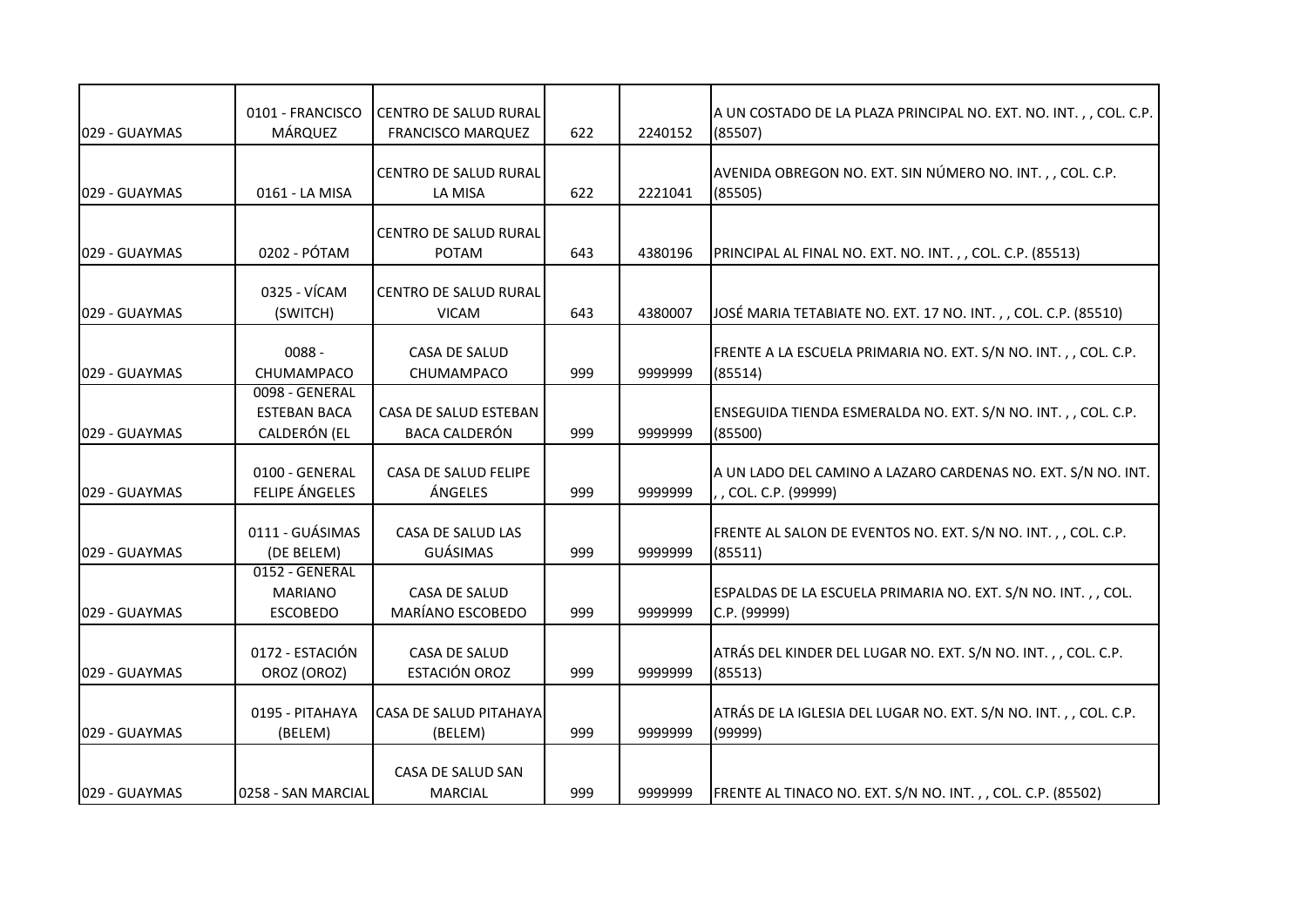| 029 - GUAYMAS  | 0307 - TÓRIM                               | CASA DE SALUD TORIM                        | 999 | 9999999 | A LADO DE GUARDIA TRADICIONAL NO. EXT. S/N NO. INT.,, COL. C.P.<br>(85514)                     |
|----------------|--------------------------------------------|--------------------------------------------|-----|---------|------------------------------------------------------------------------------------------------|
| 029 - GUAYMAS  | 0329 - EL YAQUI                            | CASA DE SALUD EL YAQUI                     | 999 | 9999999 | ENSEGUIDA DE LA ESCUELA PRIMARIA NO. EXT. S/N NO. INT. , , COL.<br>C.P. (85507)                |
| 029 - GUAYMAS  | 0338 - PROFESOR<br><b>GRACIANO SÁNCHEZ</b> | CASA DE SALUD<br><b>GRACIANO SÁNCHEZ</b>   | 999 | 9999999 | ENSEGUIDA DE LA NOPALERA NO. EXT. S/N NO. INT.,, COL. C.P.<br>(99999)                          |
| 029 - GUAYMAS  | 0062 - EL CASTILLO                         | CASA DE SALUD CASTILLO                     | 999 | 9999999 | CALLE PRINCIPAL NO. EXT. S/N NO. INT.,, COL. C.P. (85514)                                      |
| 029 - GUAYMAS  | 0326 - VÍCAM<br><b>PUEBLO</b>              | CASA DE SALUD VICAM<br><b>PUEBLO</b>       | 999 | 9999999 | A UN LADO ESC.EDUC.INICIAL NO. EXT. S/N NO. INT.,, COL. C.P.<br>(85510)                        |
| 029 - GUAYMAS  | 0120 - HUIRIBIS                            | <b>CASA DE SALUD HUIRIBIS</b>              | 999 | 9999999 | ENSEGUIDA CANCHAS DE BASKETBALL NO. EXT. S/N NO. INT.,, COL.<br>C.P. (85513)                   |
| 029 - GUAYMAS  | 0211 - RAHUM                               | CASA DE SALUD RAHUM                        | 999 | 9999999 | A LADO DE LA ESCUELA PRIMARIA NO. EXT. S/N NO. INT. , , COL. C.P.<br>(85513)                   |
| 029 - GUAYMAS  | 0522 - GUASIMITAS                          | CASA DE SALUD<br><b>GUASIMITAS</b>         | 999 | 9999999 | FRENTE A PRIM. ENSEGUIDA KINDER NO. EXT. S/N NO. INT.,, COL.<br>C.P. (99999)                   |
| l029 - GUAYMAS | 0173 - ORTÍZ                               | CASA DE SALUD ORTÍZ                        | 999 | 9999999 | AL FINAL DEL PUEBLO, FRENTE A VIAS DE FERROCARRIL NO. EXT. S/N<br>NO. INT.,, COL. C.P. (85500) |
| 029 - GUAYMAS  | 0142 - GENERAL<br>LÁZARO CÁRDENAS          | CASA DE SALUD LÁZARO<br><b>CÁRDENAS</b>    | 999 | 9999999 | FRENTE A ESC. PRIMARIA NO. EXT. S/N NO. INT.,, COL. C.P. (85507)                               |
| 029 - GUAYMAS  | 0109 - GUADALUPE<br><b>VICTORIA</b>        | CASA DE SALUD<br><b>GUADALUPE VICTORIA</b> | 999 | 9999999 | FRENTE A ESC. PRIMARIA NO. EXT. S/N NO. INT.,, COL. C.P. (85507)                               |
| 029 - GUAYMAS  | 0108 - GUADALUPE                           | CASA DE SALUD CAMPO<br><b>GUADALUPE</b>    | 999 | 9999999 | FRENTE A LA ESCUELA PRIMARIA NO. EXT. S/N NO. INT., , COL. C.P.<br>(85440)                     |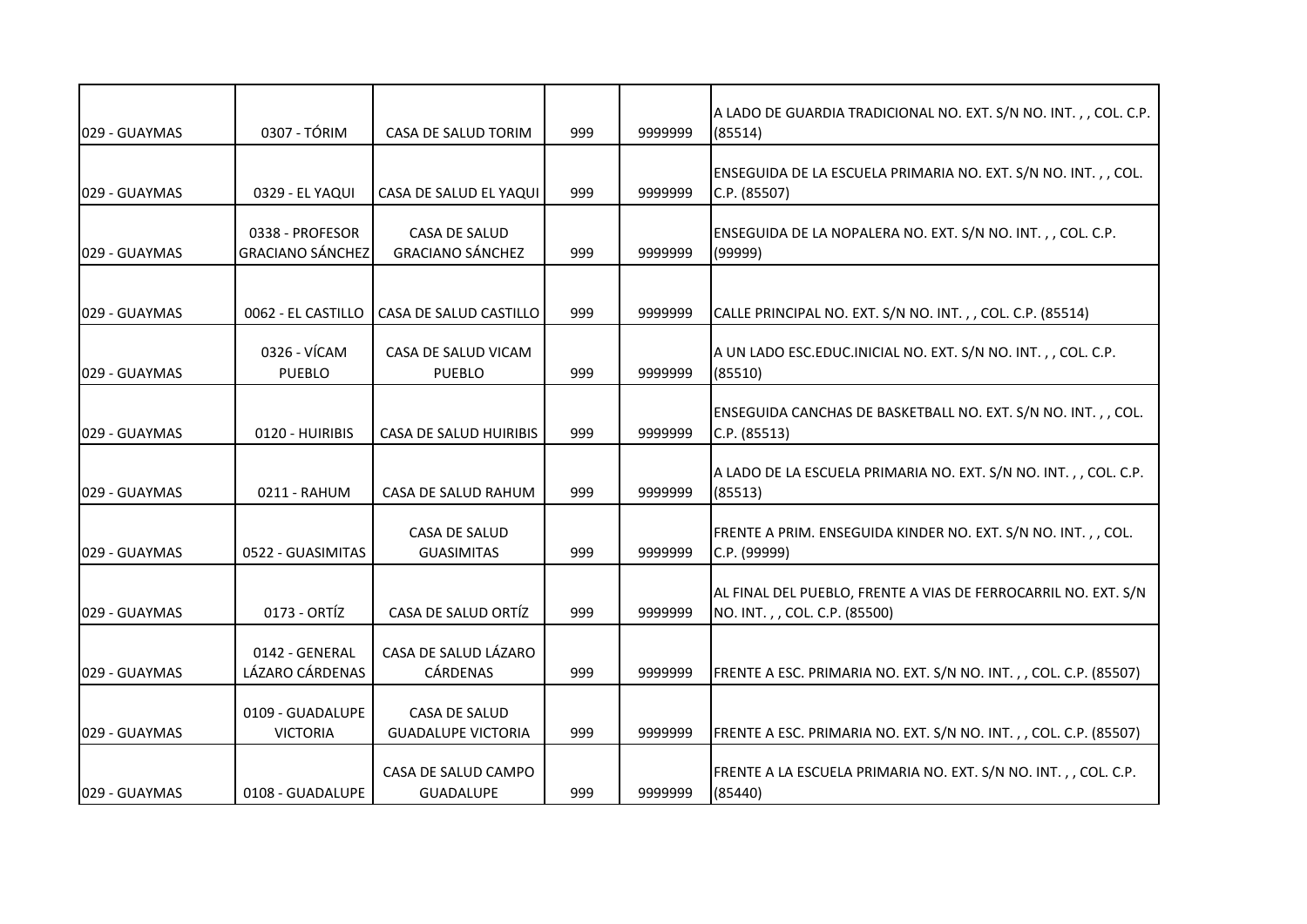| 029 - GUAYMAS    | 0254 - SAN JOSÉ DE<br><b>GUAYMAS</b> | CASA DE SALUD SAN JOSÉ<br>DE GUAYMAS                                           | 999 | 9999999 | A UN COSTADO DE LA IGLESIA NO. EXT. NO. INT.,, COL. C.P. (85508)                                    |
|------------------|--------------------------------------|--------------------------------------------------------------------------------|-----|---------|-----------------------------------------------------------------------------------------------------|
|                  | 0167 - NICOLÁS                       |                                                                                |     |         |                                                                                                     |
| 029 - GUAYMAS    | <b>BRAVO</b>                         | CASA DE SALUD NICOLÁS<br><b>BRAVO</b>                                          | 999 | 9999999 | ENSEGUIDA DEL KINDER NO. EXT. S/N NO. INT.,, COL. C.P. (85507)                                      |
|                  | 0001 - HEROICA                       | UNEME CAPA NUEVA                                                               |     |         | MAR DE CORTEZ Y DIANA LAURA NO. EXT. S/N NO. INT.,, COL. DIANA                                      |
| 029 - GUAYMAS    | <b>GUAYMAS</b>                       | <b>VIDA GUAYMAS</b>                                                            | 622 | 2210108 | LAURA COLOSIO C.P. (85425)                                                                          |
| 029 - GUAYMAS    | 0001 - HEROICA<br><b>GUAYMAS</b>     | <b>CENTRO DE SALUD</b><br><b>URBANO GUAYMAS</b><br><b>NORTE</b>                | 999 | 9999999 | MAR AZUL ENTRE MEDITERRANEO Y BOULEVARD DIANA LAURA<br>RIOJAS NO. EXT. NO. INT.,, COL. C.P. (99999) |
|                  |                                      | <b>CENTRO AVANZADO DE</b>                                                      |     |         |                                                                                                     |
| 030 - HERMOSILLO | 0001 - HERMOSILLO                    | ATENCIÓN PRIMARÍA A LA<br>SALUD                                                | 662 | 2151243 | GANDARA Y J.S. HEALY NO. EXT. NO. INT.,, COL. C.P. (83180)                                          |
| 030 - HERMOSILLO | 0001 - HERMOSILLO                    | <b>CENTRO ESTATAL DE</b><br><b>ONCOLOGÍA</b>                                   | 662 | 2175839 | REFORMA FINAL Y RÍO MAGDALENA NO. EXT. NO. INT.,, COL.<br>PROYECTO RÍO SONORA C.P. (83280)          |
| 030 - HERMOSILLO | 0001 - HERMOSILLO                    | <b>CAPASITS HERMOSILLO</b>                                                     | 662 | 2161297 | GANDARA ESQUINA MICHOACÁN NO. EXT. 123 NO. INT.,, COL. 123<br>C.P. (83180)                          |
| 030 - HERMOSILLO | 0001 - HERMOSILLO                    | HOSPITAL INFANTIL DEL<br><b>ESTADO DE SONORA</b>                               | 662 | 2890600 | REFORMA NORTE Y ONCE NO. EXT. 355 NO. INT.,, COL. LEY 57 C.P.<br>(83100)                            |
| 030 - HERMOSILLO | 0001 - HERMOSILLO                    | <b>HOSPITAL GENERAL DEL</b><br><b>ESTADO DR. ERNESTO</b><br><b>RAMOS BOURS</b> | 662 | 2592500 | BOULEVARD LUIS ENCINAS NO. EXT. SIN NÚMERO NO. INT.,, COL.<br>CENTRO C.P. (83000)                   |
| 030 - HERMOSILLO | 0001 - HERMOSILLO                    | <b>HOSPITAL PSIQUIÁTRICO</b><br>CRUZ DEL NORTE HILLO                           | 662 | 2164200 | BOULEVARD LUIS DONALDO COLOSIO Y CARLOS QUINTERO ARCE NO.<br>EXT. NO. INT.,, COL. C.P. (83230)      |
|                  |                                      | <b>CENTRO DE HIGIENE</b><br><b>MENTAL DR. CARLOS</b>                           |     |         |                                                                                                     |
| 030 - HERMOSILLO | 0001 - HERMOSILLO                    | NAVA MUÑOZ                                                                     | 662 | 2173580 | PINO SUAREZ NO. EXT. 182 SUR NO. INT.,, COL. CENTRO C.P. (83000)                                    |
| 030 - HERMOSILLO | 0001 - HERMOSILLO                    | <b>ESI-HILLO RIO</b>                                                           | 662 | 2182196 | JOSÉ HEALY ESQUINA GANDARA NO. EXT. NO. INT. , , COL. OLIVARES<br>C.P. (83180)                      |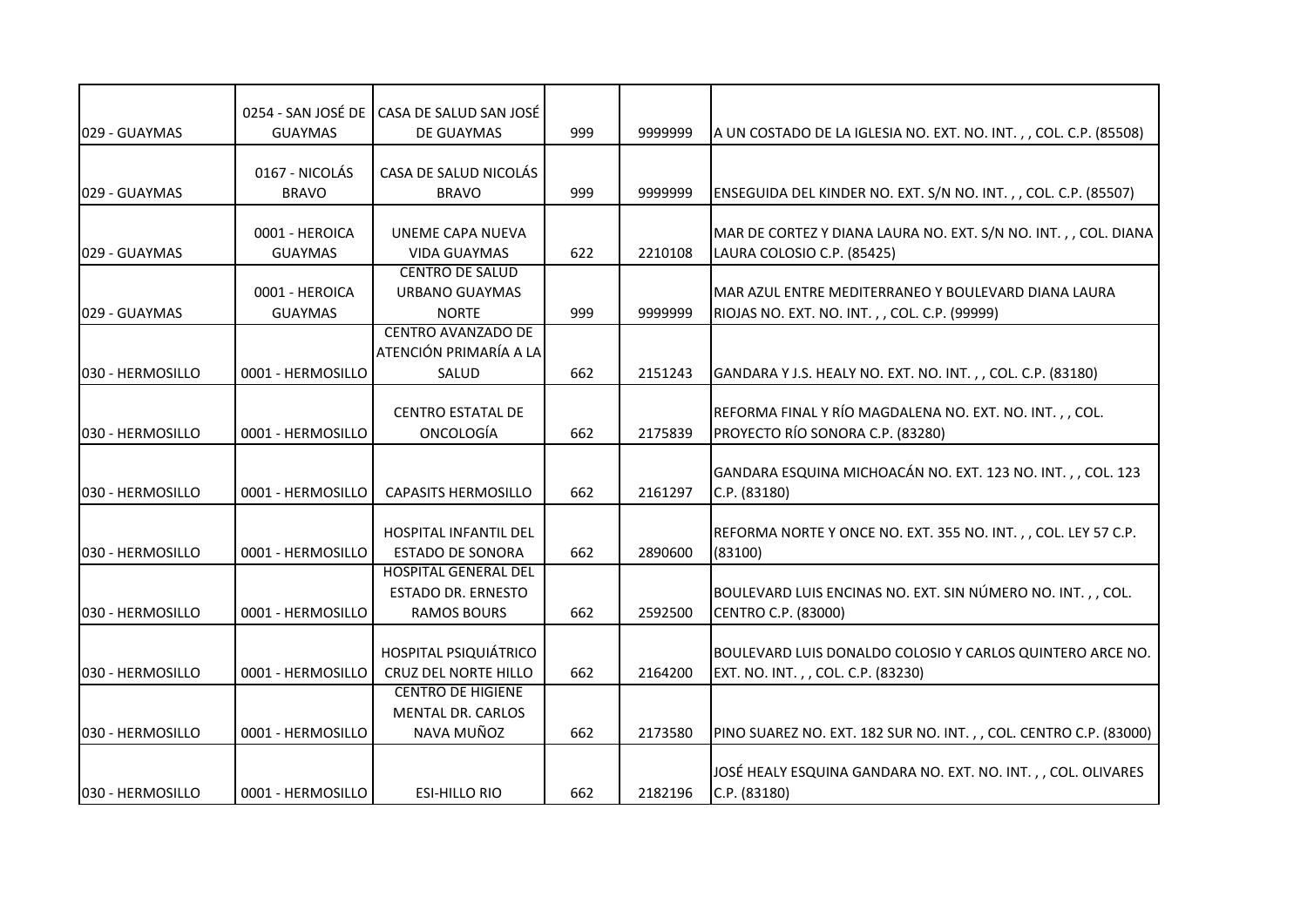| 030 - HERMOSILLO  | 0001 - HERMOSILLO | <b>ESI-HILLO COSTA</b>                                           | 662 | 2182196 | JOSÉ HEALY ESQUINA GANDARA NO. EXT. NO. INT. , , COL. OLIVARES<br>C.P. (83180)    |
|-------------------|-------------------|------------------------------------------------------------------|-----|---------|-----------------------------------------------------------------------------------|
|                   |                   | <b>CENTRO DE SALUD</b>                                           |     |         | CATUREGLY Y ROBERTO ASTIAZARAN NO. EXT. NO. INT.,, COL. C.P.                      |
| 030 - HERMOSILLO  | 0001 - HERMOSILLO | <b>URBANO SANTA ISABEL</b>                                       | 999 | 9999999 | (83130)                                                                           |
| 030 - HERMOSILLO  | 0001 - HERMOSILLO | <b>CENTRO DE SALUD</b><br>URBANO CIUDAD DE LOS<br><b>NIÑOS</b>   | 622 | 2520757 | BOULEVARD CIMARRON FINAL DILIGENCIAS NO. EXT. NO. INT., , COL.<br>C.P. (83134)    |
|                   |                   | <b>CENTRO DE SALUD</b><br><b>URBANO PRIMERO</b>                  |     |         |                                                                                   |
| 030 - HERMOSILLO  | 0001 - HERMOSILLO | <b>HERMOSILLO</b>                                                | 999 | 9999999 | LEANDRO VALLE NO. EXT. 711 NO. INT.,, COL. C.P. (83105)                           |
| 030 - HERMOSILLO  | 0001 - HERMOSILLO | <b>CENTRO DE SALUD</b><br>URBANO LOS OLIVOS                      | 622 | 2158445 | HORTENSIA Y PIRUL NO. EXT. NO. INT.,, COL. BARRIO LOS OLIVOS<br>C.P. (83284)      |
| 030 - HERMOSILLO  | 0001 - HERMOSILLO | <b>CENTRO DE SALUD</b><br><b>URBANO LAS MINITAS</b>              | 622 | 2416666 | VICENTE RONGEL ESTRADA Y CASIMIRO ESTRADA NO. EXT. NO. INT.,<br>COL. C.P. (83285) |
| 030 - HERMOSILLO  | 0001 - HERMOSILLO | <b>CENTRO DE SALUD</b><br>URBANO EMILIANO<br>ZAPATA              | 662 | 2508910 | AVENIDA PICOS Y PERIFERICO PONIENTE NO. EXT. NO. INT.,, COL.<br>C.P. (83280)      |
| 030 - HERMOSILLO  | 0001 - HERMOSILLO | <b>CENTRO DE SALUD</b><br><b>URBANO PROGRESO</b><br><b>NORTE</b> | 662 | 2643551 | AVENIDA TECORIPA ESQUINA OLIVARES NO. EXT. NO. INT., , COL. C.P.<br>(83200)       |
| 030 - HERMOSILLO  | 0001 - HERMOSILLO | <b>CENTRO DE SALUD</b><br>URBANO DR. DOMINGO<br><b>OLIVARES</b>  | 662 | 2127136 | MATAMOROS Y GASTON MADRID NO. EXT. NO. INT.,, COL. C.P.<br>(83000)                |
| 1030 - HERMOSILLO | 0001 - HERMOSILLO | <b>CENTRO DE SALUD</b><br><b>URBANO LOS NARANJOS</b>             | 662 | 2135228 | IMPERIAL Y BAHIA NO. EXT. NO. INT.,, COL. LOS NARANJOS C.P.<br>(83060)            |
| 030 - HERMOSILLO  | 0001 - HERMOSILLO | <b>CENTRO DE SALUD</b><br><b>URBANO SAHUARO</b>                  | 662 | 2603366 | JOSÉ MARÍA MENDOZA Y REPÚBLICA DE PANAMA NO. EXT. NO. INT.,<br>COL. C.P. (87174)  |
| 1030 - HERMOSILLO | 0001 - HERMOSILLO | <b>CENTRO DE SALUD</b><br>URBANO LOMAS DE<br><b>MADRID</b>       | 662 | 2115413 | MATAPE Y 12 DE OCTUBRE NO. EXT. NO. INT.,, COL. C.P. (83100)                      |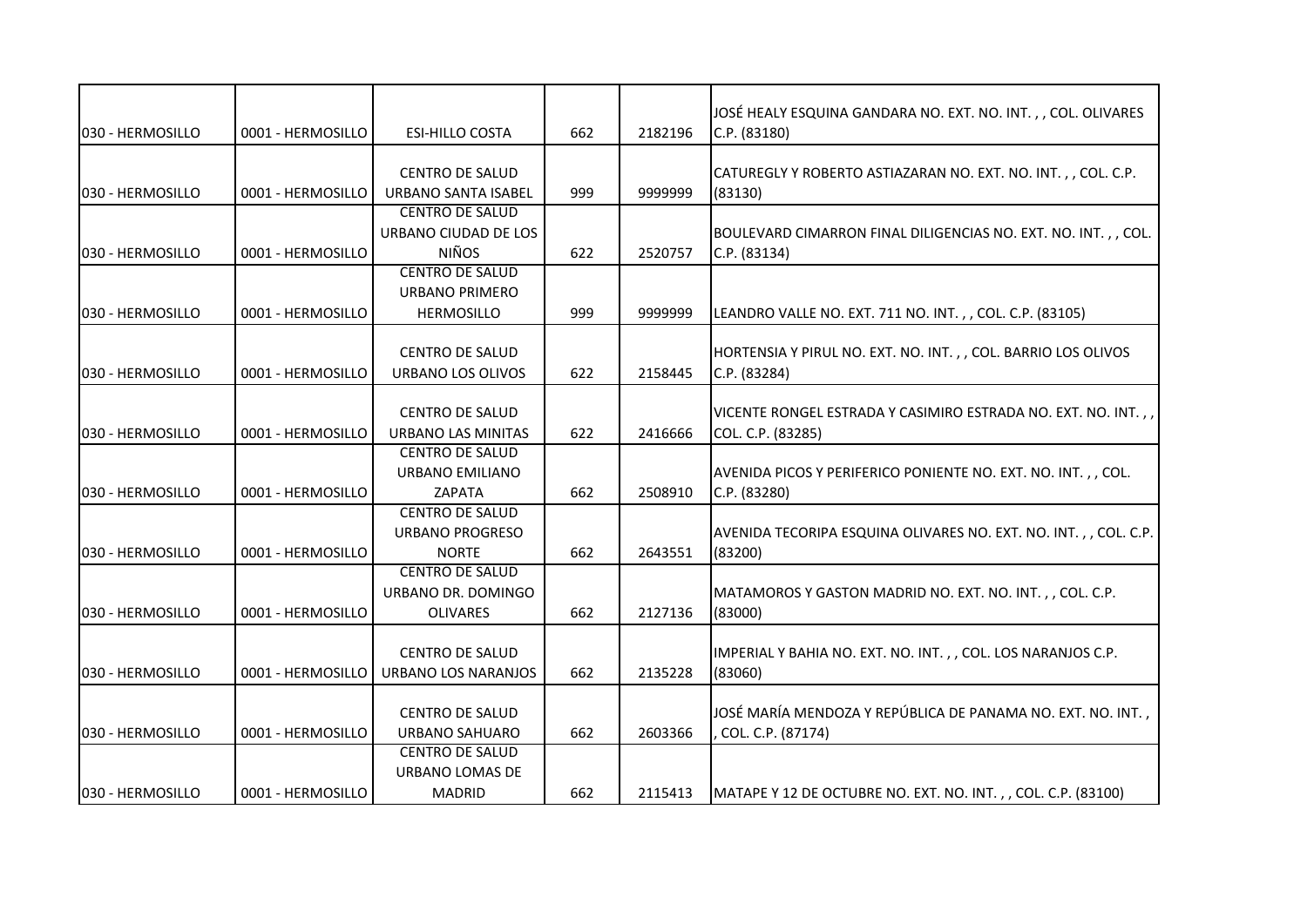|                  | 0136 - PUNTA                                               | CENTRO DE SALUD RURAL                                |     |         |                                                                                       |
|------------------|------------------------------------------------------------|------------------------------------------------------|-----|---------|---------------------------------------------------------------------------------------|
| 030 - HERMOSILLO | <b>CHUECA</b>                                              | PUNTA CHUECA                                         | 999 | 9999999 | DOMICILIO CONOCIDO NO. EXT. NO. INT.,, COL. C.P. (83342)                              |
| 030 - HERMOSILLO | 0137 - BAHÍA DE<br><b>KINO</b>                             | <b>CENTRO DE SALUD RURAL</b><br><b>BAHÍA DE KINO</b> | 662 | 2420297 | TAMPICO ENTRE BOULEVARD KINO Y ACAPULCO NO. EXT. 34 NO. INT.<br>, , COL. C.P. (83348) |
| 030 - HERMOSILLO | 0343 - MIGUEL<br>ALEMÁN (LA DOCE)                          | CENTRO DE SALUD RURAL<br>MIGUEL ALEMÁN               | 662 | 2410435 | BENITO JUÁREZ Y 16 DE SEPTIEMBRE NO. EXT. NO. INT., COL. C.P.<br>(83345)              |
| 030 - HERMOSILLO | 0403 - PLAN DE<br>AYALA                                    | <b>CENTRO DE SALUD RURAL</b><br>PLAN DE AYALA        | 999 | 9999999 | CALLE 20 Y 26 SUR NO. EXT. NO. INT.,, COL. COSTA DE HERMOSILLO<br>C.P. (83347)        |
| 030 - HERMOSILLO | 0535 - SAN PEDRO O<br>EL SAUCITO (SAN<br>PEDRO EL SAUCITO) | CENTRO DE SALUD RURAL<br>SAN PEDRO EL SAUCITO        | 662 | 2370245 | REVOLUCIÓN ESQUINA ROMA NO. EXT. SIN NÚMERO NO. INT.,, COL.<br>C.P. (83305)           |
| 030 - HERMOSILLO | 0669 - LA VICTORIA                                         | CENTRO DE SALUD RURAL<br><b>LA VICTORIA</b>          | 662 | 2800590 | EDMUNDO AZTIAZARAN NO. EXT. SIN NÚMERO NO. INT.,, COL. C.P.<br>(83120)                |
| 030 - HERMOSILLO | 0390 - SALVADOR<br><b>ALVARADO</b>                         | <b>CASA DE SALUD</b><br>SALVADOR ALVARADO            | 999 | 9999999 | ENSEGUIDA DEL CAMPO DE FUTBOL NO. EXT. S/N NO. INT.,, COL.<br>C.P. (83344)            |
| 030 - HERMOSILLO | 0630 - EL TAZAJAL                                          | CASA DE SALUD EL<br><b>TAZAJAL</b>                   | 999 | 9999999 | ENSEGUIDA DE LA ESCUELA NO. EXT. S/N NO. INT.,, COL. C.P. (83304)                     |
| 030 - HERMOSILLO | 0347 - MINEROS DE<br><b>PILARES</b>                        | <b>CASA DE SALUD MINEROS</b><br><b>DE PILARES</b>    | 999 | 9999999 | ENSEGUIDA DE LA IGLESIA NO. EXT. S/N NO. INT. , , COL. C.P. (99999)                   |
| 030 - HERMOSILLO | 0645 - TOPAHUE                                             | CASA DE SALUD TOPAHUE                                | 999 | 9999999 | ENSEGUIDA DE LA ESCUELA PRIMARIA NO. EXT. S/N NO. INT.,, COL.<br>C.P. (83300)         |
| 030 - HERMOSILLO | 0677 - EL ZACATÓN                                          | CASA DE SALUD EL<br>ZACATÓN                          | 662 | 2069615 | ENSEGUIDA DE LA IGLESIA NO. EXT. S/N NO. INT.,, COL. C.P. (83320)                     |
| 030 - HERMOSILLO | 0681 - ZAMORA                                              | CASA DE SALUD<br>ESTACIÓN ZAMORA                     | 999 | 9999999 | EMILIO CARRANZA Y SILVIA G. ESCOBAR NO. EXT. S/N NO. INT.,, COL.<br>C.P. (83300)      |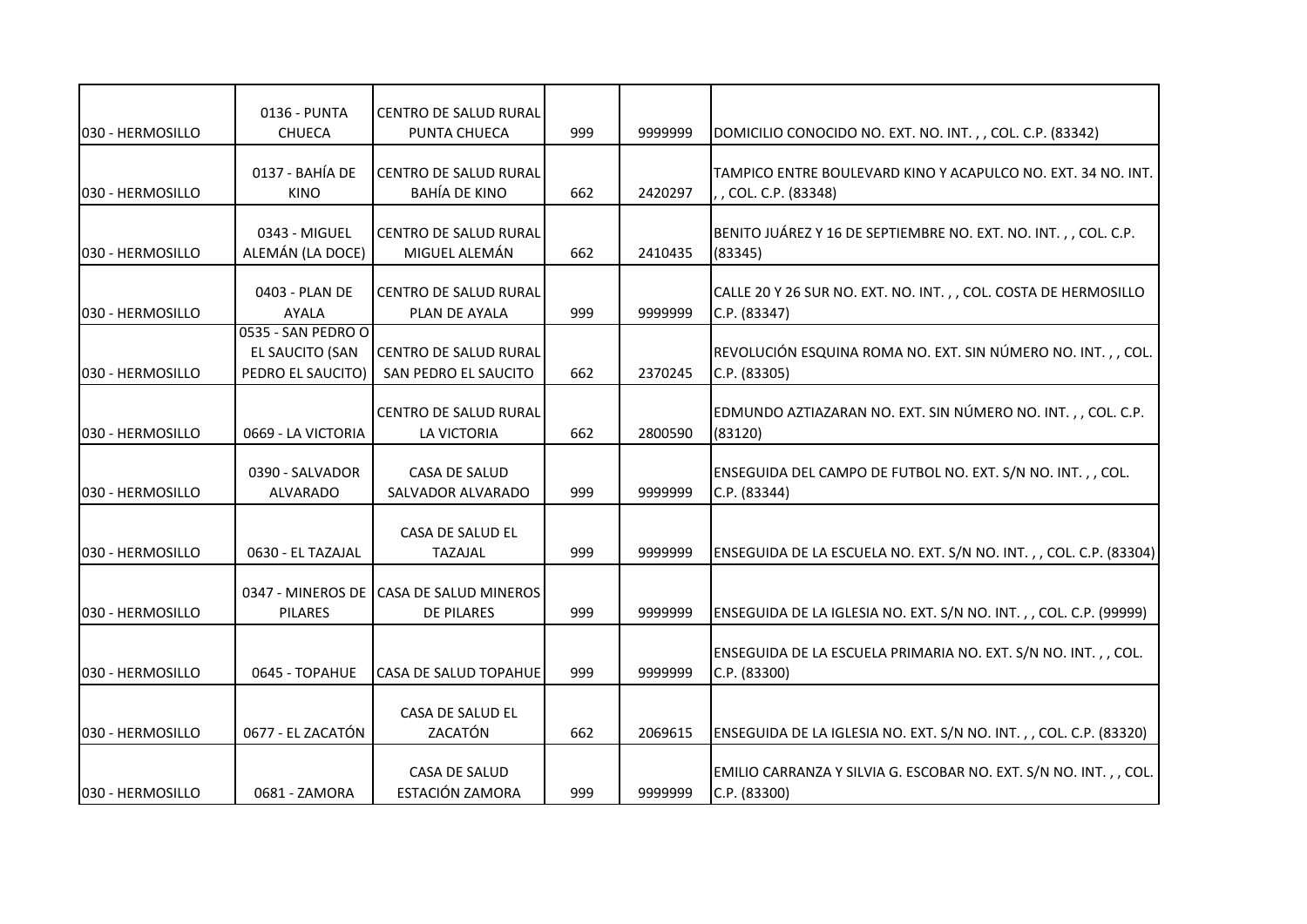|                   | 1214 - EL CHOYUDO                          | CENTRO DE SALUD RURAL                                     |     |         |                                                                                          |
|-------------------|--------------------------------------------|-----------------------------------------------------------|-----|---------|------------------------------------------------------------------------------------------|
| 030 - HERMOSILLO  | (LOS JAPONESES)                            | EL CHOYUDO                                                | 999 | 9999999 | DOMICILIO CONOCIDO NO. EXT. NO. INT.,, COL. C.P. (83348)                                 |
|                   |                                            | CASA DE SALUD SAN                                         |     |         |                                                                                          |
| 030 - HERMOSILLO  | 1216 - SAN JUANICO                         | <b>JUANICO</b>                                            | 999 | 9999999 | ENSEGUIDA DE LA IGLESIA NO. EXT. S/N NO. INT.,, COL. C.P. (99999)                        |
|                   |                                            | CASA DE SALUD EJIDO EL                                    |     |         |                                                                                          |
| l030 - HERMOSILLO | 1514 - EL CARMEN<br>0756 - MOLINO DE       | CARMEN                                                    | 662 | 1721294 | ENSEGUIDA DE LA IGLESIA NO. EXT. S/N NO. INT.,, COL. C.P. (83320)                        |
|                   | CAMOU (SAN                                 | CASA DE SALUD MOLINO                                      |     |         |                                                                                          |
| 030 - HERMOSILLO  | ISIDRO)                                    | DE CAMOU                                                  | 662 | 1053403 | ENSEGUIDA DE LA IGLESIA NO. EXT. S/N NO. INT.,, COL. C.P. (83300)                        |
| 030 - HERMOSILLO  | 0339 - MESA DEL<br><b>SERI</b>             | <b>CENTRO DE SALUD RURAL</b><br>MESA DEL SERI             | 999 | 9999999 | DOMICILIO CONOCIDO NO. EXT. NO. INT.,, COL. C.P. (83300)                                 |
|                   |                                            |                                                           |     |         |                                                                                          |
| 030 - HERMOSILLO  | 0932 - EL REALITO                          | CASA DE SALUD EL<br><b>REALITO</b>                        | 999 | 9999999 | CALLE PRINCIPAL FRENTE AL ABARROTES PEPSI NO. EXT. S/N NO. INT.<br>, , COL. C.P. (99999) |
| 030 - HERMOSILLO  | 0473 - SAN<br><b>BARTOLO</b>               | CASA DE SALUD SAN<br><b>BARTOLO</b>                       | 999 | 9999999 | GOBERNADOR Y GUAYACAN NO. EXT. S/N NO. INT.,, COL. C.P.<br>(99999)                       |
| 030 - HERMOSILLO  | 1141 - LA PEAÑA<br><b>NUEVA</b>            | CASA DE SALUD LA PEAÑA                                    | 999 | 9999999 | ENSEGUIDA DEL CAMPO DE FUTBOL NO. EXT. S/N NO. INT.,, COL.<br>C.P. (83329)               |
| 030 - HERMOSILLO  | 0520 - SAN LUIS                            | CASA DE SALUD SAN LUIS                                    | 662 | 1284278 | A UN COSTADO DE LA ESCUELA PRIMARIA NO. EXT. S/N NO. INT.,,<br>COL. C.P. (99999)         |
| 030 - HERMOSILLO  | 1008 - ALEJANDRO<br><b>CARRILLO MARCOR</b> | CASA DE SALUD LIC.<br>ALEJANDRO CARRILLO<br><b>MARCOR</b> | 999 | 9999999 | ELIAS CALLES Y FCO. I. MADERO NO. EXT. S/N NO. INT.,, COL. C.P.<br>(99999)               |
|                   |                                            |                                                           |     |         |                                                                                          |
| 030 - HERMOSILLO  | 2960 - LOS ARROYOS                         | CASA DE SALUD LOS<br><b>ARROYOS</b>                       | 999 | 9999999 | ENSEGUIDA DE LA PUERTA DE ACCESO AL CAMPO NO. EXT. S/N NO.<br>INT.,, COL. C.P. (99999)   |
|                   | 0866 - SUAQUI DE                           | CASA DE SALUD SUAQUI                                      |     |         |                                                                                          |
| 1030 - HERMOSILLO | LA CANDELARIA                              | DE LA CANDELARIA                                          | 662 | 1005774 | SOBRE LA CALLE PRINCIPAL NO. EXT. S/N NO. INT.,, COL. C.P. (99999)                       |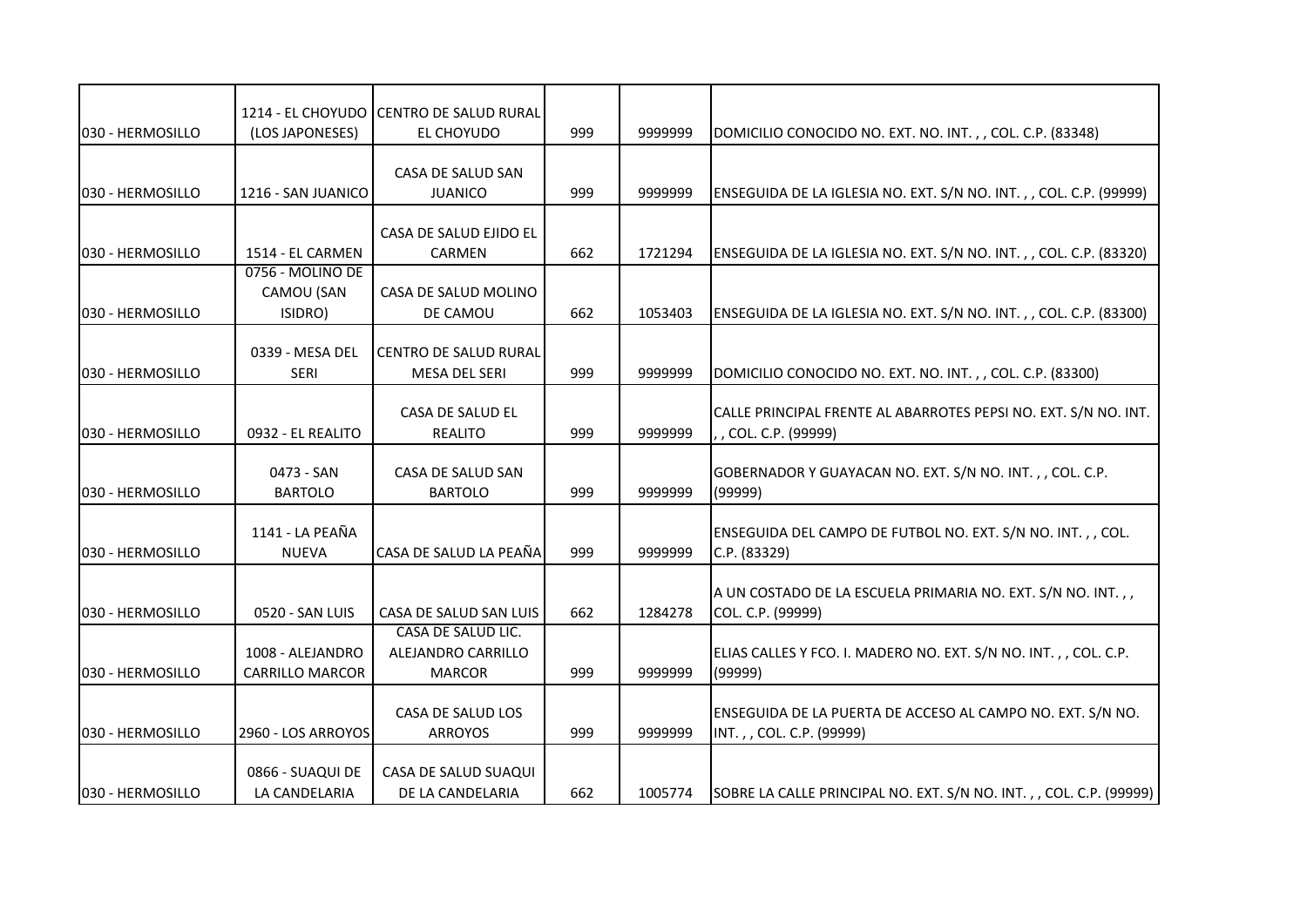| 030 - HERMOSILLO  | 0597 - SANTA<br><b>ROSITA</b> | CASA DE SALUD CAMPO<br><b>SANTA ROSITA</b>                         | 999 | 9999999 | FRENTA A LOS PINOS POR LA CALLE PRINCIPAL NO. EXT. S/N NO. INT.,<br>COL. C.P. (83330)                                      |
|-------------------|-------------------------------|--------------------------------------------------------------------|-----|---------|----------------------------------------------------------------------------------------------------------------------------|
|                   | 0572 - MANUEL                 | <b>CASA DE SALUD MANUEL</b>                                        |     |         | FRENTE A LA TELESECUNDARIA NO. EXT. S/N NO. INT. , , COL. C.P.                                                             |
| 030 - HERMOSILLO  | ÁVILA CAMACHO                 | ÁVILA CAMACHO                                                      | 999 | 9999999 | (99999)                                                                                                                    |
| 1030 - HERMOSILLO | 0001 - HERMOSILLO             | UNIDAD MEDICA MOVIL<br>CARAVANA DE LA SALUD<br><b>HERMOSILLO 2</b> | 662 | 1004288 | JOSE S. HEALY NO. EXT. S/N NO. INT. S/N, GANDARA Y ARIZONA, COL.<br>COLONIA BALDERRAMA C.P. (83180)                        |
|                   | 0343 - MIGUEL                 | <b>CENTRO DE SALUD</b><br>POBLADO MIGUEL                           |     |         | CALLE MARIANO MATAMOROS NO. EXT. S/N NO. INT. S/N, BLVD. LUIS<br>DONALDO COLOSIO MURRIETA Y ROSARIO IBARRA DE PIEDRA, COL. |
| 030 - HERMOSILLO  | ALEMÁN (LA DOCE)              | ALEMÁN II                                                          | 662 | 2410435 | COLONIA COLOSIO C.P. (83345)                                                                                               |
| 030 - HERMOSILLO  | 0001 - HERMOSILLO             | LABORATORIO ESTATAL<br>DE SALUD PÚBLICA                            | 662 | 2603672 | DR. JOSÉ MIRÓ AVELLA NO. EXT. SIN NÚMERO NO. INT.,, COL. C.P.<br>(83240)                                                   |
| 030 - HERMOSILLO  | 0001 - HERMOSILLO             | <b>OFICINAS CENTRALES</b>                                          | 662 | 2166984 | CALZADA DE LOS ANGELES Y DR. MIRÓ NO. EXT. NO. INT.,, COL. C.P.<br>(83240)                                                 |
| 030 - HERMOSILLO  | 0001 - HERMOSILLO             | <b>CENTRO DE GOBIERNO</b>                                          | 662 | 2121753 | PASEO DEL CANAL Y COMONFORT NO. EXT. SIN NÚMERO NO. INT.,,<br>COL. C.P. (84600)                                            |
| 030 - HERMOSILLO  | 0001 - HERMOSILLO             | SERVICIO ESTATAL DE<br><b>SALUD MENTAL</b>                         | 662 | 2183213 | LUIS DONALDO COLOSIO Y CARLOS QUINTERO NO. EXT. SIN NÚMERO<br>NO. INT.,, COL. C.P. (83230)                                 |
| 030 - HERMOSILLO  | 0001 - HERMOSILLO             | UNIDAD DE ASUNTOS<br><b>JURIDICOS</b>                              | 662 | 2122733 | CENTENARIO ESQUINA NAPOLES NO. EXT. NO. INT.,, COL. C.P.<br>(83260)                                                        |
| 1030 - HERMOSILLO | 0001 - HERMOSILLO             | ALMACÉN ESTATAL DE<br>SALUD                                        | 662 | 2506017 | MOCHIS PERIFERICO PONIENTE NO. EXT. SIN NÚMERO NO. INT.,,<br>COL. C.P. (83280)                                             |
| 030 - HERMOSILLO  | 0001 - HERMOSILLO             | <b>CENTRO ESTATAL DE</b><br><b>TRANSFUSIÓN</b><br>SANGUÍNEA        | 662 | 2132898 | BOULEVARD LUIS ENCINAS HOSPITAL GENERAL NO. EXT. PRIMER PISO<br>NO. INT.,, COL. C.P. (83000)                               |
|                   |                               |                                                                    |     |         |                                                                                                                            |
| 1030 - HERMOSILLO |                               | 0001 - HERMOSILLO ALMACÉN DE ACTIVO FIJO                           | 662 | 2629890 | T. LÓPEZ DEL CASTILLO NO. EXT. 12 NO. INT.,, COL. C.P. (83180)                                                             |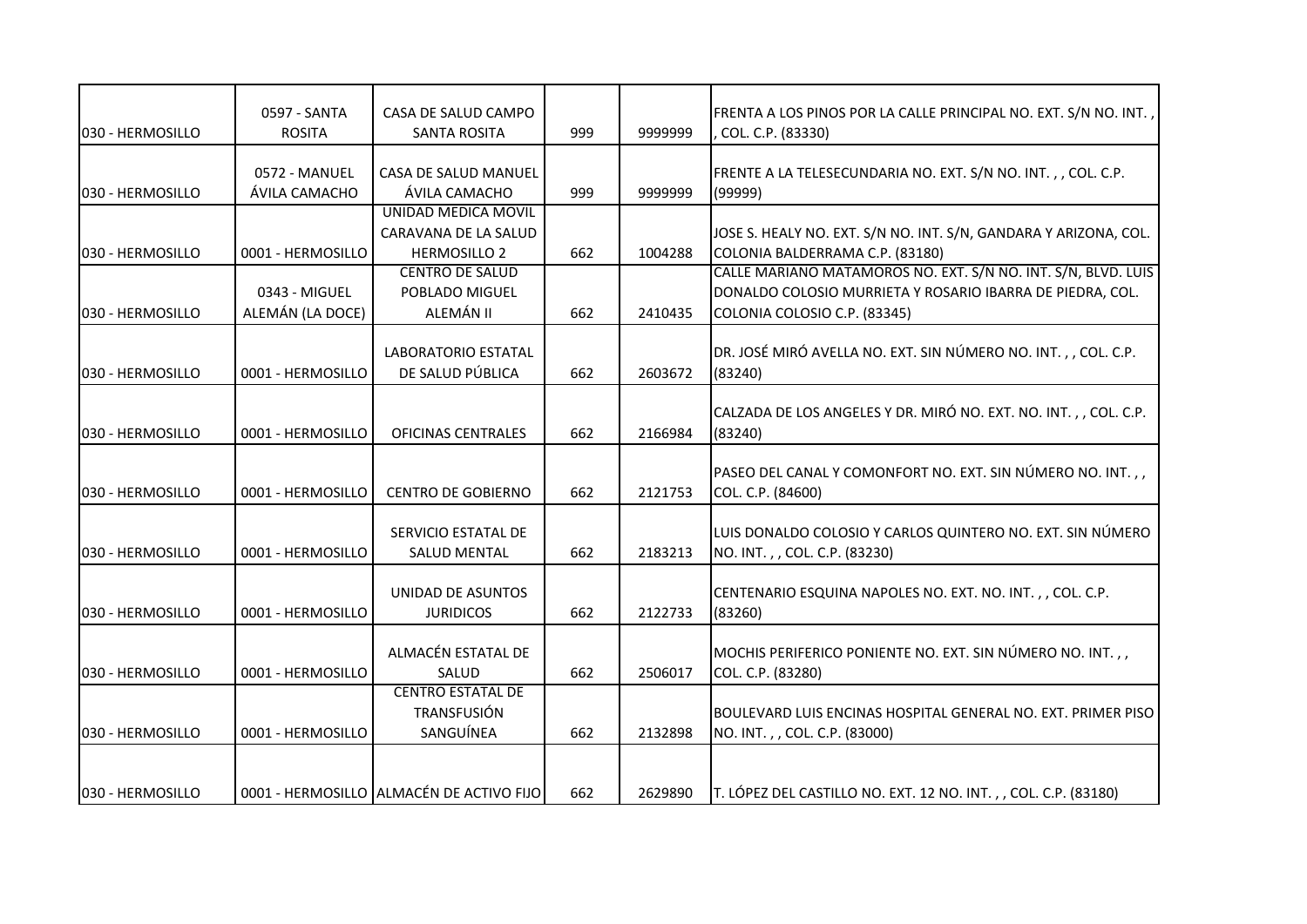| 030 - HERMOSILLO  | 0001 - HERMOSILLO                 | <b>JURISDICCION SANITARIA</b><br><b>I HERMOSILLO</b>                    | 662 | 2182196                   | GANDARA Y JOSÉ S. HEALY NO. EXT. SIN NÚMERO NO. INT.,, COL.<br>C.P. (83100)                                                        |
|-------------------|-----------------------------------|-------------------------------------------------------------------------|-----|---------------------------|------------------------------------------------------------------------------------------------------------------------------------|
| 030 - HERMOSILLO  | 0001 - HERMOSILLO                 | ALMACÉN JURISDICCIÓN<br>SANITARIA I                                     | 662 | 2181832                   | T. LÓPEZ DEL CASTILLO NO. EXT. 15 NO. INT.,, COL. C.P. (83000)                                                                     |
| 030 - HERMOSILLO  | 0343 - MIGUEL<br>ALEMÁN (LA DOCE) | <b>ESI-POBLADO MIGUEL</b><br>ALEMAN                                     | 631 | 2169196                   | CALZADA DE LOS ANGELES Y JOSÉ MIRO AVELLA NO. EXT. NO. INT.,,<br>COL. C.P. (83240)                                                 |
| 030 - HERMOSILLO  |                                   | UNEME CAPA NUEVA<br>0001 - HERMOSILLO VIDA HERMOSILLO I (SUR)           | 662 | 2183213                   | CALZADA PROGRESO Y BOULEVARD LIBERTAD NO. EXT. S/N NO. INT.,<br>, COL. ADOLFO DE LA HUERTA C.P. (83100)                            |
| 030 - HERMOSILLO  | 0001 - HERMOSILLO                 | <b>UNEME CAPA NUEVA</b><br>VIDA HERMOSILLO II<br>(NORTE)                | 662 | 1188326                   | IPEDRO ASCENCIO Y PROFESORA FRANCISCA MAYTORENA NO. EXT.<br>S/N NO. INT.,, COL. LA FLORESTA C.P. (83179)                           |
| 030 - HERMOSILLO  | 0001 - HERMOSILLO                 | <b>CENTRO DE SALUD</b><br><b>URBANO LA FLORESTA</b>                     | 662 | 2384889<br><b>CELULAR</b> | <b>I</b> CABO SAN ANTONIO ENTRE BOULEVARD SAN AGUSTIN Y JOAQUÍN<br>GABRIEL DURAN NO. EXT. NO. INT.,, COL. LA FLORESTA C.P. (83116) |
| 030 - HERMOSILLO  | 0001 - HERMOSILLO                 | <b>CARAVANA TIPO 0</b><br><b>HERMOSILLO</b>                             | 662 | 2564897                   | GANDARA Y JOSÉ S. HEALY NO. EXT. SIN NÚMERO NO. INT.,, COL.<br>BALDERRAMA C.P. (83170)                                             |
| 030 - HERMOSILLO  | 0001 - HERMOSILLO                 | <b>CENTRO INFANTIL PARA</b><br>EL DESARROLLO<br>NEUROCONDUCTUAL         | 662 | 2518069                   | AVENIDA REFORMA NO. EXT. 341 NO. INT.,, COL.<br>FRACCIONAMIENTO PROYECTO RÍO SONORA C.P. (83280)                                   |
| 030 - HERMOSILLO  | 0001 - HERMOSILLO                 | UNEME-ENFERMEDADES<br>CRÓNICAS HERMOSILLO                               | 662 | 1188059                   | CABO SAN ANTONIO ENTRE BOULEVRAD SAN AGUSTIN Y JOAQUÍN<br>GABRIEL DURAN NO. EXT. NO. INT.,, COL. LA FLORESTA C.P. (83179)          |
| 030 - HERMOSILLO  | 0001 - HERMOSILLO                 | <b>CENTRO INTEGRAL DE</b><br><b>SALUD MENTAL</b><br>HERMOSILLO (CISAME) | 662 | 1188017                   | CABO SAN ANTONIO ENTRE PEDRO ASCENCIO Y PROFESORA<br>FRANCISCA MAYTORENA NO. EXT. S/N NO. INT.,, COL. LA FLORESTA<br>C.P. (83179)  |
| 1030 - HERMOSILLO | 0001 - HERMOSILLO                 | UNIDAD DE<br><b>ESPECIALIDADES</b><br>MÉDICAS DE CIRUGÍA                | 662 | 2516134                   | REFORMA SUR Y RÍO MAGDALENA NO. EXT. SIN NÚMERO NO. INT.,,<br>COL. VADO DEL RÍO C.P. (83280)                                       |
| 1031 - HUACHINERA | 0001 - HUACHINERA                 | <b>CENTRO DE SALUD RURAL</b><br><b>HUACHINERA</b>                       | 634 | 3460277<br><b>CASETA</b>  | ALLENDE Y MORELOS NO. EXT. NO. INT.,, COL. C.P. (84400)                                                                            |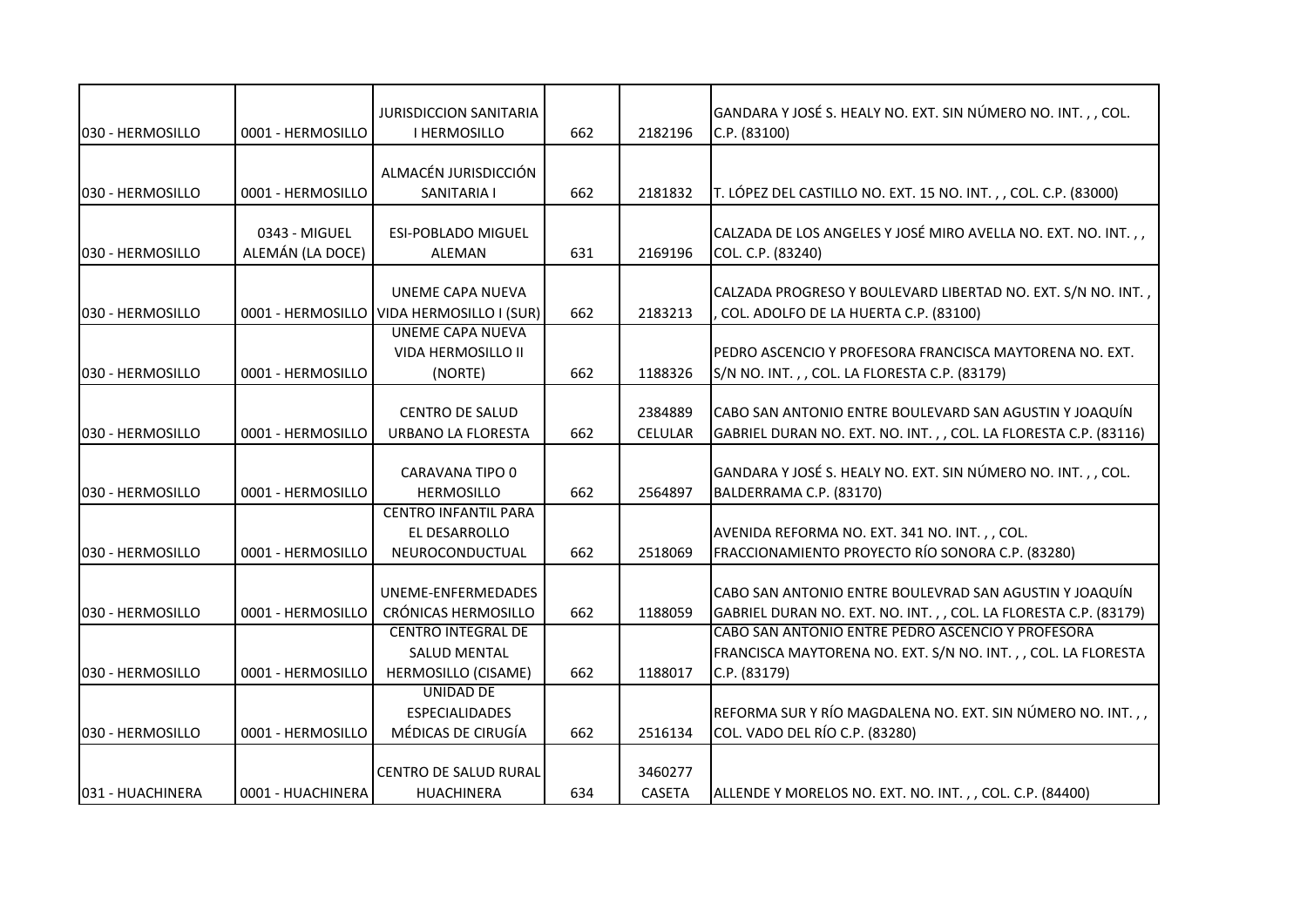| 031 - HUACHINERA  | 0005 - ARIBABI                      | CENTRO DE SALUD RURAL<br>ARIBABI                         | 621 | 124334<br><b>CASETA</b>               | DOMICILIO CONOCIDO NO. EXT. NO. INT., , COL. C.P. (84400)                                      |
|-------------------|-------------------------------------|----------------------------------------------------------|-----|---------------------------------------|------------------------------------------------------------------------------------------------|
| 032 - HUÁSABAS    | 0001 - HUÁSABAS                     | CENTRO DE SALUD RURAL<br><b>HUASABAS</b>                 | 634 | 3435005 H.<br>AYUNTAMIE<br><b>NTO</b> | NIÑOS HÉROES NO. EXT. 3 NO. INT. , , COL. C.P. (84530)                                         |
| 033 - HUATABAMPO  | $0001 -$<br><b>HUATABAMPO</b>       | ESI-HUATABAMPO 1                                         | 642 | 4260153                               | AVENIDA TECNOLOGICO NO. EXT. SIN NÚMERO NO. INT.,, COL. C.P.<br>(85940)                        |
| 033 - HUATABAMPO  | 0017 - LAS BOCAS                    | CENTRO DE SALUD RURAL<br><b>LAS BOCAS</b>                | 647 | 4227600                               | PRINCIPAL FRENTE AL ALBERGUE NO. EXT. NO. INT.,, COL. C.P.<br>(85250)                          |
| 033 - HUATABAMPO  | 0024 - EL CARO                      | CENTRO DE SALUD RURAL<br>EL CARO                         | 647 | 4211321                               | PRINCIPAL AL FINAL NO. EXT. NO. INT.,, COL. C.P. (85241)                                       |
| 1033 - HUATABAMPO | 0027 - CITAVÁRO                     | <b>CENTRO DE SALUD RURAL</b><br><b>CITAVARO</b>          | 647 | 4211378                               | IENSEGUIDA DE LA IGLESIA FRENTE A LA ESCUELA PRIMARIA NO. EXT.<br>NO. INT.,, COL. C.P. (85900) |
| 033 - HUATABAMPO  | 0037 - LA ESQUINA                   | CENTRO DE SALUD RURAL<br>LA ESQUINA                      | 647 | 4288143                               | CENTRO DE LA POBLACION NO. EXT. NO. INT.,, COL. C.P. (85900)                                   |
| 033 - HUATABAMPO  | 0040 - FRANCISCO<br>SARABIA         | <b>CENTRO DE SALUD RURAL</b><br><b>FRANCISCO SARABIA</b> | 668 | 8180168                               | CERCA DEL ALBERGUE NO. EXT. NO. INT.,, COL. C.P. (85900)                                       |
| 033 - HUATABAMPO  | 0048 - JUAN DE LA<br><b>BARRERA</b> | <b>CENTRO DE SALUD RURAL</b><br>TTE. JUAN DE LA BARRERA  | 668 | 8254649                               | ENSEGUIDA DE LA COMISARIA EJIDAL NO. EXT. NO. INT.,, COL. C.P.<br>(85900)                      |
| 033 - HUATABAMPO  | 0052 - JÚPARE                       | <b>CENTRO DE SALUD RURAL</b><br>EL JUPARE                | 647 | 4268578                               | CERCA DE LA ESCUELA PRIMARIA NO. EXT. NO. INT.,, COL. C.P.<br>(85240)                          |
| 033 - HUATABAMPO  | 0054 - LOMA DE<br><b>ETCHOROPO</b>  | CENTRO DE SALUD RURAL<br><b>ETCHOROPO</b>                | 647 | 4215123                               | FRENTE A LA IGLESIA DE LOS INDIGENAS NO. EXT. NO. INT., , COL.<br>C.P. (85240)                 |
| 033 - HUATABAMPO  | 0062 - MELCHOR<br><b>OCAMPO</b>     | <b>CENTRO DE SALUD RURAL</b><br><b>MELCHOR OCAMPO</b>    | 647 | 4224799                               | ENSEGUIDA DE LA COMISARIA EJIDAL NO. EXT. NO. INT.,, COL. C.P.<br>(85258)                      |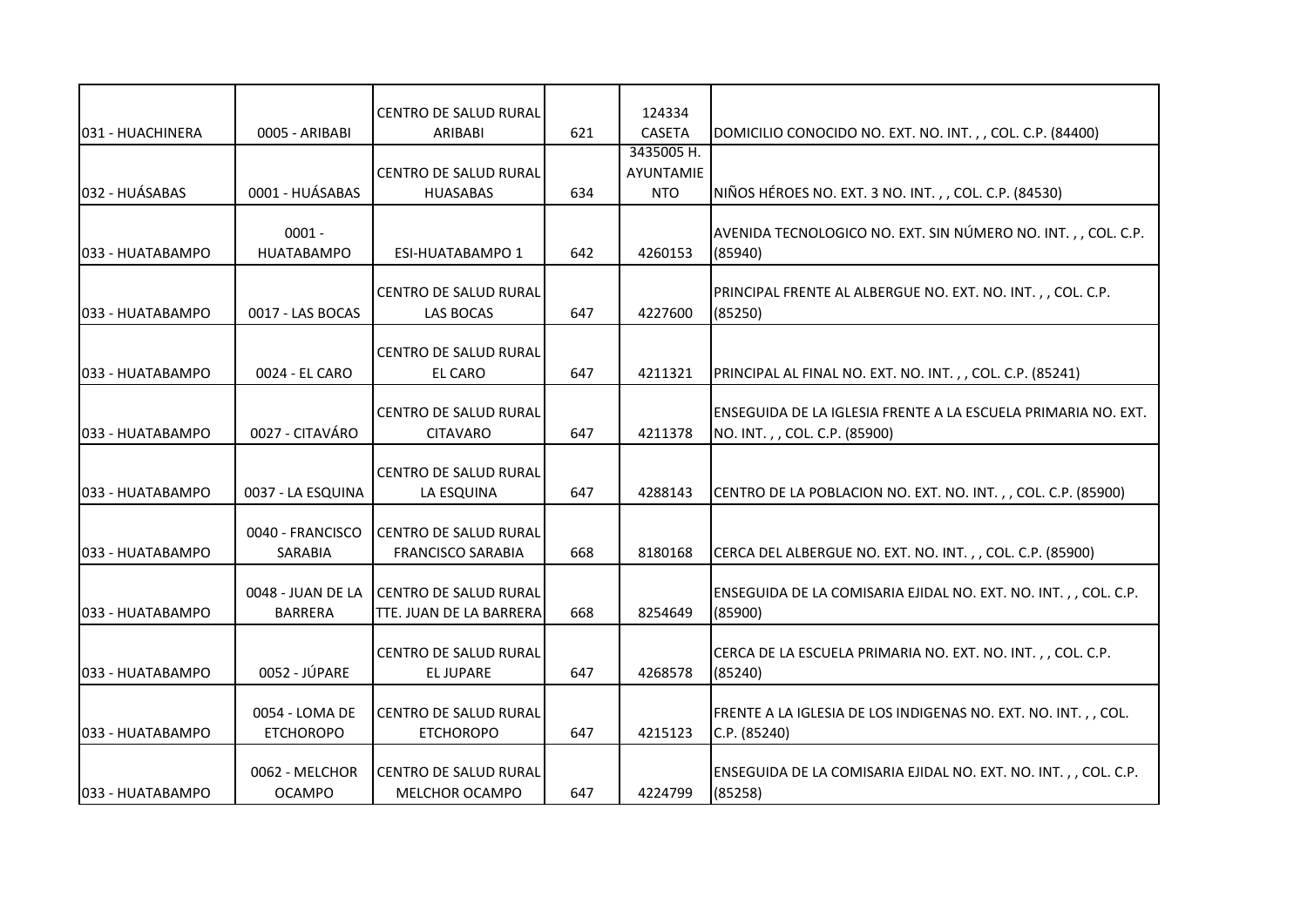| 033 - HUATABAMPO  | 0067 - MORONCÁRIT                   | <b>CENTRO DE SALUD RURAL</b><br><b>MORONCARIT</b>   | 647 | 4237144 | CERCA DE LA ESCUELA TELESECUNDARIA NO. EXT. NO. INT.,, COL.<br>C.P. (85240)                |
|-------------------|-------------------------------------|-----------------------------------------------------|-----|---------|--------------------------------------------------------------------------------------------|
| 033 - HUATABAMPO  | 0072 - LAS PARRAS                   | CENTRO DE SALUD RURAL<br><b>LAS PARRAS</b>          | 647 | 4211384 | CENTRO DEL POBLADO NO. EXT. NO. INT.,, COL. C.P. (85240)                                   |
| 033 - HUATABAMPO  | 0076 - POZO DULCE                   | <b>CENTRO DE SALUD RURAL</b><br>POZO DULCE          | 647 | 4823290 | CENTRO DE PUEBLO A UN COSTADO DEL KINDER NO. EXT. NO. INT. , ,<br>COL. C.P. (85241)        |
| 033 - HUATABAMPO  | 0096 - VENUSTIANO<br>CARRANZA       | CENTRO DE SALUD RURAL<br><b>VENUSTIANO CARRANZA</b> | 668 | 8650426 | FRENTE A LA TIENDA CONASUPO NO. EXT. NO. INT.,, COL. C.P.<br>(85900)                       |
| 1033 - HUATABAMPO | 0098 - YAVARITOS                    | CENTRO DE SALUD RURAL<br>YAVARITOS                  | 647 | 4212750 | CERCA DE LA TELESECUNDARIA CARRTERA INTERNACIONAL NO. EXT.<br>NO. INT.,, COL. C.P. (85281) |
| 033 - HUATABAMPO  | 0099 - YAVAROS<br>(ISLA LAS VIEJAS) | CENTRO DE SALUD RURAL<br><b>YAVAROS</b>             | 999 | 9999999 | PRINCIPAL FRENTE A LA PLAZA NO. EXT. NO. INT.,, COL. C.P. (85252)                          |
| 033 - HUATABAMPO  | 0107 - 10 DE ABRIL                  | <b>CENTRO DE SALUD RURAL</b><br>EJ. 10 DE ABRIL     | 647 | 4227008 | ENSEGUIDA DEL PUESTO DE CRUZ ROJA NO. EXT. NO. INT.,, COL. C.P.<br>(85254)                 |
| 033 - HUATABAMPO  | 0002 - AGIABAMPO<br><b>UNO</b>      | <b>CENTRO DE SALUD RURAL</b><br><b>AGIABAMPO 1</b>  | 668 | 8254254 | FRENTE A LA PLAYA Y CAMPO DEPORTIVO NO. EXT. NO. INT.,, COL.<br>C.P. (85259)               |
| 1033 - HUATABAMPO | 0107 - 10 DE ABRIL                  | <b>ESI-HUATABAMPO 2</b>                             | 999 | 9999999 | ENSEGUIDA DEL PUESTO DE LA CRUZ ROJA NO. EXT. NO. INT. , , COL.<br>C.P. (85940)            |
| 1033 - HUATABAMPO | 0012 - BACHOCO                      | CASA DE SALUD<br><b>BACHOCO</b>                     | 647 | 1065226 | FRENTE AL ESTADIO NO. EXT. S/N NO. INT. , , COL. C.P. (85251)                              |
| 033 - HUATABAMPO  | $0020 -$<br>CAMAHUIROA              | CASA DE SALUD<br>CAMAHUIROA                         | 647 | 1014879 | POR LA CALLE PRINCIPAL NO. EXT. S/N NO. INT.,, COL. C.P. (85253)                           |
| 1033 - HUATABAMPO | 0050 - BENITO<br>JUÁREZ             | CASA DE SALUD BENITO<br>JUÁREZ                      | 642 | 1193083 | A UN LADO DEL COMISARIADO EJIDAL NO. EXT. S/N NO. INT.,, COL.<br>C.P. (99999)              |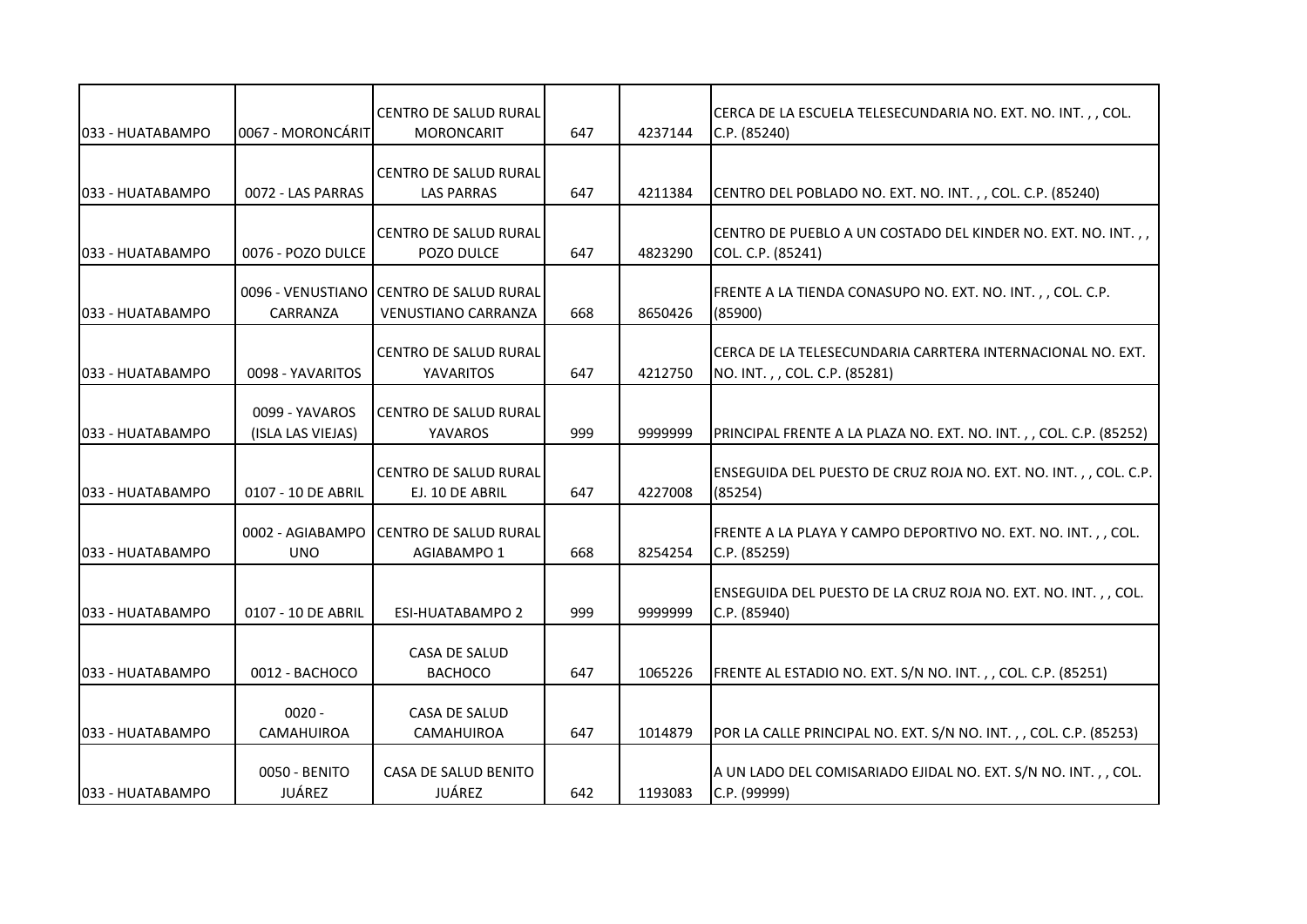|                  | 0059 - MANUEL                                             | CASA DE SALUD MANUEL                          |     |                     |                                                                                                      |
|------------------|-----------------------------------------------------------|-----------------------------------------------|-----|---------------------|------------------------------------------------------------------------------------------------------|
| 033 - HUATABAMPO | CAUDILLO                                                  | <b>CAUDILLO</b>                               | 642 | 1186218             | FRENTE AL TINACO NO. EXT. S/N NO. INT.,, COL. C.P. (85258)                                           |
| 033 - HUATABAMPO | 0083 - SAHUARAL DE<br><b>OTERO (SAHUARAL</b><br>DE ABAJO) | CASA DE SALUD<br>SAHUARAL                     | 647 | 1063731             | FRENTE A LA CARRETERA NO. EXT. S/N NO. INT.,, COL. C.P. (85240)                                      |
| 033 - HUATABAMPO | 0085 - SIREBAMPO                                          | CASA DE SALUD<br>SIREBAMPO                    | 999 | 9999999             | DOMICILIO CONOCIDO NO. EXT. NO. INT.,, COL. C.P. (85250)                                             |
| 033 - HUATABAMPO | 0110 - ÁLVARO<br><b>OBREGÓN</b>                           | CASA DE SALUD ÁLVARO<br><b>OBREGÓN</b>        | 647 | 1883617             | ENTRADA SUR DEL PUEBLO NO. EXT. S/N NO. INT.,, COL. C.P. (85258)                                     |
| 033 - HUATABAMPO | 0112 - LAS ÁGUILAS                                        | CASA DE SALUD LAS<br><b>AGUILAS</b>           | 647 | 1168992             | FRENTE A LA ESCUELA PRIMARIA NO. EXT. S/N NO. INT.,, COL. C.P.<br>(99999)                            |
| 033 - HUATABAMPO | 0124 - MAYO<br><b>FUERTE</b>                              | CASA DE SALUD MAYO<br><b>FUERTE</b>           | 642 | 1358781             | FRENTE A LA ESCUELA PRIMARIA NO. EXT. S/N NO. INT.,, COL. C.P.<br>(99999)                            |
| 033 - HUATABAMPO | 0150 - LUIS<br>ECHEVERRÍA ZUNO                            | CASA DE SALUD EJIDO<br>LUIS ECHEVERRÍA ZUNO   | 647 | 1054222             | PRIMERA CALLE AL FONDO NO. EXT. S/N NO. INT.,, COL. C.P. (99999)                                     |
| 033 - HUATABAMPO | $0013 -$<br>BACHIMOJAQUI                                  | CASA DE SALUD<br>BACHOMOJAQUI                 | 647 | 1180917             | FRENTE A LA ESCUELA PRIMARIA NO. EXT. S/N NO. INT.,, COL. C.P.<br>(99999)                            |
| 033 - HUATABAMPO | $0001 -$<br><b>HUATABAMPO</b>                             | <b>CENTRO DE SALUD</b><br>URBANO HUATABAMPO   | 647 | 4269109             | ROBLE Y CALLE 8 NO. EXT. SIN NÚMERO NO. INT., COL.<br>FRACCIONAMIEMTO MUÑOZ C.P. (85930)             |
| 033 - HUATABAMPO | $0001 -$<br><b>HUATABAMPO</b>                             | HOSPITAL GENERAL DEL<br><b>BAJO RIO MAYO</b>  | 647 | 4269376,<br>4269377 | BOULEVRAD RODOLFO FÉLIX VALDEZ CONTIGUO A LEY NO. EXT. S/N<br>NO. INT.,, COL. DEL VALLE C.P. (85913) |
| 034 - HUÉPAC     | 0001 - HUÉPAC                                             | <b>CENTRO DE SALUD RURAL</b><br><b>HUEPAC</b> | 623 | 2315128             | MIGUEL HIDALGO E IGNACIO ZARAGOZA NO. EXT. NO. INT.,, COL.<br>C.P. (84860)                           |
| 035 - IMURIS     | 0001 - IMURIS                                             | CENTRO DE SALUD RURAL<br><b>IMURIS</b>        | 632 | 60213               | CARRETERA INTERNACIONAL SALIDA A NOGALES NO. EXT. NO. INT.,,<br>COL. C.P. (84120)                    |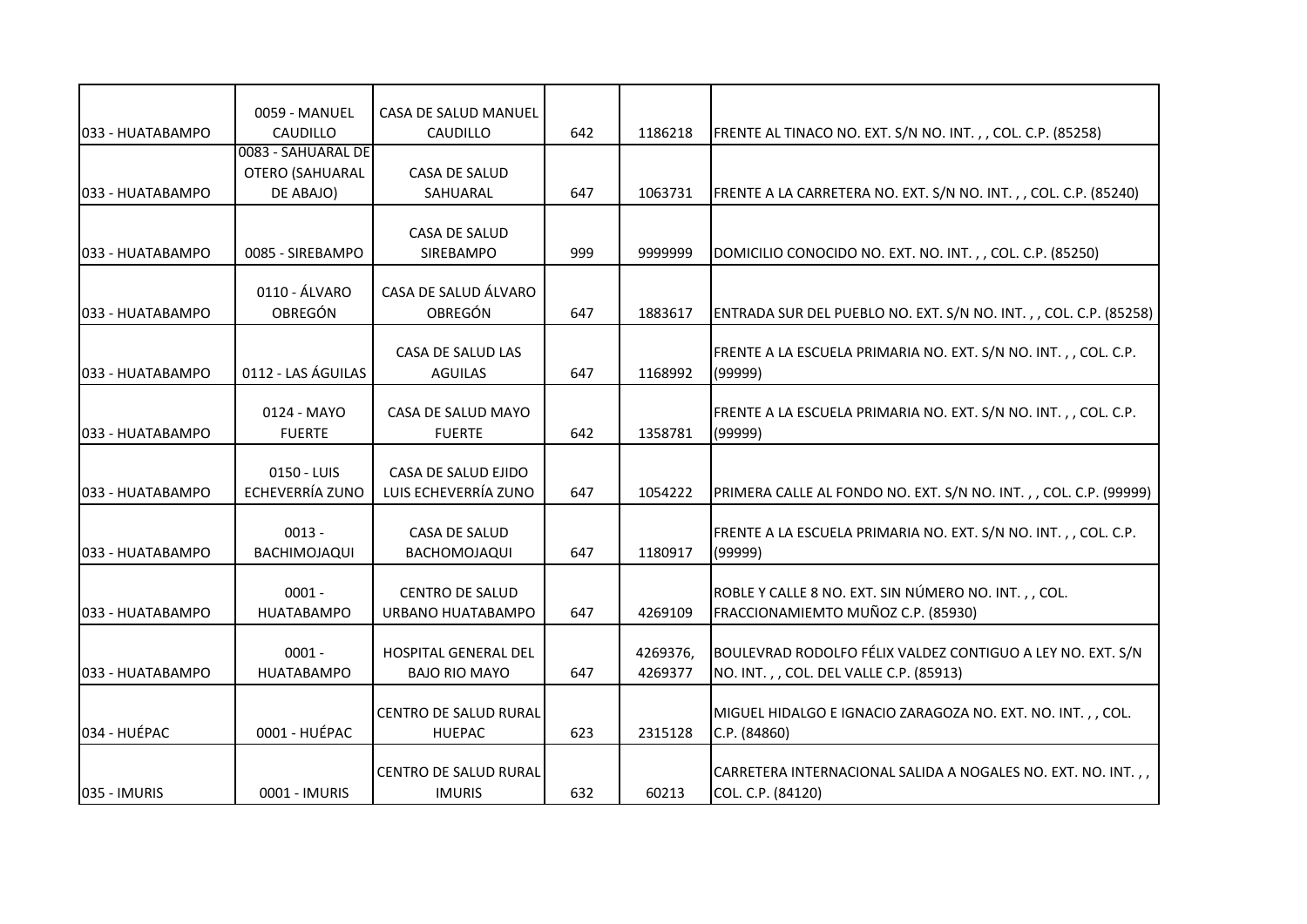| 035 - IMURIS     | 0050 - TERRENATE                                  | CENTRO DE SALUD RURAL<br><b>TERRENATE</b>       | 632 | 60099<br><b>CASETA</b>   | A ESPALDAS DE LA IGLESIA NO. EXT. NO. INT.,, COL. C.P. (84125)                             |
|------------------|---------------------------------------------------|-------------------------------------------------|-----|--------------------------|--------------------------------------------------------------------------------------------|
| 035 - IMURIS     | 0084 - ESTACIÓN<br><b>CUMERAL</b>                 | CASA DE SALUD<br>ESTACIÓN CUMERAL               | 999 | 9999999                  | ENFRENTE DEL KINDER NO. EXT. S/N NO. INT.,, COL. C.P. (84120)                              |
|                  |                                                   |                                                 |     |                          |                                                                                            |
| 035 - IMURIS     | 0033 - LA MESA                                    | CASA DE SALUD LA MESA                           | 999 | 9999999                  | ENFRENTE DEL KINDER NO. EXT. S/N NO. INT.,, COL. C.P. (84125)                              |
| 035 - IMURIS     | 0031 - LOS JANOS                                  | CASA DE SALUD LOS<br><b>JANOS</b>               | 999 | 9999999                  | A UN LADO DEL KINDER NO. EXT. S/N NO. INT.,, COL. C.P. (84127)                             |
| 036 - MAGDALENA  | 0001 - MAGDALENA<br>DE KINO                       | <b>HOSPITAL COMUNITARIO</b><br>MAGDALENA        | 632 | 3223558                  | LUIS DONALDO COLOSIO Y AVENIDA ÁLVARO OBREGON NO. EXT. S/N<br>NO. INT.,, COL. C.P. (84160) |
| 036 - MAGDALENA  | 0220 - SAN IGNACIO                                | CENTRO DE SALUD RURAL<br>SAN IGNACIO DE LOYOLA  | 632 | 3221120<br><b>CASETA</b> | LUIS DONALDO COLOSIO FRENTE A LA PLAZA NO. EXT. NO. INT.,,<br>COL. C.P. (84170)            |
| 036 - MAGDALENA  | 0075 - LA CEBOLLA                                 | CASA DE SALUD LA<br><b>CEBOLLA</b>              | 999 | 9999999                  | ENFRENTE A LA PRIMARIA NO. EXT. S/N NO. INT.,, COL. C.P. (84161)                           |
| 036 - MAGDALENA  | 0089 - SAN<br>LORENZO                             | CASA DE SALUD SAN<br>LORENZO                    | 999 | 9999999                  | A UN LADO DE LA IGLESIA NO. EXT. S/N NO. INT.,, COL. C.P. (84166)                          |
| 037 - MAZATÁN    | 0001 - MAZATÁN                                    | <b>CENTRO DE SALUD RURAL</b><br><b>MAZATAN</b>  | 623 | 2320354                  | HIDALGO NO. EXT. 71 NO. INT.,, COL. C.P. (85560)                                           |
| 038 - MOCTEZUMA  | 0001 - MOCTEZUMA                                  | <b>HOSPITAL COMUNITARIO</b><br><b>MOCTEZUMA</b> | 634 | 2430213                  | GARCIA MORALES NO. EXT. 47 NO. INT.,, COL. CENTRO C.P. (84561)                             |
|                  |                                                   |                                                 |     |                          |                                                                                            |
| 038 - MOCTEZUMA  | 0001 - MOCTEZUMA                                  | ESI-MOCTEZUMA                                   | 999 | 9999999                  | GARCIA MORALES NO. EXT. 47 NO. INT.,, COL. CENTRO C.P. (84561)                             |
| 1038 - MOCTEZUMA | 0050 - SAN<br><b>CLEMENTE DE</b><br><b>TERAPA</b> | CASA DE SALUD SAN<br><b>CLEMENTE DE TÉRAPA</b>  | 999 | 9999999                  | ATRÁS DEL KINDER DEL LLANO NO. EXT. S/N NO. INT.,, COL. C.P.<br>(84567)                    |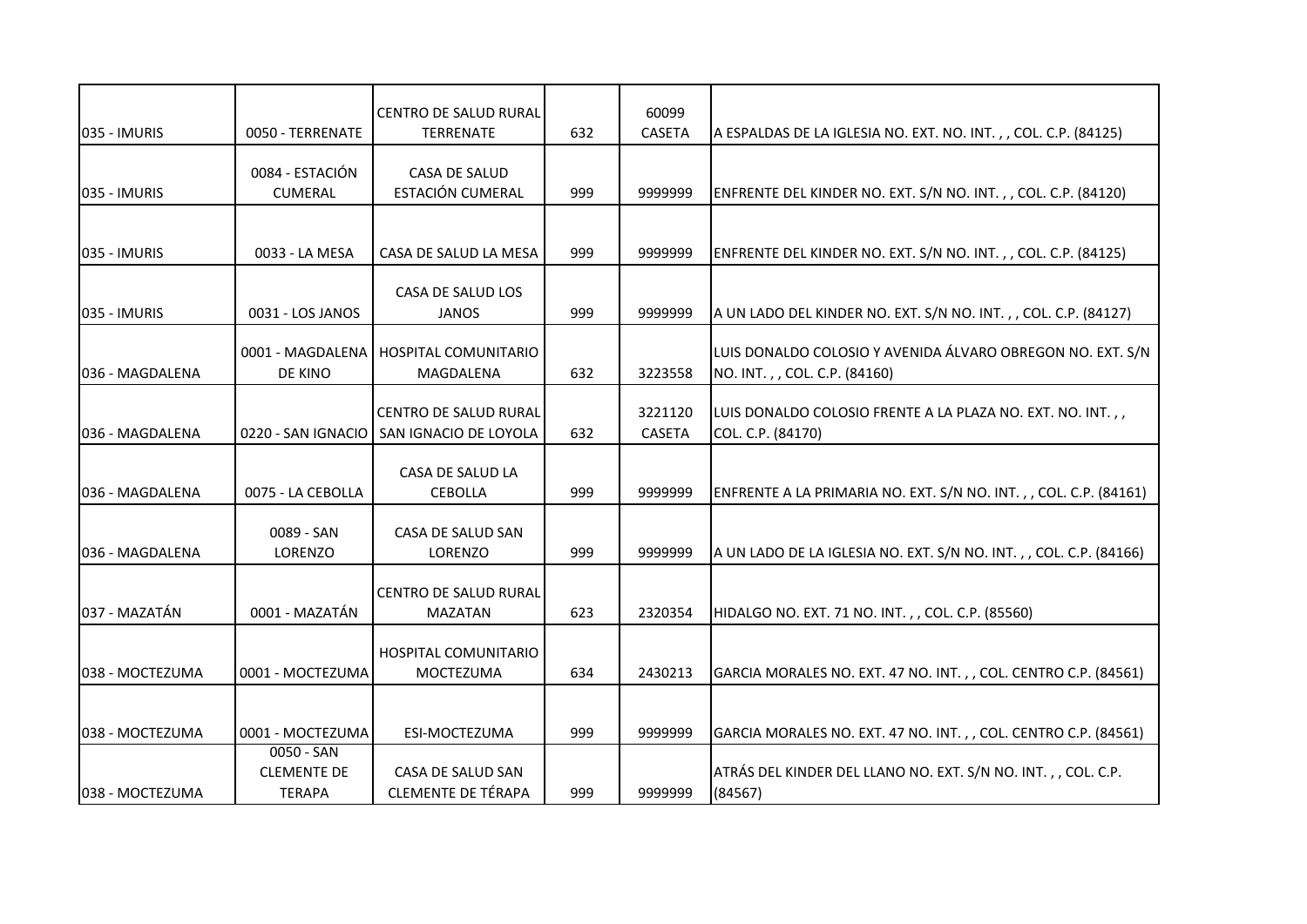| 039 - NACO                         | 0001 - NACO                        | CENTRO DE SALUD RURAL<br><b>NACO</b>                           | 633 | 3340023                  | AVENIDA LERDO DE TEJADA NO. EXT. 540 NO. INT.,, COL. C.P.<br>(84180)             |
|------------------------------------|------------------------------------|----------------------------------------------------------------|-----|--------------------------|----------------------------------------------------------------------------------|
| 039 - NACO                         | $0008 -$<br><b>CUAUHTÉMOC</b>      | <b>CENTRO DE SALUD RURAL</b><br><b>CUAHUTEMOC</b>              | 999 | 9999999                  | DOMICILIO CONOCIDO NO. EXT. NO. INT.,, COL. C.P. (84180)                         |
| <b>039 - NACO</b>                  | 0022 - SAN PEDRO                   | CASA DE SALUD EJIDO<br><b>SAN PEDRO</b>                        | 999 | 9999999                  | ENFRENTE DE LA CASA AUXILIAR NO. EXT. S/N NO. INT.,, COL. C.P.<br>(84183)        |
| 040 - NÁCORI CHICO                 | 0001 - NÁCORI<br><b>CHICO</b>      | <b>CENTRO DE SALUD RURAL</b><br><b>NACORI CHICO</b>            | 634 | 3465732                  | AVENIDA 6 ESQUINA ADOLFO DE LA HUERTA NO. EXT. NO. INT. , ,<br>COL. C.P. (84440) |
| 040 - NÁCORI CHICO                 | 0017 - LA MESA<br><b>TRES RÍOS</b> | CENTRO DE SALUD RURAL<br>MESA DE 3 RÍOS                        | 200 | 1244100<br><b>CASETA</b> | DOMICILIO CONOCIDO NO. EXT. NO. INT.,, COL. C.P. (84440)                         |
| 040 - NÁCORI CHICO                 | 0025 - TECORINAME                  | <b>CASA DE SALUD</b><br><b>TECORINAME</b>                      | 999 | 9999999                  | CONTRAESQUINA DE LA IGLESIA NO. EXT. S/N NO. INT.,, COL. C.P.<br>(84447)         |
| 040 - NÁCORI CHICO                 | 0342 - LOS LOBOS                   | CASA DE SALUD ARCO Y<br><b>LOBOS</b>                           | 652 | 1031693                  | COSTADO DERECHO DE LA PRIMARIA NO. EXT. S/N NO. INT.,, COL.<br>C.P. (84458)      |
| 040 - NÁCORI CHICO                 | 0024 - EL SAUZ                     | CASA DE SALUD EL SAUZ                                          | 634 | 1091447                  | ENSEGUIDA DEL KINDER NO. EXT. S/N NO. INT.,, COL. C.P. (84445)                   |
| 041 - NACOZARI DE<br><b>GARCÍA</b> | GARCÍA                             | 0001 - NACOZARI DE CENTRO DE SALUD RURAL<br>NACOZARI DE GARCÍA | 634 | 3420396                  | AVENIDA PINO SUAREZ NO. EXT. SIN NÚMERO NO. INT.,, COL. C.P.<br>(84340)          |
| 042 - NAVOJOA                      | 0001 - NAVOJOA                     | <b>HOSPITAL GENERAL</b><br><b>NAVOJOA</b>                      | 642 | 4210664                  | CARRETERA INTERNACIONAL KM. 604 NO. EXT. NO. INT.,, COL. C.P.<br>(85870)         |
| 042 - NAVOJOA                      | 0001 - NAVOJOA                     | ESI-NAVOJOA 1                                                  | 642 | 4228902                  | QUINTANA ROO Y TOLEDO PONIENTE NO. EXT. 211 NO. INT. , , COL.<br>C.P. (85800)    |
| 042 - NAVOJOA                      | 0001 - NAVOJOA                     | ESI-NAVOJOA 2                                                  | 642 | 4228902                  | QUINTANA ROO Y TOLEDO PONIENTE NO. EXT. 211 NO. INT.,, COL.<br>C.P. (85800)      |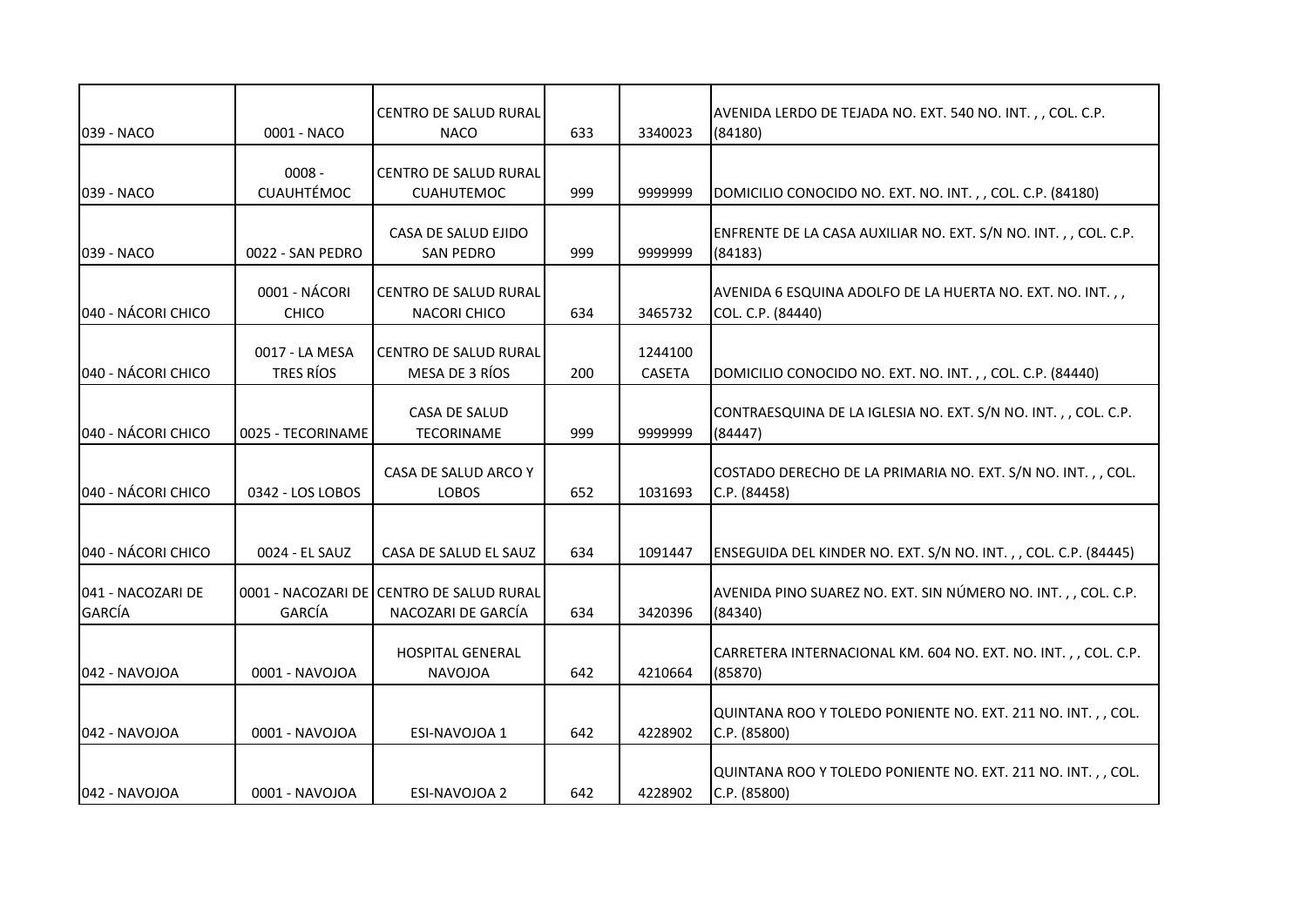| 042 - NAVOJOA | 0001 - NAVOJOA                                 | <b>CENTRO DE SALUD</b><br>URBANO NAVOJOA           | 642 | 4226902                  | TALAMANTE S/N PROLONGACIÓN SUR NO. EXT. SIN NÚMERO NO.<br>INT.,, COL. PROLONGACIÓN SUR C.P. (85800) |
|---------------|------------------------------------------------|----------------------------------------------------|-----|--------------------------|-----------------------------------------------------------------------------------------------------|
| 042 - NAVOJOA | 0022 - CAMOA                                   | CENTRO DE SALUD RURAL<br>CAMOA                     | 642 | 4252972                  | PRINCIPAL CERCA DEL PANTEON NO. EXT. NO. INT.,, COL. C.P.<br>(85800)                                |
| 042 - NAVOJOA | 0048 - FUNDICIÓN                               | CENTRO DE SALUD RURAL<br><b>FUNDICION</b>          | 644 | 4152764                  | A UN COSTADO DE LA TELESECUNDARIA NO. EXT. NO. INT.,, COL. C.P.<br>(85233)                          |
| 042 - NAVOJOA | 0079 - MASIACA                                 | CENTRO DE SALUD RURAL<br><b>MASIACA</b>            | 642 | 4228590<br><b>CASETA</b> | NETZAHUALCOYOTL A UN COSTADO DE LA PLAZA NO. EXT. NO. INT.,,<br>COL. C.P. (85220)                   |
| 042 - NAVOJOA | 0086 - NACHUQUIS<br>(SAN ANTONIO<br>NACHUQUIS) | <b>CENTRO DE SALUD RURAL</b><br><b>NACHUQUIS</b>   | 642 | 4212494                  | A UN COSTADO DE LA ESCUELA PRIMARIA NO. EXT. NO. INT.,, COL.<br>C.P. (85800)                        |
| 042 - NAVOJOA | 0101 - ROSALES                                 | CENTRO DE SALUD RURAL<br><b>COMISARIA ROSALES</b>  | 642 | 4222266                  | CERCA DEL TINACO DE AGUA NO. EXT. NO. INT.,, COL. C.P. (88800)                                      |
| 042 - NAVOJOA | 0108 - SAN JOSÉ<br><b>MASIACA</b>              | <b>CENTRO DE SALUD RURAL</b><br>SAN JOSÉ MASIACA   | 642 | 4227587                  | FRENTE A LA ESCUELA PRIMARIA NO. EXT. NO. INT.,, COL. C.P.<br>(85220)                               |
| 042 - NAVOJOA | 0124 - TESIA                                   | CENTRO DE SALUD RURAL<br><b>TESIA</b>              | 642 | 4222700                  | A UN COSTADO DE LA ESCUELA PRIMARIA NO. EXT. NO. INT.,, COL.<br>C.P. (85238)                        |
| 042 - NAVOJOA | 0126 - TETAPECHE                               | CENTRO DE SALUD RURAL<br><b>TETAPECHE</b>          | 642 | 4227695                  | FRENTE A LA ESCUELA PRIMARIA NO. EXT. NO. INT.,, COL. C.P.<br>(85235)                               |
| 042 - NAVOJOA | 0136 - SAPOMORA                                | CENTRO DE SALUD RURAL<br>SAPOMORA                  | 642 | 4221675                  | FRENTE A LA ESCUELA PRIMARIA NO. EXT. NO. INT.,, COL. C.P.<br>(85226)                               |
| 042 - NAVOJOA | 0146 - BACABACHI                               | CENTRO DE SALUD RURAL<br><b>BACABACHI</b>          | 999 | 9999999                  | A UN COSTADO DE LA BODEGA CONASUPO NO. EXT. NO. INT.,, COL.<br>C.P. (85223)                         |
| 042 - NAVOJOA | 0300 - LOS<br><b>BUAYUMS</b>                   | <b>CENTRO DE SALUD RURAL</b><br><b>LOS BUAYUMS</b> | 999 | 9999999                  | CERCA DEL TINACO DE AGUA NO. EXT. NO. INT.,, COL. C.P. (85223)                                      |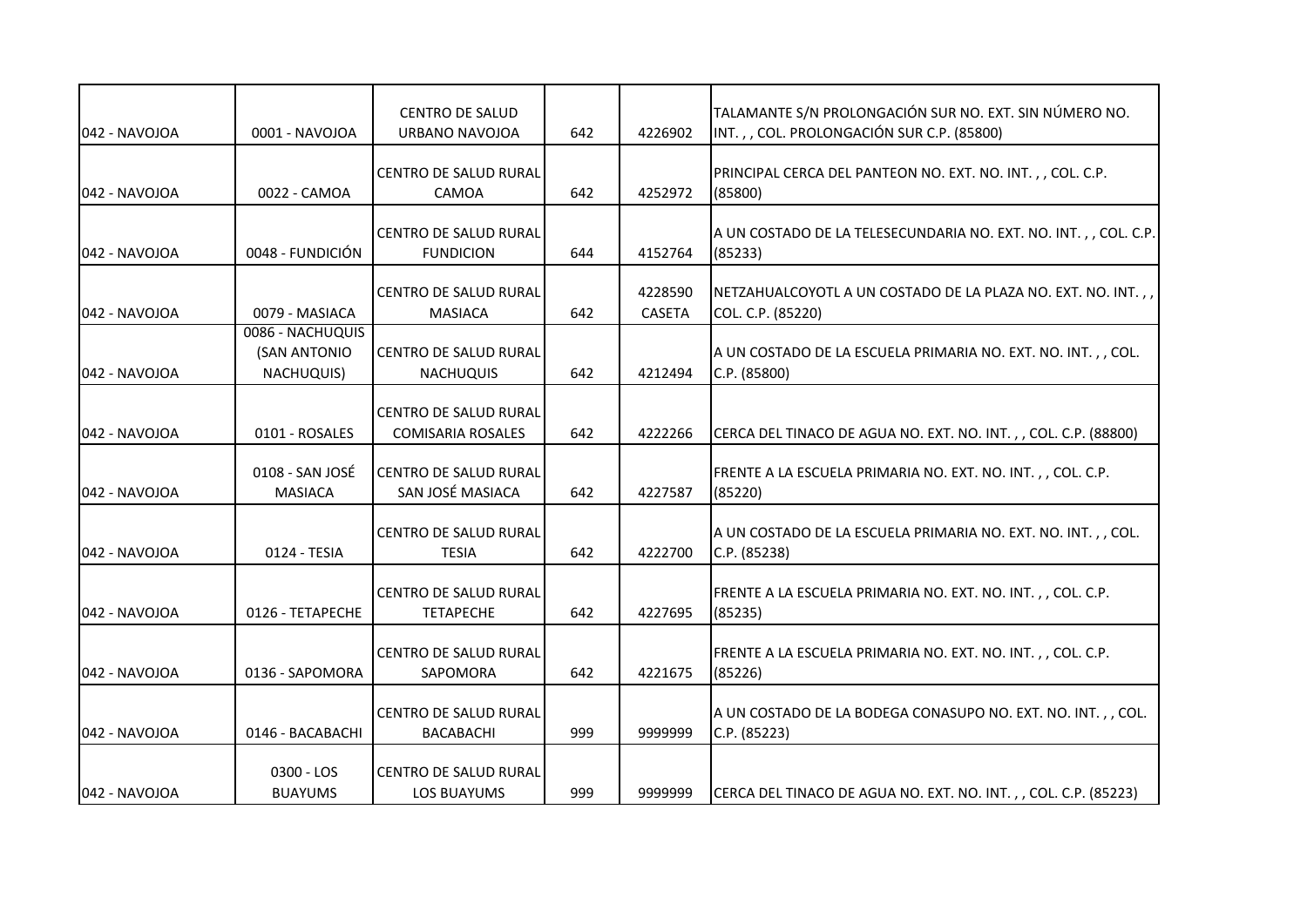|               |                       | <b>CENTRO DE SALUD RURAL</b>              |     |         |                                                                 |
|---------------|-----------------------|-------------------------------------------|-----|---------|-----------------------------------------------------------------|
|               | 0380 - SANTA MARÍA    | SANTA MARÍA DEL                           |     |         |                                                                 |
| 042 - NAVOJOA | <b>DEL BUARAJE</b>    | <b>BUARAJE</b>                            | 644 | 4151892 | FRENTE AL TINACO NO. EXT. NO. INT.,, COL. C.P. (85800)          |
|               |                       | <b>CENTRO DE SALUD RURAL</b>              |     |         |                                                                 |
|               | 0432 - PUENTE SAN     | SAN IGNACIO                               |     |         | A UN COSTADO DE LA SECUNDARIA TECNICA NO. EXT. NO. INT.,,       |
| 042 - NAVOJOA | <b>IGNACIO</b>        | <b>COHUIRIMPO</b>                         | 642 | 4230011 | COL. C.P. (85225)                                               |
|               |                       |                                           |     |         |                                                                 |
|               | 0002 - RANCHO         | CASA DE SALUD                             |     |         | ULTIMA CALLE AL FONDO DEL PUEBLO NO. EXT. S/N NO. INT.,, COL.   |
| 042 - NAVOJOA | <b>AGIABAMPO</b>      | AGIABAMPO                                 | 424 | 2451208 | C.P. (85234)                                                    |
|               | 0021 - CAMARGO        |                                           |     |         |                                                                 |
|               | (RANCHO               | CASA DE SALUD RANCHO                      |     |         |                                                                 |
| 042 - NAVOJOA | CAMARGO)              | CAMARGO                                   | 642 | 1082579 | FRENTE AL ESTADIO NO. EXT. S/N NO. INT.,, COL. C.P. (85228)     |
|               | $0039 -$              |                                           |     |         |                                                                 |
| 042 - NAVOJOA | <b>CHINOTAHUECA</b>   | CASA DE SALUD<br><b>CHINOTAHUECA</b>      | 642 | 1090692 | PRIMER CALLE A LA DERECHA AL FONDO NO. EXT. S/N NO. INT.,,      |
|               | 0049 - GENERAL        |                                           |     |         | COL. C.P. (85226)                                               |
|               | <b>GABRIEL LEYVA</b>  | <b>CASA DE SALUD GABRIEL</b>              |     |         | SEGUNDA CALLE DE LA ENTRADA AL PUEBLO NO. EXT. S/N NO. INT. , , |
| 042 - NAVOJOA | SOLANO (GABRIEL       | LEYVA                                     | 642 | 1129837 | COL. C.P. (85232)                                               |
|               |                       |                                           |     |         |                                                                 |
|               | 0052 - GUADALUPE      | CASA DE SALUD                             |     |         | ENTRE ESCUELA PRIMARIA Y SECUNDARIA NO. EXT. S/N NO. INT.,,     |
| 042 - NAVOJOA | DE JUÁREZ             | <b>GUADALUPE GUAYPARÍN</b>                | 667 | 9962490 | COL. C.P. (85233)                                               |
|               |                       |                                           |     |         |                                                                 |
|               | 0066 - JOAQUÍN        | CASA DE SALUD JOAQUÍN                     |     |         | FRENTE AL PARQUE INFANTIL NO. EXT. S/N NO. INT.,, COL. C.P.     |
| 042 - NAVOJOA | <b>AMARO</b>          | <b>AMARO</b>                              | 644 | 1384793 | (85234)                                                         |
|               |                       |                                           |     |         |                                                                 |
|               |                       | <b>CASA DE SALUD</b>                      |     |         | A UN COSTADO DE LA CARRETERA NO. EXT. S/N NO. INT.,, COL. C.P.  |
| 042 - NAVOJOA | 0068 - JOPOPACO       | <b>JOPOPACO</b>                           | 642 | 1078499 | (85220)                                                         |
|               |                       |                                           |     |         |                                                                 |
|               |                       | CASA DE SALUD EL                          |     |         | SEGUNDA CALLE AL FONDO PEGADO AL CANAL NO. EXT. S/N NO. INT.    |
| 042 - NAVOJOA | 0099 - EL RECODO      | <b>RECODO</b>                             | 642 | 1347366 | ,, COL. C.P. (85228)                                            |
|               | $0105 - SAN$          |                                           |     |         |                                                                 |
|               | <b>ANTONIO DE LOS</b> | CASA DE SALUD SAN                         |     |         | A UN LADO DE LA ESCUELA PRIMARIA NO. EXT. S/N NO. INT.,, COL.   |
| 042 - NAVOJOA | <b>IBARRA (SAN</b>    | ANTONIO DE LOS IBARRA                     | 642 | 1174934 | C.P. (99999)                                                    |
|               |                       |                                           |     |         |                                                                 |
|               | 0115 - EL SIFÓN       |                                           |     |         | A UNA CUADRA DE LA ESCUELA PRIMARIA NO. EXT. S/N NO. INT.,,     |
| 042 - NAVOJOA |                       | (SIFÓN CANAL ALTO) CASA DE SALUD EL SIFÓN | 644 | 1021158 | COL. C.P. (99999)                                               |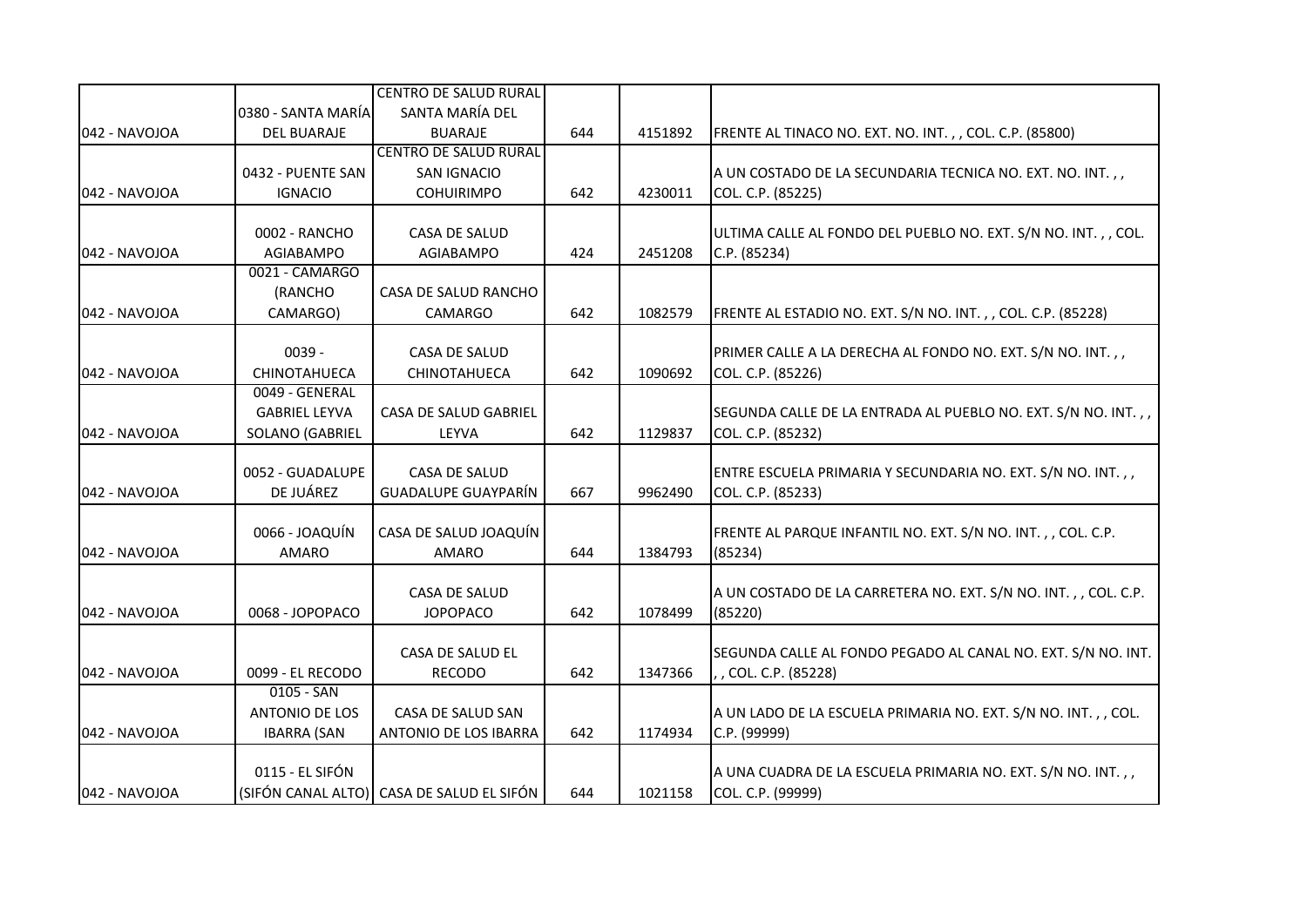| 042 - NAVOJOA  | 0118 - EL SIVIRAL<br>(JIGICA)                   | CASA DE SALUD EL<br>SIVIRAL                                      | 542 | 1032208 | A UN COSTADO DE LA ESCUELA NO. EXT. S/N NO. INT.,, COL. C.P.<br>(85229)                 |
|----------------|-------------------------------------------------|------------------------------------------------------------------|-----|---------|-----------------------------------------------------------------------------------------|
|                |                                                 |                                                                  |     |         |                                                                                         |
| 1042 - NAVOJOA | 0122 - TEACHIVE                                 | CASA DE SALUD TEACHIVE                                           | 642 | 1142748 | FRENTE A LA IGLESIA NO. EXT. S/N NO. INT.,, COL. C.P. (85222)                           |
| 1042 - NAVOJOA | 0128 - TIERRA<br><b>BLANCA</b>                  | CASA DE SALUD TIERRA<br><b>BLANCA</b>                            | 642 | 1146272 | FRENTE A LA ESCUELA PRIMARIA NO. EXT. S/N NO. INT. , , COL. C.P.<br>(85235)             |
| 042 - NAVOJOA  | 0168 - BATAYAQUI                                | CASA DE SALUD<br><b>BATAYAQUI</b>                                | 642 | 1059428 | A UN COSTADO DE LA ESCUELA NO. EXT. S/N NO. INT.,, COL. C.P.<br>(85227)                 |
| 042 - NAVOJOA  | 0177 - FRANCISCO I.<br>MADERO DOS               | CASA DE SALUD FCO. I.<br><b>MADERO</b>                           | 642 | 1184877 | POR LA CALLE PRINCIPAL NO. EXT. S/N NO. INT.,, COL. C.P. (99999)                        |
| 042 - NAVOJOA  | 0296 - EL SANEAL                                | CASA DE SALUD EL<br>SANEAL                                       | 642 | 1058160 | POR LA CALLE PRINCIPAL NO. EXT. S/N NO. INT.,, COL. C.P. (99999)                        |
| 042 - NAVOJOA  | 0316 - SINAHUISA                                | CASA DE SALUD<br>SINAHUIZA                                       | 642 | 1054642 | FRENTE A LA ESCUELA PRIMARIA NO. EXT. S/N NO. INT., , COL. C.P.<br>(85224)              |
| 042 - NAVOJOA  | 0041 - CHOACALLE                                | <b>CASA DE SALUD</b><br>CHOACALLE                                | 642 | 1176785 | POR LA CALLE PRINCIPAL NO. EXT. S/N NO. INT.,, COL. C.P. (99999)                        |
| 1042 - NAVOJOA | 0053 - HUASAGUARI                               | CASA DE SALUD<br><b>HUASAHUARI</b>                               | 642 | 1074998 | POR LA CALLE PRINCIPAL NO. EXT. S/N NO. INT.,, COL. C.P. (85222)                        |
| 042 - NAVOJOA  | 0142 - LICENCIADO<br>LUIS ECHEVERRÍA<br>ÁLVAREZ | CASA DE SALUD EJIDO<br>LUIS ECHEVERRÍA<br><b>ALVAREZ</b>         | 642 | 1183839 | A UN COSTADO DE ESTADIO NO. EXT. S/N NO. INT.,, COL. C.P.<br>(85223)                    |
| 1042 - NAVOJOA | 0001 - NAVOJOA                                  | UNIDAD MEDICA MOVIL<br>CARAVANA DE LA SALUD<br><b>CUCHUJAQUI</b> | 662 | 3365451 | CALLE MACARENA NO. EXT. SIN NÚMERO NO. INT. S/N, , COL.<br>COLONIA MODERNA C.P. (85840) |
| 1042 - NAVOJOA | 0001 - NAVOJOA                                  | UNIDAD MEDICA MOVIL<br>CARAVANA DE LA SALUD<br><b>ETCHOJOA</b>   | 662 | 1820637 | CALLE MACARENA NO. EXT. SIN NÚMERO NO. INT. S/N, , COL.<br>COLONIA MODERNA C.P. (85840) |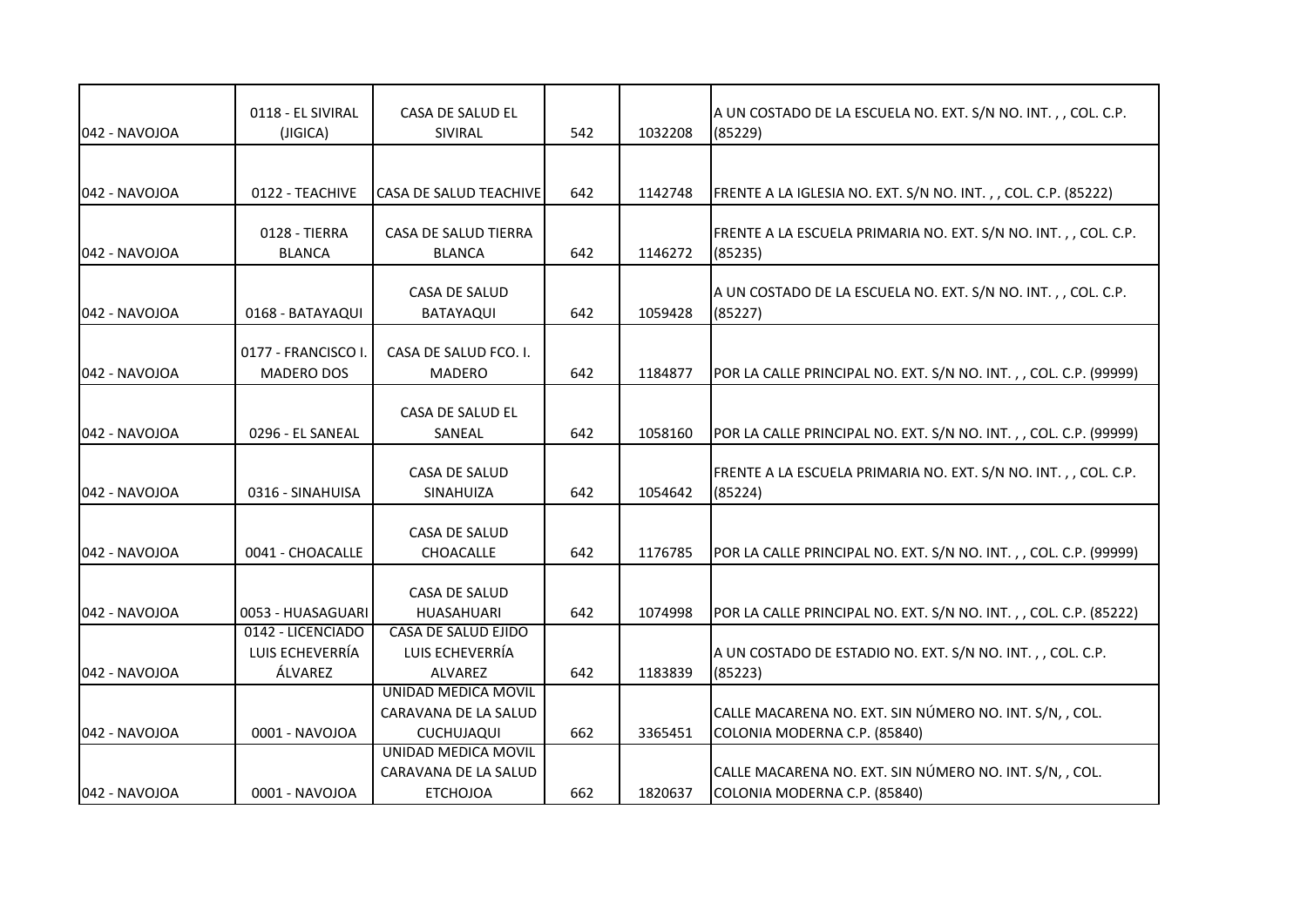|                |                | UNIDAD MEDICA MOVIL           |     |               |                                                               |
|----------------|----------------|-------------------------------|-----|---------------|---------------------------------------------------------------|
|                |                | CARAVANA DE LA SALUD          |     |               | CALLE MACARENA NO. EXT. SIN NÚMERO NO. INT. S/N, , COL.       |
| 042 - NAVOJOA  | 0001 - NAVOJOA | RIO MAYO                      | 642 | 1155853       | COLONIA MODERNA C.P. (85840)                                  |
|                |                |                               |     |               |                                                               |
|                |                | <b>JURISDICCION SANITARIA</b> |     |               | QUINTANA ROO PONIENTE ESQUINA TOLEDO NO. EXT. 211 NO. INT.,   |
| 1042 - NAVOJOA | 0001 - NAVOJOA | V NAVOJOA                     | 642 | 4220687       | COL. C.P. (85000)                                             |
|                |                | ALMACÉN JURISDICCIÓN          |     |               |                                                               |
| 042 - NAVOJOA  | 0001 - NAVOJOA | <b>SANITARIA V</b>            | 642 | 4220687       | FERROCARRIL Y ALLENDE NO. EXT. NO. INT.,, COL. C.P. (85800)   |
|                |                | <b>ALMACÉN DE INSUMOS</b>     |     |               |                                                               |
|                |                | P/COMBATE DE                  |     |               | CARRETERA INTERNACIONAL NO. EXT. NO. INT.,, COL.              |
| 1042 - NAVOJOA | 0001 - NAVOJOA | <b>VECTORES JS V</b>          | 642 | 4220687       | PROLONGACIÓN SUR C.P. (85000)                                 |
|                |                | <b>CENTRO DE SALUD</b>        |     |               |                                                               |
|                |                | <b>URBANO NAVOJOA</b>         |     |               | BOULEVARD LUIS DONALDO COLOSIO NO. EXT. SIN NÚMERO NO. INT.   |
| 042 - NAVOJOA  | 0001 - NAVOJOA | ORIENTE                       | 642 | 4394568       | , COL. PROLONGACIÓN ESTE C.P. (85825)                         |
|                |                |                               |     |               |                                                               |
|                |                | UNEME CAPA NUEVA              |     |               | TALAMANTE PROLONGACIÓN SUR VÍAS DEL MAYO NO. EXT. SIN         |
| 042 - NAVOJOA  | 0001 - NAVOJOA | <b>VIDA NAVOJOA</b>           | 642 | 4213320       | NÚMERO NO. INT.,, COL. CONSTITUCIÓN C.P. (85280)              |
|                |                |                               |     |               |                                                               |
|                |                | <b>CARAVANA TIPO 0</b>        |     |               | CALLE MACARENA NO. EXT. SIN NÚMERO NO. INT.,, COL. COLONIA    |
| 042 - NAVOJOA  | 0001 - NAVOJOA | <b>ALAMOS</b>                 | 662 | 9343161       | MODERNA C.P. (85870)                                          |
|                |                | CARAVANA TIPO III             |     |               | CALLE MACARENA NO. EXT. SIN NUMERO NO. INT.,, COL. MODERNA    |
| 042 - NAVOJOA  | 0001 - NAVOJOA | NAVOJOA                       | 662 | 1050773       | C.P. (85870)                                                  |
|                |                | <b>CENTRO INTEGRAL DE</b>     |     |               |                                                               |
|                |                | SALUD MENTAL NAVOJOA          |     |               | TALAMANTE Y SOR JUANA INES DE LA CRUZ NO. EXT. SIN NÚMERO     |
| 042 - NAVOJOA  | 0001 - NAVOJOA | (CISAME)                      | 642 | 4212084       | NO. INT.,, COL. CONSTITUCIÓN C.P. (83280)                     |
|                |                | UNIDAD DE                     |     |               |                                                               |
|                | 0001 - HEROICA | <b>DESINTOXICACION</b>        |     |               | DR. ALEJANDRO SILVA HURTADO Y 5 DE FEBRERO NO. EXT. S/N NO.   |
| 043 - NOGALES  | <b>NOGALES</b> | <b>HEROICA NOGALES</b>        | 631 | 3135650       | INT.,, COL. C.P. (84000)                                      |
|                |                |                               |     |               |                                                               |
|                | 0001 - HEROICA | <b>HOSPITAL GENERAL</b>       |     |               | DR. FRANCISCO ARRIOLA Y GANDARA NO. EXT. 1277 NO. INT.,, COL. |
| 043 - NOGALES  | <b>NOGALES</b> | <b>NOGALES</b>                | 631 | 3130671       | C.P. (84000)                                                  |
|                |                | <b>CENTRO DE SALUD RURAL</b>  |     | 3223549       |                                                               |
| 043 - NOGALES  | 0021 - CÍBUTA  | <b>CIBUTA</b>                 | 632 | <b>CASETA</b> | LUIS DONALDO COLOSIO NO. EXT. NO. INT.,, COL. C.P. (84000)    |
|                |                |                               |     |               |                                                               |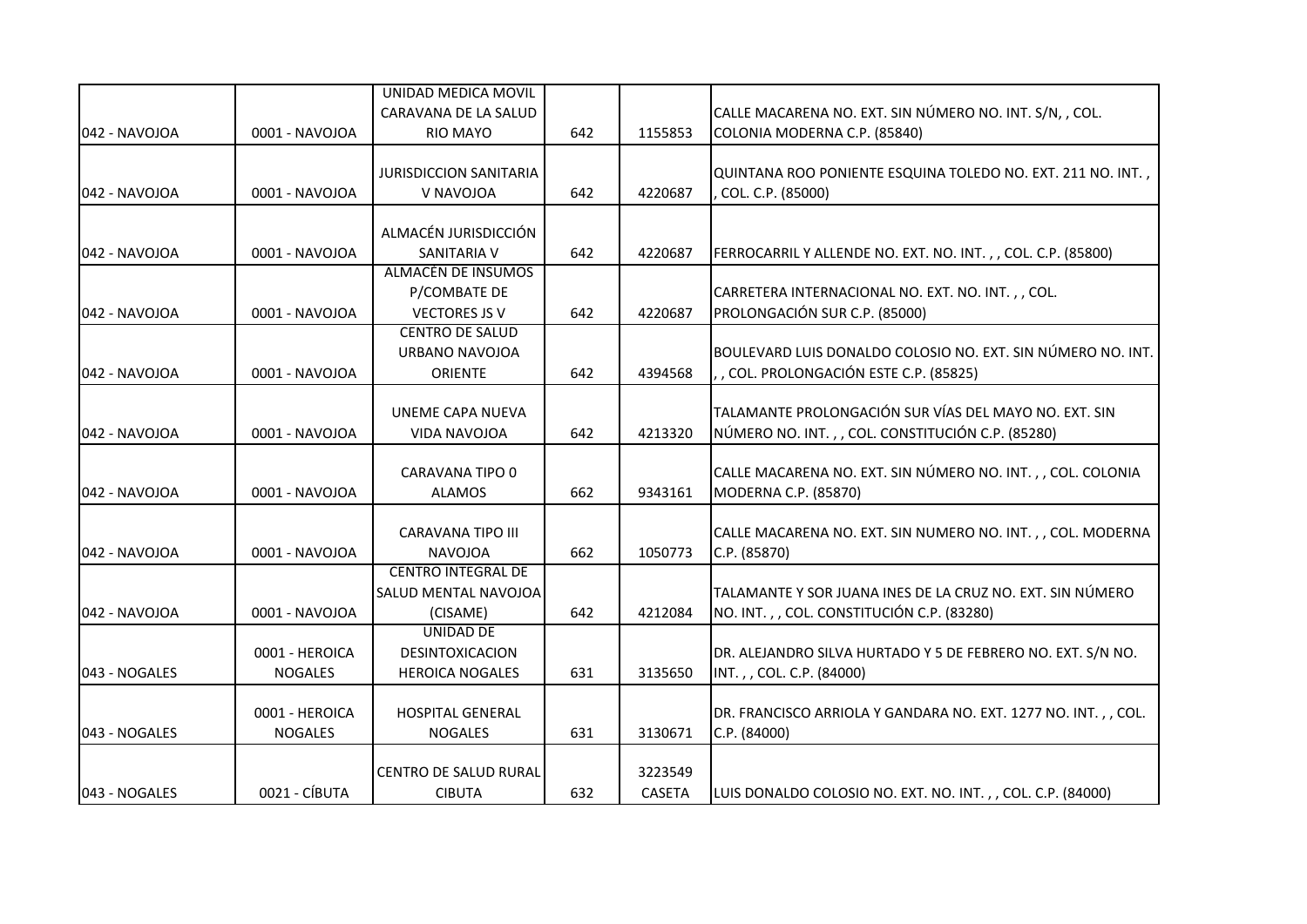|               | 0281 - FRANCISCO  | <b>CENTRO DE SALUD RURAL</b> |     |            |                                                                    |
|---------------|-------------------|------------------------------|-----|------------|--------------------------------------------------------------------|
|               | MIGUEL CÁRDENAS   | FCO. MIGUEL CÁRDENAS         |     |            | PRINCIPAL A ESPALDAS DE LA ESCUELA NO. EXT. NO. INT. , , COL. C.P. |
| 043 - NOGALES | VALDEZ            | V. (MASCAREÑAS)              | 999 | 9999999    | (84000)                                                            |
|               |                   | <b>CENTRO ANTIRRÁBICO</b>    |     |            |                                                                    |
|               | 0001 - HEROICA    | <b>VETERINARIO NOGALES</b>   |     |            | REFORMA Y DR. JESÚS MARTINEZ O. NO. EXT. SIN NÚMERO NO. INT. ,     |
| 043 - NOGALES | <b>NOGALES</b>    | SONORA                       | 999 | 9999999    | , COL. C.P. (84000)                                                |
|               |                   |                              |     |            |                                                                    |
|               | 0001 - HEROICA    | <b>CENTRO DE SALUD</b>       |     |            | AVENIDA TECNOLOGICO SUR NO. EXT. SIN NÚMERO NO. INT.,, COL.        |
| 043 - NOGALES | <b>NOGALES</b>    | <b>URBANO NOGALES</b>        | 631 | 3149933    | C.P. (84000)                                                       |
|               | 0001 - HEROICA    |                              |     |            | MOCTEZUMA Y 5 DE FEBRERO NO. EXT. NO. INT.,, COL. MODERNA          |
| 043 - NOGALES | <b>NOGALES</b>    | <b>CAPASITS NOGALES</b>      | 631 | 3135670    | C.P. (84060)                                                       |
|               |                   |                              |     |            |                                                                    |
|               | 0001 - HEROICA    | UNEME CAPA NUEVA             |     |            | BOULEVARD DEL GRECO Y ZEUS NO. EXT. SIN NÚMERO NO. INT.,,          |
| 043 - NOGALES | <b>NOGALES</b>    | <b>VIDA NOGALES</b>          | 631 | 3148888    | COL. EL GRECO C.P. (85425)                                         |
|               |                   | <b>CENTRO INTEGRAL DE</b>    |     |            |                                                                    |
|               | 0001 - HEROICA    | SALUD MENTAL NOGALES         |     |            | IDR. ALEJANDRO SILVA HURTADO Y 5 DE FEBRERO NO. EXT. 840 NO.       |
| 043 - NOGALES | <b>NOGALES</b>    | (CISAME)                     | 631 | 2099818    | INT.,, COL. FUNDO LEGAL C.P. (84030)                               |
|               |                   |                              |     |            |                                                                    |
|               | 0001 - HEROICA    | UNEME-ENFERMEDADES           |     |            | AVENIDA TECNOLÓGICO Y ZEUS NO. EXT. SIN NÚMERO NO. INT.,,          |
| 043 - NOGALES | <b>NOGALES</b>    | <b>CRÓNICAS NOGALES</b>      | 631 | 3135670    | COL. EL GRECO C.P. (84066)                                         |
|               |                   |                              |     |            |                                                                    |
| 044 - ONAVAS  | 0001 - ONAVAS     | CENTRO DE SALUD RURAL        | 623 | 2318051    |                                                                    |
|               |                   | <b>ONAVAS</b>                |     | 3216433 H. | DOMICILIO CONOCIDO NO. EXT. NO. INT.,, COL. C.P. (85740)           |
|               |                   | <b>CENTRO DE SALUD RURAL</b> |     | AYUNTAMIE  |                                                                    |
| 045 - OPODEPE | 0001 - OPODEPE    | <b>OPODEPE</b>               | 632 | <b>NTO</b> | INDEPENCIA Y BENITO JUÁREZ NO. EXT. NO. INT.,, COL. C.P. (84800)   |
|               |                   |                              |     |            |                                                                    |
|               |                   | CENTRO DE SALUD RURAL        |     |            | 20 DE NOVIEMBRE ESQUINA JUÁREZ NO. EXT. NO. INT.,, COL. C.P.       |
| 045 - OPODEPE | 0068 - QUEROBABI  | <b>QUEROBABI</b>             | 641 | 3254190    | (84830)                                                            |
|               |                   |                              |     |            |                                                                    |
|               |                   | <b>CASA DE SALUD</b>         |     |            |                                                                    |
| 045 - OPODEPE | 0047 - MERÉSICHIC | <b>MERESICHIC</b>            | 999 | 9999999    | A UN LADO DE LA IGLESIA NO. EXT. S/N NO. INT.,, COL. C.P. (84850)  |
|               |                   |                              |     |            |                                                                    |
|               |                   |                              |     |            |                                                                    |
| 045 - OPODEPE | 0108 - TUAPE      | <b>CASA DE SALUD TUAPE</b>   | 999 | 9999999    | DOMICILIO CONOCIDO NO. EXT. NO. INT.,, COL. C.P. (84824)           |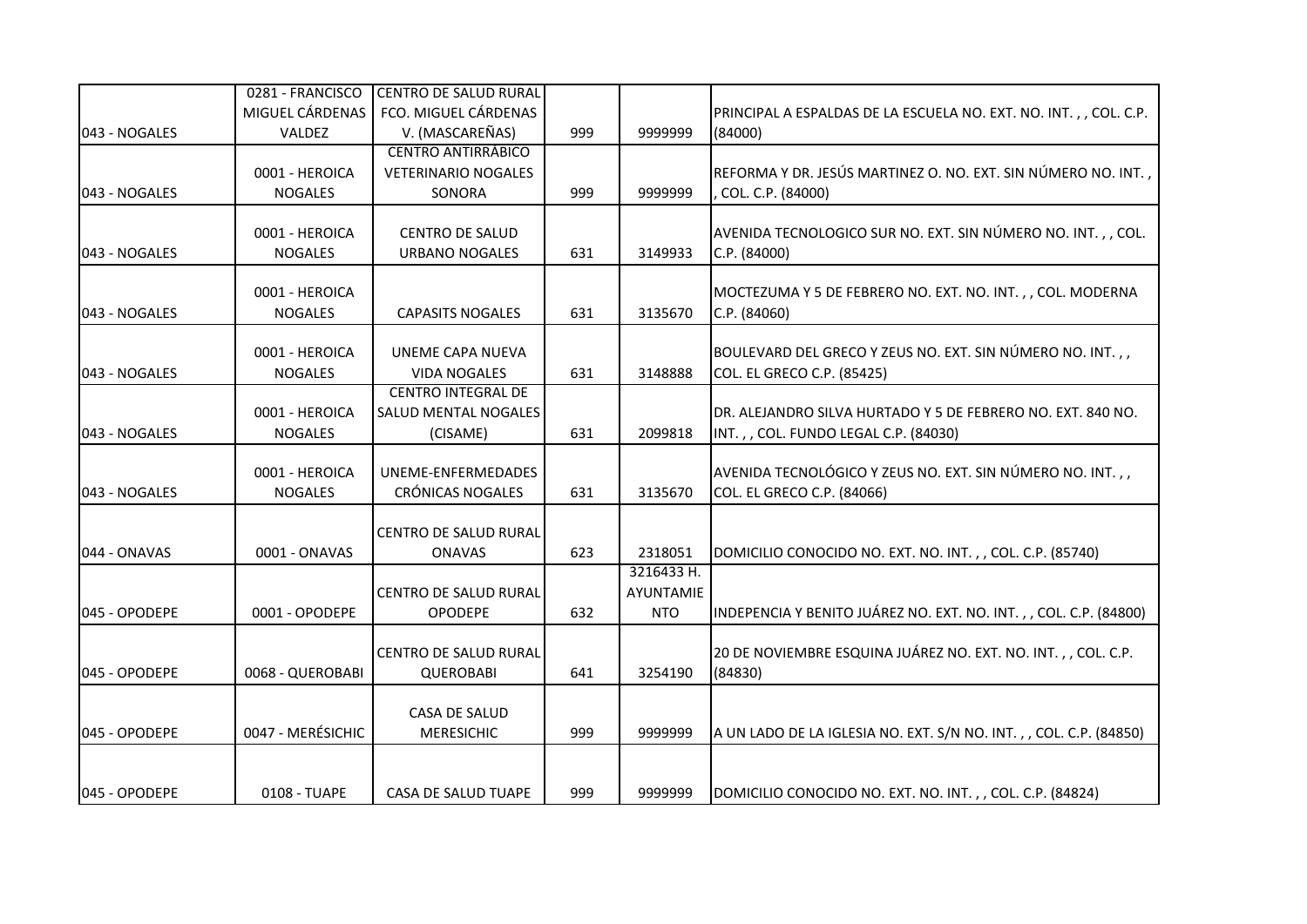|                      |                  | <b>CENTRO DE SALUD RURAL</b>             |     |            |                                                                     |
|----------------------|------------------|------------------------------------------|-----|------------|---------------------------------------------------------------------|
| 046 - OQUITOA        | 0001 - OQUITOA   | <b>OQUITOA</b>                           | 637 | 3740108    | MORELOS NO. EXT. 11 NO. INT.,, COL. C.P. (83840)                    |
|                      |                  |                                          |     | 3710031 H. |                                                                     |
|                      |                  | CENTRO DE SALUD RURAL                    |     |            | AYUNTAMIE OCAMPO E INDUSTRIA NO. EXT. 34 NO. INT., COL. CENTRO C.P. |
| 047 - PITIQUITO      | 0001 - PITIQUITO | PITIQUITO                                | 637 | <b>NTO</b> | (83960)                                                             |
|                      | $0027 -$         | <b>CENTRO DE SALUD RURAL</b>             |     |            |                                                                     |
|                      | DESEMBOQUE DE    | DESEMBOQUE DE LOS                        |     |            |                                                                     |
| 047 - PITIQUITO      | LOS SERIS (EL    | <b>SERIS</b>                             | 555 | 1515162    | LUIS ECHEVERRIA NO. EXT. SIN NÚMERO NO. INT.,, COL. C.P. (83990)    |
|                      |                  |                                          |     |            |                                                                     |
|                      |                  | 0035 - FÉLIX GÓMEZ CENTRO DE SALUD RURAL |     |            |                                                                     |
| 047 - PITIQUITO      | (EL DIPO)        | FELIX GÓMEZ                              | 632 | 16305      | DOMICILIO CONOCIDO NO. EXT. NO. INT.,, COL. C.P. (85620)            |
|                      |                  |                                          |     |            |                                                                     |
|                      | 0065 - PUERTO    | CENTRO DE SALUD RURAL                    |     | 2410640    |                                                                     |
| 047 - PITIQUITO      | <b>LIBERTAD</b>  | <b>PUERTO LIBERTAD</b>                   | 637 | PAPELERÍA  | COSTERA FRENTE AL MAR NO. EXT. NO. INT.,, COL. C.P. (83970)         |
|                      | 0533 - SANTA     | CASA DE SALUD SANTA                      |     |            | FRENTE A LA CANCHA DEPORTIVA NO. EXT. S/N NO. INT.,, COL. C.P.      |
| 047 - PITIQUITO      | <b>MATILDE</b>   | <b>MATILDE</b>                           | 999 | 9999999    | (99999)                                                             |
|                      |                  | <b>CENTRO DE SALUD</b>                   |     |            |                                                                     |
|                      | 0001 - PUERTO    | <b>URBANO PUERTO</b>                     |     |            | JUAN DE LA BARRERA Y SIMÓN MORÚA NO. EXT. NO. INT.,, COL. C.P.      |
| 048 - PUERTO PEÑASCO | PEÑASCO          | PEÑASCO                                  | 638 | 3889069    | (83550)                                                             |
|                      |                  |                                          |     |            |                                                                     |
|                      | 0001 - PUERTO    | HOSPITAL INTEGRAL,                       |     |            | RÍO SUCHIATE Y AVENIDA 38 NO. EXT. S/N NO. INT. , , COL. BRISAS     |
| 048 - PUERTO PEÑASCO | PEÑASCO          | PUERTO PEÑASCO                           | 638 | 1020417    | DEL GOLFO C.P. (83553)                                              |
|                      |                  |                                          |     |            |                                                                     |
|                      | 0001 - PUERTO    | <b>UNEME CAPA NUEVA</b>                  |     |            | SIMÓN BOLIVAR MORUA Y AVENIDA JUAN DE LA BARRERA NO. EXT.           |
| 048 - PUERTO PEÑASCO | PEÑASCO          | VIDA PUERTO PEÑASCO                      | 638 | 3888240    | S/N NO. INT.,, COL. CENTRO C.P. (83550)                             |
|                      |                  |                                          |     |            |                                                                     |
|                      |                  | <b>CENTRO DE SALUD RURAL</b>             |     |            |                                                                     |
| 049 - QUIRIEGO       | 0001 - QUIRIEGO  | <b>QUIRIEGO</b>                          | 642 | 280590     | MÉXICO Y PRINCIPAL NO. EXT. NO. INT.,, COL. C.P. (85720)            |
|                      |                  |                                          |     |            |                                                                     |
|                      |                  | CENTRO DE SALUD RURAL                    |     |            |                                                                     |
| 049 - QUIRIEGO       | 0015 - BATACOSA  | <b>BATACOSA</b>                          | 642 | 280530     | FRENTE A LA PILA NO. EXT. NO. INT.,, COL. C.P. (85720)              |
|                      |                  |                                          |     |            |                                                                     |
|                      |                  | CENTRO DE SALUD RURAL                    |     |            |                                                                     |
| 049 - QUIRIEGO       | 0100 - TEPAHUI   | <b>TEPAHUI</b>                           | 999 | 9999999    | FRENTE A LA CONASUPO NO. EXT. NO. INT.,, COL. C.P. (82720)          |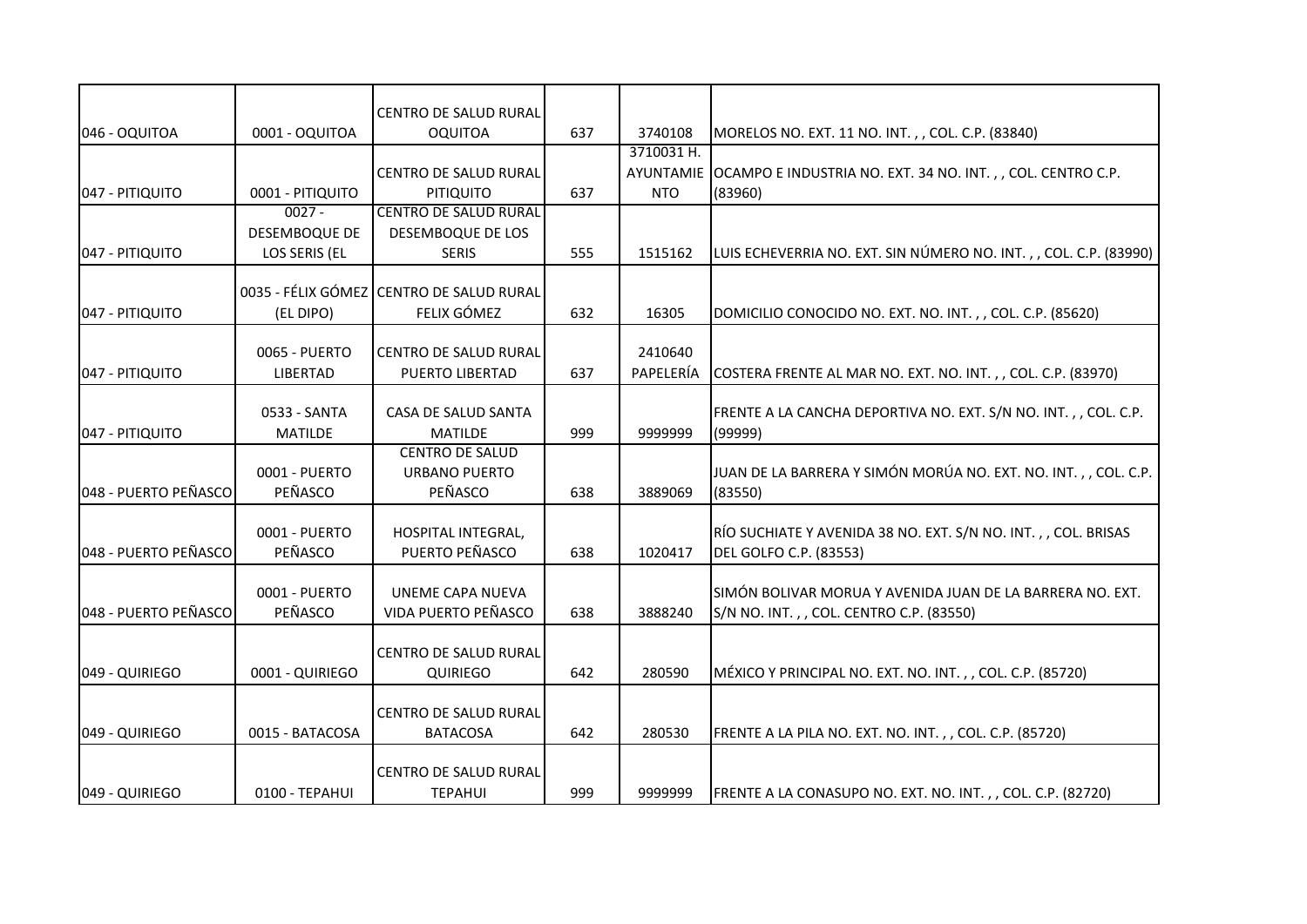| 049 - QUIRIEGO   | 0022 - CÁBORA                      | CASA DE SALUD CABORA                              | 999 | 9999999 | A LADO DE LA ESC PRIMARIA NO. EXT. S/N NO. INT.,, COL. C.P.<br>(85730)         |
|------------------|------------------------------------|---------------------------------------------------|-----|---------|--------------------------------------------------------------------------------|
| 049 - QUIRIEGO   | 0042 - GOIJAQUÍA                   | CASA DE SALUD<br><b>GOAYJAQUIA</b>                | 999 | 9999999 | FRENTE AL TINACO NO. EXT. S/N NO. INT.,, COL. C.P. (85725)                     |
| 050 - RAYÓN      | 0001 - RAYÓN                       | <b>CENTRO DE SALUD RURAL</b><br><b>RAYON</b>      | 623 | 2320960 | BENITO JUÁREZ NO. EXT. NO. INT.,, COL. C.P. (84980)                            |
| 051 - ROSARIO    | 0001 - ROSARIO                     | <b>CENTRO DE SALUD RURAL</b><br>ROSARÍO TESOPACO  | 642 | 4280530 | JUÁREZ CERCA DEL ARROYITO NO. EXT. SIN NÚMERO NO. INT.,, COL.<br>C.P. (85700)  |
| 051 - ROSARIO    | 0047 - NURI                        | CENTRO DE SALUD RURAL<br><b>NURI</b>              | 623 | 2320399 | CERCA DE LA ESCUELA PRIMARIA NO. EXT. NO. INT.,, COL. C.P.<br>(85716)          |
| 051 - ROSARIO    | 0017 - CUBA                        | <b>CASA DE SALUD CUBA</b>                         | 999 | 9999999 | FRENTE AL KIOSCO DEL LUGAR NO. EXT. S/N NO. INT., , COL. C.P.<br>(85715)       |
| 051 - ROSARIO    | 0046 - MOVAS                       | CASA DE SALUD MOVAS                               | 999 | 9999999 | A UN COSTADO DE LA PLAZA NO. EXT. S/N NO. INT.,, COL. C.P.<br>(85710)          |
| 051 - ROSARIO    | 0018 - LA ESTRELLA                 | CASA DE SALUD LA<br><b>ESTRELLA</b>               | 999 | 9999999 | A UN LADO DE LA CANCHA DE EVENTOS NO. EXT. S/N NO. INT.,, COL.<br>C.P. (85707) |
| 051 - ROSARIO    | 0090 - PAREDONES<br>(EL SAUCITO)   | CASA DE SALUD LOS<br><b>PAREDONES</b>             | 999 | 9999999 | A LADO DE ESC. PRIMARIA NO. EXT. S/N NO. INT.,, COL. C.P. (99999)              |
| 052 - SAHUARIPA  | 0001 - SAHUARIPA                   | <b>CENTRO DE SALUD RURAL</b><br>SAHUARIPA         | 634 | 3430023 | ÁLVARO OBREGON Y AVENIDA PROGRESO NO. EXT. NO. INT.,, COL.<br>C.P. (85600)     |
| 1052 - SAHUARIPA | 0056 - VALLE DE<br><b>TACUPETO</b> | CENTRO DE SALUD RURAL<br><b>VALLE DE TACUPETO</b> | 634 | 2463213 | DOMICILIO CONOCIDO NO. EXT. NO. INT.,, COL. C.P. (85610)                       |
| 052 - SAHUARIPA  | 0058 - GUISAMOPA                   | CENTRO DE SALUD RURAL<br><b>GUISAMOPA</b>         | 634 | 2463209 | DOMICILIO CONOCIDO NO. EXT. NO. INT.,, COL. C.P. (85615)                       |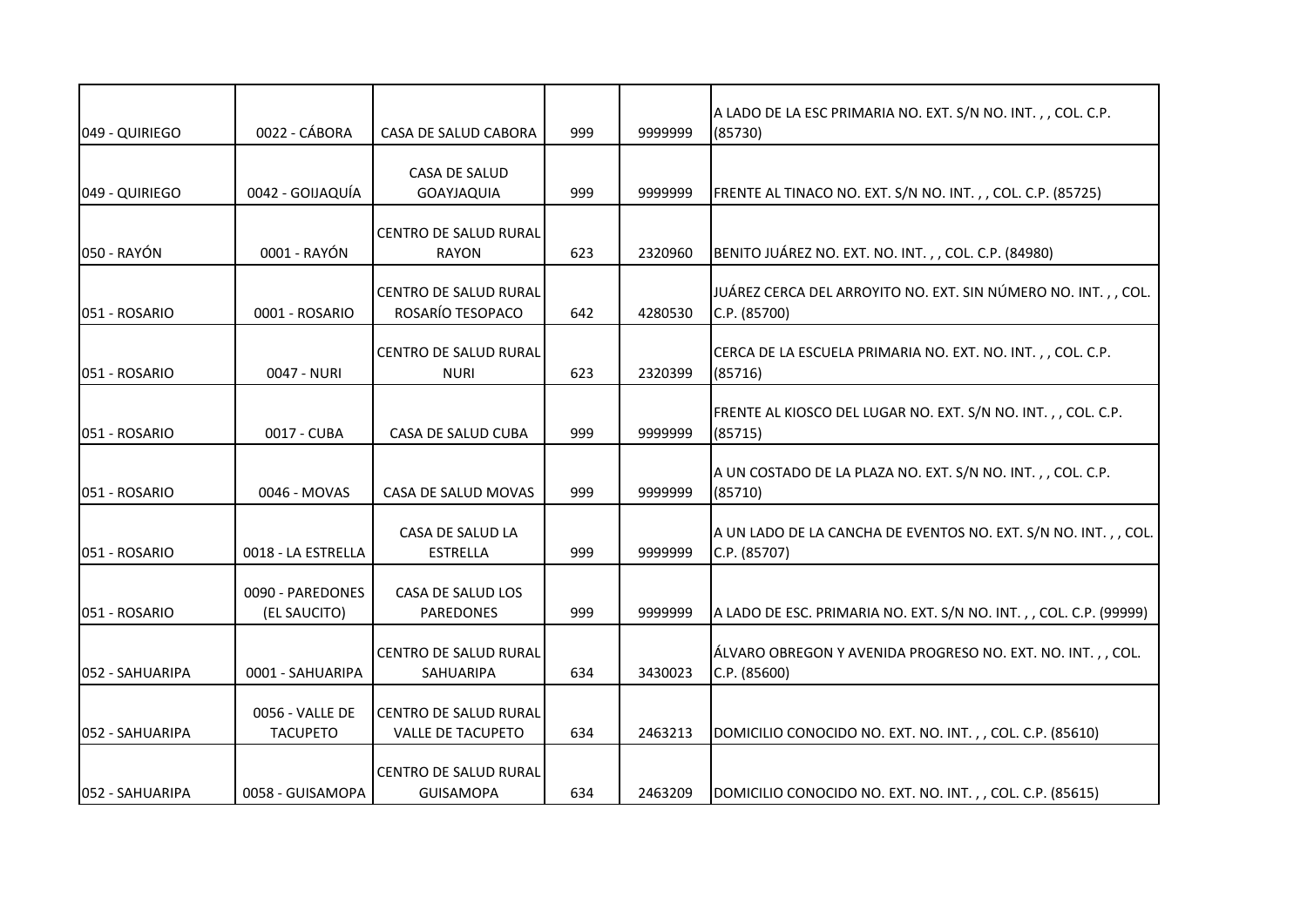| 052 - SAHUARIPA                       | 0001 - SAHUARIPA                               | ESI-SAHUARIPA                                                   | 999 | 9999999                | ÁLVARO OBREGON Y PROGRESO NO. EXT. SIN NÚMERO NO. INT.,,<br>COL. C.P. (85600)     |
|---------------------------------------|------------------------------------------------|-----------------------------------------------------------------|-----|------------------------|-----------------------------------------------------------------------------------|
| 1052 - SAHUARIPA                      | 0551 - CAJÓN DE<br><b>ONAPA</b>                | CASA DE SALUD CAJÓN DE<br><b>ONAPA</b>                          | 999 | 9999999                | NO HAY PUNTO DE REFERENCIA NO. EXT. S/N NO. INT.,, COL. C.P.<br>(85613)           |
| 052 - SAHUARIPA                       | 0058 - GUISAMOPA                               | <b>CASA DE SALUD</b><br><b>GUISAMOPA</b>                        | 999 | 9999999                | ATRÁS DE LA ESCUELA PRIMARIA NO. EXT. S/N NO. INT. , , COL. C.P.<br>(83615)       |
| 052 - SAHUARIPA                       | JOSÉ DE NATORA)                                | 0059 - NATORA (SAN CASA DE SALUD NÁTORA<br>(SAN JOSÉ DE NÁTORA) | 999 | 9999999                | CALLE PRINCIPAL NO. EXT. S/N NO. INT.,, COL. C.P. (85606)                         |
| 052 - SAHUARIPA                       | 0044 - MATARACHI                               | CASA DE SALUD<br><b>MATARACHI</b>                               | 999 | 9999999                | NO HAY PUNTO DE REFERENCIA NO. EXT. S/N NO. INT.,, COL. C.P.<br>(85614)           |
| 1052 - SAHUARIPA                      | 0037 - MULATOS                                 | <b>CASA DE SALUD MULATOS</b>                                    | 999 | 9999999                | NO HAY PUNTO DE REFERENCIA NO. EXT. S/N NO. INT.,, COL. C.P.<br>(85619)           |
| 052 - SAHUARIPA                       | 0012 - LA MESITA<br>DEL CUAJARI (LA<br>MESITA) | CASA DE SALUD MESA<br><b>DEL CUAJARI</b>                        | 999 | 9999999                | SOBRE LA CARRETERA A ARIVECHI NO. EXT. S/N NO. INT.,, COL. C.P.<br>(85680)        |
| 053 - SAN FELIPE DE<br>JESÚS          | 0001 - SAN FELIPE<br>DE JESÚS                  | <b>CENTRO DE SALUD RURAL</b><br>SAN FELIPE DE JESÚS             | 623 | 30013<br><b>CASETA</b> | JUSTO SIERRA NO. EXT. SIN NÚMERO NO. INT.,, COL. C.P. (84960)                     |
| 054 - SAN JAVIER                      | 0001 - SAN JAVIER                              | CENTRO DE SALUD RURAL<br><b>SAN JAVIER</b>                      | 623 | 2318051                | DOMICILIO CONOCIDO NO. EXT. NO. INT.,, COL. C.P. (85620)                          |
| 055 - SAN LUIS RÍO<br><b>COLORADO</b> | 0001 - SAN LUIS RÍO<br><b>COLORADO</b>         | <b>HOSPITAL GENERAL SAN</b><br>LUIS RÍO COLORADO                | 653 | 5341119                | GUADALUPE VICTORIA Y CALLE 8 NO. EXT. S/N NO. INT.,, COL. C.P.<br>(83449)         |
| 055 - SAN LUIS RÍO<br><b>COLORADO</b> | 0011 - GOLFO DE<br><b>SANTA CLARA</b>          | CENTRO DE SALUD RURAL<br><b>GOLFO SANTA CLARA</b>               | 999 | 9999999                | AVENIDA ABELARDO L. RODRIGUEZ Y CARRANZA NO. EXT. NO. INT.,,<br>COL. C.P. (83540) |
| 055 - SAN LUIS RÍO<br><b>COLORADO</b> | 0017 - INGENIERO<br>LUIS B. SÁNCHEZ            | CENTRO DE SALUD RURAL<br>LUIS B. SANCHEZ                        | 653 | 5354009                | SONORA Y ALDAMA NO. EXT. NO. INT.,, COL. C.P. (83500)                             |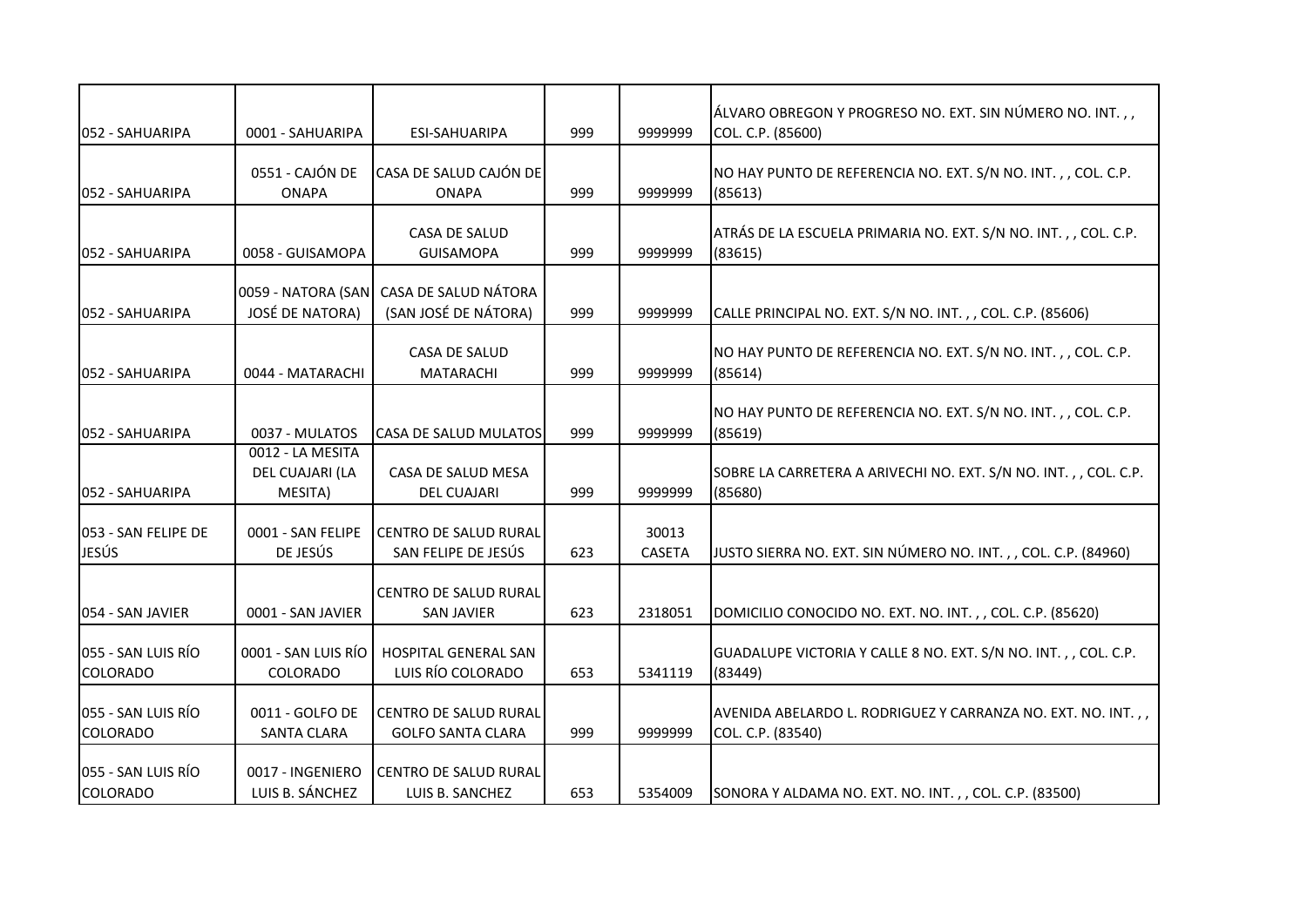| 055 - SAN LUIS RÍO<br><b>COLORADO</b> | 0014 - ISLITA                             | CASA DE SALUD ISLITA                                             | 653 | 1233490 | FRENTE A LA ESCUELA PRIMARIA NO. EXT. S/N NO. INT.,, COL. C.P.<br>(83502)                               |
|---------------------------------------|-------------------------------------------|------------------------------------------------------------------|-----|---------|---------------------------------------------------------------------------------------------------------|
| 055 - SAN LUIS RÍO<br><b>COLORADO</b> | 0016 - LAGUNITAS                          | <b>CASA DE SALUD</b><br>LAGUNITAS                                | 653 | 1023905 | FRENTE A LA ESCUELA PRIMARIA NO. EXT. S/N NO. INT. , , COL. C.P.<br>(83500)                             |
| 055 - SAN LUIS RÍO<br><b>COLORADO</b> | $0039 - EL$<br><b>FRONTERIZO</b>          | CASA DE SALUD EJIDO<br><b>FRONTERIZO</b>                         | 653 | 1299966 | CALLE JUAN ESCUTIA AL FINAL DEL PUEBLO NO. EXT. S/N NO. INT.,,<br>COL. C.P. (83500)                     |
| 055 - SAN LUIS RÍO<br><b>COLORADO</b> | $0089 -$<br>INDEPENDENCIA                 | CASA DE SALUD EJIDO<br>INDEPENDENCIA                             | 653 | 1074860 | A UN LADO DE LA COMANDANCIA NO. EXT. S/N NO. INT.,, COL. C.P.<br>(83500)                                |
| 055 - SAN LUIS RÍO<br><b>COLORADO</b> | 0022 - NUEVO LEÓN                         | CASA DE SALUD EJIDO<br>NUEVO LEÓN                                | 999 | 9999999 | DOMICILIO CONOCIDO NO. EXT. NO. INT.,, COL. C.P. (83500)                                                |
| 055 - SAN LUIS RÍO<br><b>COLORADO</b> | 0008 - EMILIANO<br><b>ZAPATA</b>          | CASA DE SALUD<br>EMILIANO ZAPATA                                 | 653 | 1170092 | POR LA PRIMERA CALLE FRENTE A LA PARCELA NO. EXT. S/N NO. INT.,<br>COL. C.P. (83509)                    |
| 055 - SAN LUIS RÍO<br><b>COLORADO</b> | 0103 - MESA RICA<br>DOS.                  | CASA DE SALUD MESA<br><b>RICA DOS</b>                            | 686 | 1423323 | DOMICILIO CONOCIDO NO. EXT. S/N NO. INT.,, COL. C.P. (83542)                                            |
| 055 - SAN LUIS RÍO<br><b>COLORADO</b> | 0065 - MESA RICA                          | CASA DE SALUD MESA<br><b>RICA</b>                                | 563 | 1218811 | DOMICILIO CONOCIDO NO. EXT. S/N NO. INT.,, COL. C.P. (83543)                                            |
| 055 - SAN LUIS RÍO<br><b>COLORADO</b> | 0024 - POZAS DE<br>ARVIZU (LA<br>RESERVA) | CASA DE SALUD POZAS DE<br>ARVIZU                                 | 653 | 1313166 | PASANDO EL CAMPO DEPORTIVO NO. EXT. S/N NO. INT.,, COL. C.P.<br>(99999)                                 |
| 055 - SAN LUIS RÍO<br><b>COLORADO</b> | 0001 - SAN LUIS RÍO<br>COLORADO           | <b>ESI-SAN LUIS RIO</b><br><b>COLORADO</b>                       | 999 | 9999999 | AVENIDA GUADALUPE VICTORIA ENTRE CALLE 7 Y 8 NO. EXT. NO. INT.<br>,, COL. C.P. (99999)                  |
| 055 - SAN LUIS RÍO<br><b>COLORADO</b> | 0001 - SAN LUIS RÍO<br>COLORADO           | <b>CENTRO DE SALUD</b><br>URBANO SAN LUIS RÍO<br><b>COLORADO</b> | 653 | 5187874 | AVENIDA GUERRERO Y 32 NO. EXT. SIN NÚMERO NO. INT.,, COL.<br>CAMPESTRE C.P. (83499)                     |
| 055 - SAN LUIS RÍO<br><b>COLORADO</b> | 0001 - SAN LUIS RÍO<br><b>COLORADO</b>    | <b>UNEME CAPA NUEVA</b><br>VIDA SAN LUIS RIO<br>COLORADO         | 653 | 5351809 | AVENIDA VICENTE GUERRERO ESQUINA CALLE 32 NO. EXT. SIN<br>NÚMERO NO. INT.,, COL. CAMPESTRE C.P. (83499) |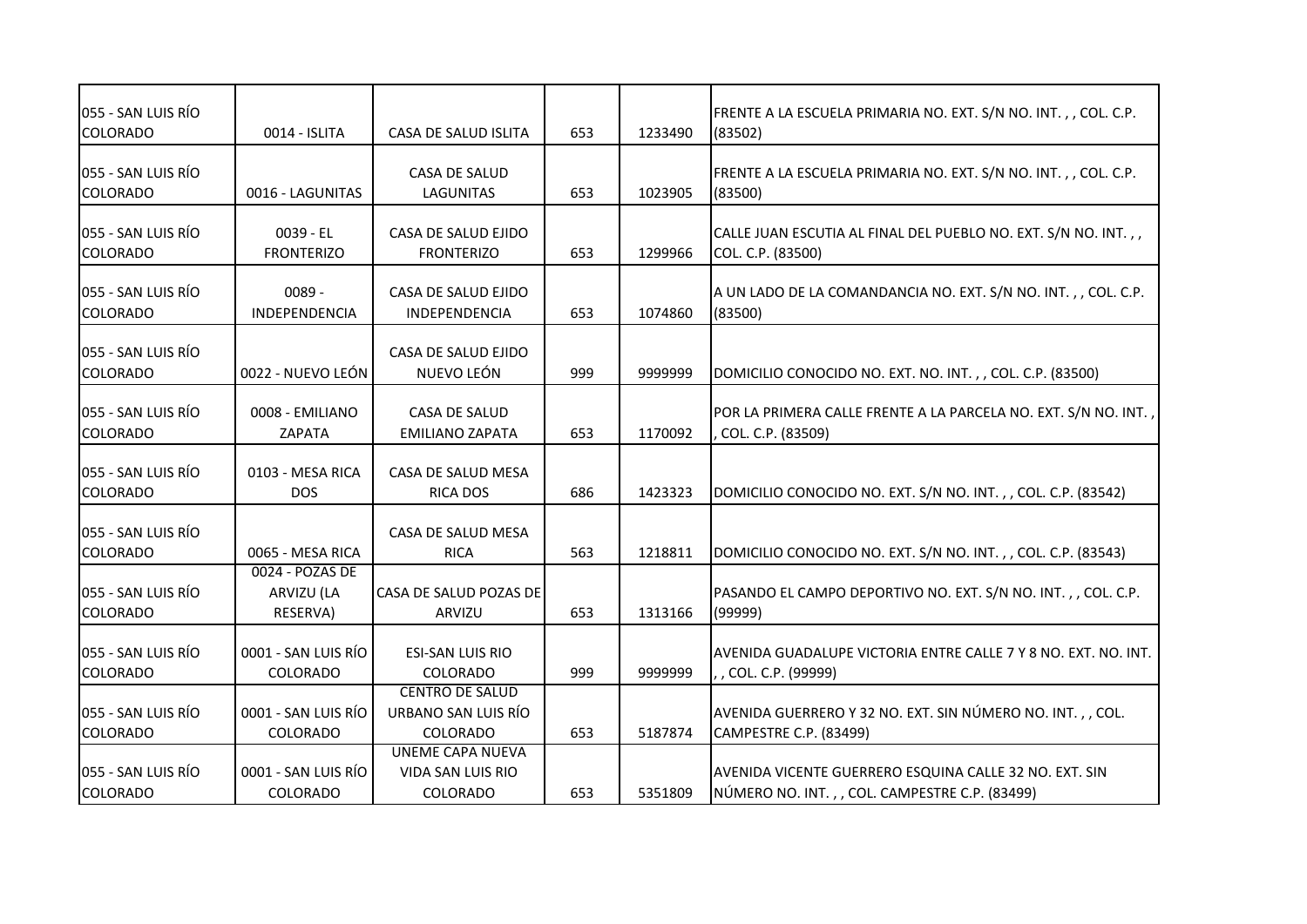|                                       |                                                | UNEME-ENFERMEDADES                 |     |            |                                                                    |
|---------------------------------------|------------------------------------------------|------------------------------------|-----|------------|--------------------------------------------------------------------|
| 055 - SAN LUIS RÍO                    | 0001 - SAN LUIS RÍO                            | CRÓNICAS SAN LUIS RÍO              |     |            | AVENIDA GUERRERO Y CALLE 32 NO. EXT. SIN NÚMERO NO. INT.,,         |
| <b>COLORADO</b>                       | <b>COLORADO</b>                                | COLORADO                           | 653 | 5170532    | COL. CAMPESTRE C.P. (83499)                                        |
|                                       |                                                | <b>CENTRO DE SALUD RURAL</b>       |     |            |                                                                    |
| 056 - SAN MIGUEL DE                   | 0001 - SAN MIGUEL                              | SAN MIGUEL DE                      |     |            | MINA ENTRE REFORMA Y ZARAGOZA NO. EXT. SIN NÚMERO NO. INT.,        |
| <b>HORCASITAS</b>                     | DE HORCASITAS                                  | <b>HORCASITAS</b>                  | 200 | 12443309   | COL. C.P. (83360)                                                  |
|                                       |                                                |                                    |     |            |                                                                    |
| 056 - SAN MIGUEL DE                   |                                                | CENTRO DE SALUD RURAL              |     |            | NUÑEZ Y FRANCISCO SERGIO ORTÍZ NO. EXT. NO. INT.,, COL. C.P.       |
| <b>HORCASITAS</b>                     | 0027 - PESQUEIRA                               | ESTACIÓN PESQUEIRA                 | 623 | 2128102    | (83360)                                                            |
|                                       |                                                | CASA DE SALUD EL                   |     |            |                                                                    |
| 056 - SAN MIGUEL DE                   | 0053 - EL TORREÓN                              | <b>TORREÓN</b>                     |     |            | A UN LADO DE LA PLAZA PUBLICA NO. EXT. S/N NO. INT.,, COL. C.P.    |
| <b>HORCASITAS</b>                     | 0003 - LOS ÁNGELES                             |                                    | 662 | 2440256    | (83204)                                                            |
| 056 - SAN MIGUEL DE                   | (LA FÁBRICA DE LOS                             | CASA DE SALUD FABRICA              |     |            | CALLE PRINCIPAL, FRENTE AL MINISUPER LA FABRICA NO. EXT. S/N       |
| <b>HORCASITAS</b>                     | ÁNGELES)                                       | DE LOS ÁNGELES                     | 999 | 9999999    | NO. INT.,, COL. C.P. (83370)                                       |
|                                       |                                                |                                    |     |            |                                                                    |
| 056 - SAN MIGUEL DE                   | 0032 - PUEBLO                                  | CASA DE SALUD PUEBLO               |     |            |                                                                    |
| <b>HORCASITAS</b>                     | <b>NUEVO</b>                                   | <b>NUEVO</b>                       | 999 | 9999999    | FRENTE AL KINDER NO. EXT. S/S NO. INT.,, COL. C.P. (83376)         |
|                                       |                                                |                                    |     | 2321347 H. |                                                                    |
| 057 - SAN PEDRO DE LA                 | 0001 - SAN PEDRO                               | <b>CENTRO DE SALUD RURAL</b>       |     |            | AYUNTAMIE AVENIDA DONALDO COLOSIO NO. EXT. 11 NO. INT., COL. C.P.  |
| <b>CUEVA</b>                          | DE LA CUEVA                                    | SAN PEDRO DE LA CUEVA              | 623 | <b>NTO</b> | (84700)                                                            |
|                                       |                                                |                                    |     |            |                                                                    |
| 057 - SAN PEDRO DE LA                 | 0007 - NUEVO                                   | CASA DE SALUD NUEVO                |     |            |                                                                    |
| <b>CUEVA</b>                          | <b>TEPUPA</b>                                  | <b>TEPUPA</b>                      | 623 | 1011728    | MIGUEL HIDALGO NO. EXT. S/N NO. INT.,, COL. C.P. (84710)           |
|                                       |                                                |                                    |     |            |                                                                    |
| 057 - SAN PEDRO DE LA<br><b>CUEVA</b> | 0009 - SAN JOSÉ DE<br><b>BATUC (BATUQUITO)</b> | CASA DE SALUD SAN JOSÉ<br>DE BATÚC | 623 | 1016820    |                                                                    |
|                                       |                                                |                                    |     |            | AL ORIENTE DE LA IGLESIA NO. EXT. S/N NO. INT.,, COL. C.P. (84709) |
|                                       |                                                | CENTRO DE SALUD CON                |     |            | AVENIDA SERNA Y MORELOS NO. EXT. SIN NÚMERO NO. INT.,, COL.        |
| 058 - SANTA ANA                       | 0001 - SANTA ANA                               | HOSPITAL SANTA ANA                 | 641 | 3241666    | C.P. (84600)                                                       |
|                                       |                                                |                                    |     |            |                                                                    |
|                                       | 0020 - ESTACIÓN                                | <b>CENTRO DE SALUD RURAL</b>       |     |            |                                                                    |
| 058 - SANTA ANA                       | <b>LLANO</b>                                   | ESTACIÓN LLANO                     | 999 | 9999999    | DOMICILIO CONOCIDO NO. EXT. NO. INT.,, COL. C.P. (84617)           |
|                                       |                                                |                                    |     |            |                                                                    |
|                                       |                                                | <b>CENTRO DE SALUD RURAL</b>       |     |            |                                                                    |
| 1058 - SANTA ANA                      | 0012 - EL CLARO                                | EL CLARO                           | 999 | 9999999    | DOMICILIO CONOCIDO NO. EXT. NO. INT.,, COL. C.P. (84600)           |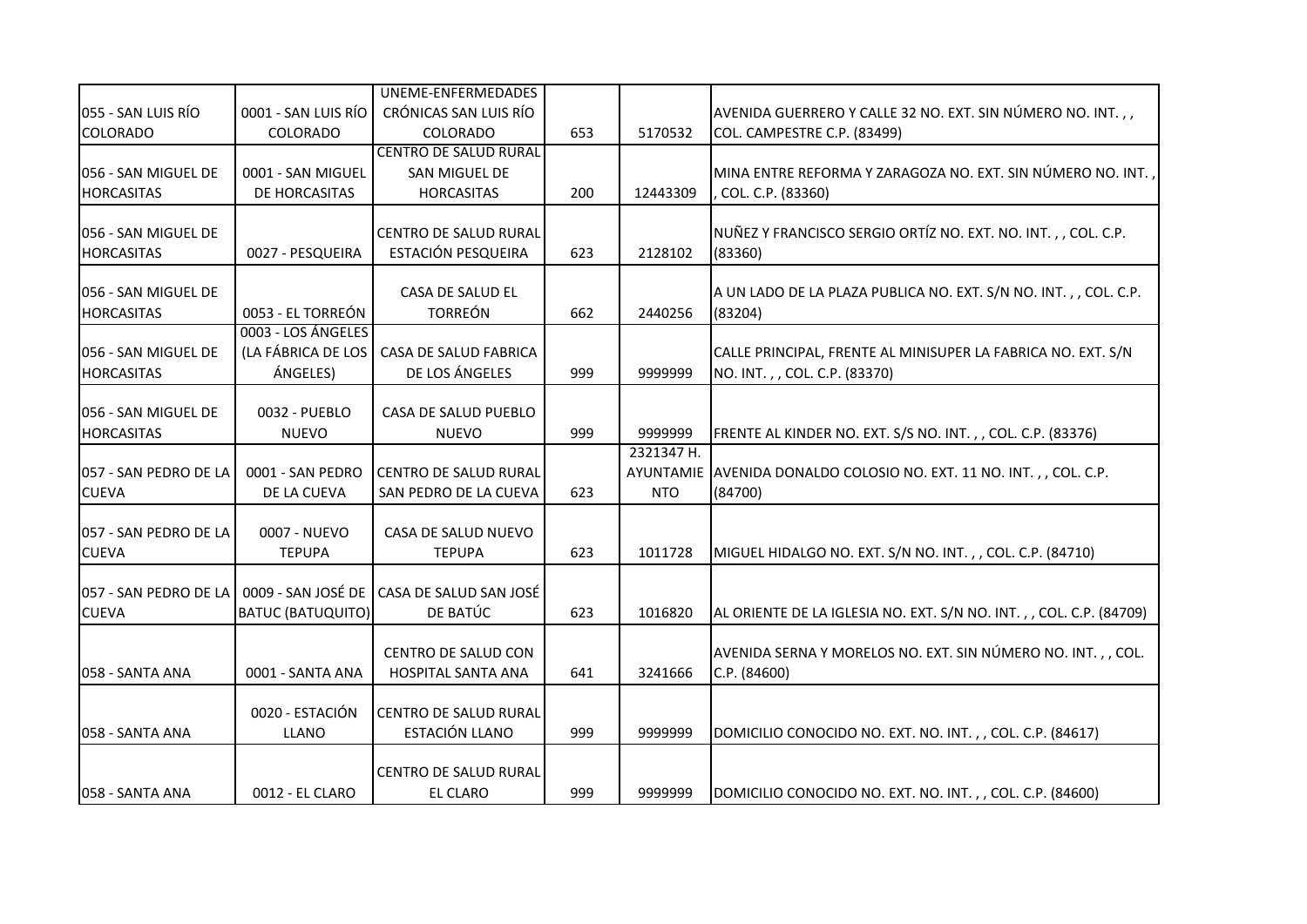| 058 - SANTA ANA  | 0060 - SANTA<br><b>MARTHA</b>                       | CASA DE SALUD SANTA<br><b>MARTHA</b>                               | 999 | 9999999                | IA UN LADO DE LA CASA EJIDAL NO. EXT. S/N NO. INT. , , COL. C.P.<br>(84602)                |
|------------------|-----------------------------------------------------|--------------------------------------------------------------------|-----|------------------------|--------------------------------------------------------------------------------------------|
| 058 - SANTA ANA  | 9999 - NO<br><b>ESPECIFICADO</b>                    | CASA DE SALUD EL<br>COYOTILLO                                      | 999 | 9999999                | RUMBO A CAMINO A LA ESCUELA NO. EXT. S/N NO. INT. , , COL. C.P.<br>(99999)                 |
| 058 - SANTA ANA  | 0001 - SANTA ANA                                    | <b>JURISDICCION SANITARIA</b><br><b>III SANTA ANA</b>              | 641 | 3241605                | AVENIDA ÁLVARO OBREGÓN NO. EXT. 307 NO. INT.,, COL. C.P.<br>(84600)                        |
| 058 - SANTA ANA  | 0001 - SANTA ANA                                    | ALMACÉN JURISDICCIÓN<br><b>SANITARIA III</b>                       | 999 | 9999999                | AVENIDA ÁLVARO OBREGÓN NO. EXT. SIN NÚMERO NO. INT.,, COL.<br>C.P. (84600)                 |
| 058 - SANTA ANA  | 0001 - SANTA ANA                                    | <b>CARAVANA TIPO I SANTA</b><br>ANA                                | 662 | 8483077                | AVENIDA OBREGON NO. EXT. 307 NO. INT.,, COL. CENTRO C.P.<br>(84600)                        |
| 059 - SANTA CRUZ | 0001 - SANTA CRUZ                                   | CENTRO DE SALUD RURAL<br><b>SANTA CRUZ</b>                         | 633 | 26801<br><b>CASETA</b> | AVENIDA LÓPEZ MATEOS NO. EXT. SIN NÚMERO NO. INT.,, COL. C.P.<br>(84140)                   |
| 059 - SANTA CRUZ | 0030 - MIGUEL<br><b>HIDALGO (SAN</b><br>LÁZARO)     | <b>CENTRO DE SALUD RURAL</b><br>MIGUEL HIDALGO (SAN<br>LÁZARO)     | 999 | 9999999                | AVENIDA MIGUEL HIDALGO Y 12 DE OCTUBRE NO. EXT. SIN NÚMERO<br>NO. INT.,, COL. C.P. (84640) |
| 060 - SÁRIC      | 0001 - SÁRIC                                        | CENTRO DE SALUD RURAL<br>SARIC                                     | 637 | 3735169                | PINO SUAREZ E INDEPENDENCIA NO. EXT. NO. INT.,, COL. C.P.<br>(83860)                       |
| 060 - SÁRIC      | 0044 - SÁSABE                                       | <b>CENTRO DE SALUD RURAL</b><br><b>SASABE</b>                      | 637 | 3748082                | 5 DE MAYO ENSEGUIDA DEL KINDER NO. EXT. NO. INT.,, COL. C.P.<br>(83870)                    |
| 060 - SÁRIC      | 0019 - LOS<br><b>CHIRRIONES</b>                     | CASA DE SALUD LOS<br><b>CHIRRÍONES</b>                             | 999 | 9999999                | FRENTE A LA ESCUELA PRIMARIA NO. EXT. S/N NO. INT.,, COL. C.P.<br>(99999)                  |
| 061 - SOYOPA     | 0001 - SOYOPA                                       | CENTRO DE SALUD RURAL<br>SOYOPA                                    | 623 | 2318051                | BOULEVARD COLOSIO FINAL NO. EXT. NO. INT.,, COL. C.P. (85640)                              |
| 061 - SOYOPA     | 0009 - SAN<br><b>ANTONIO DE LA</b><br><b>HUERTA</b> | <b>CENTRO DE SALUD RURAL</b><br>SAN ANTONIO DE LA<br><b>HUERTA</b> | 623 | 2318051                | DOMICILIO CONOCIDO NO. EXT. NO. INT.,, COL. C.P. (85656)                                   |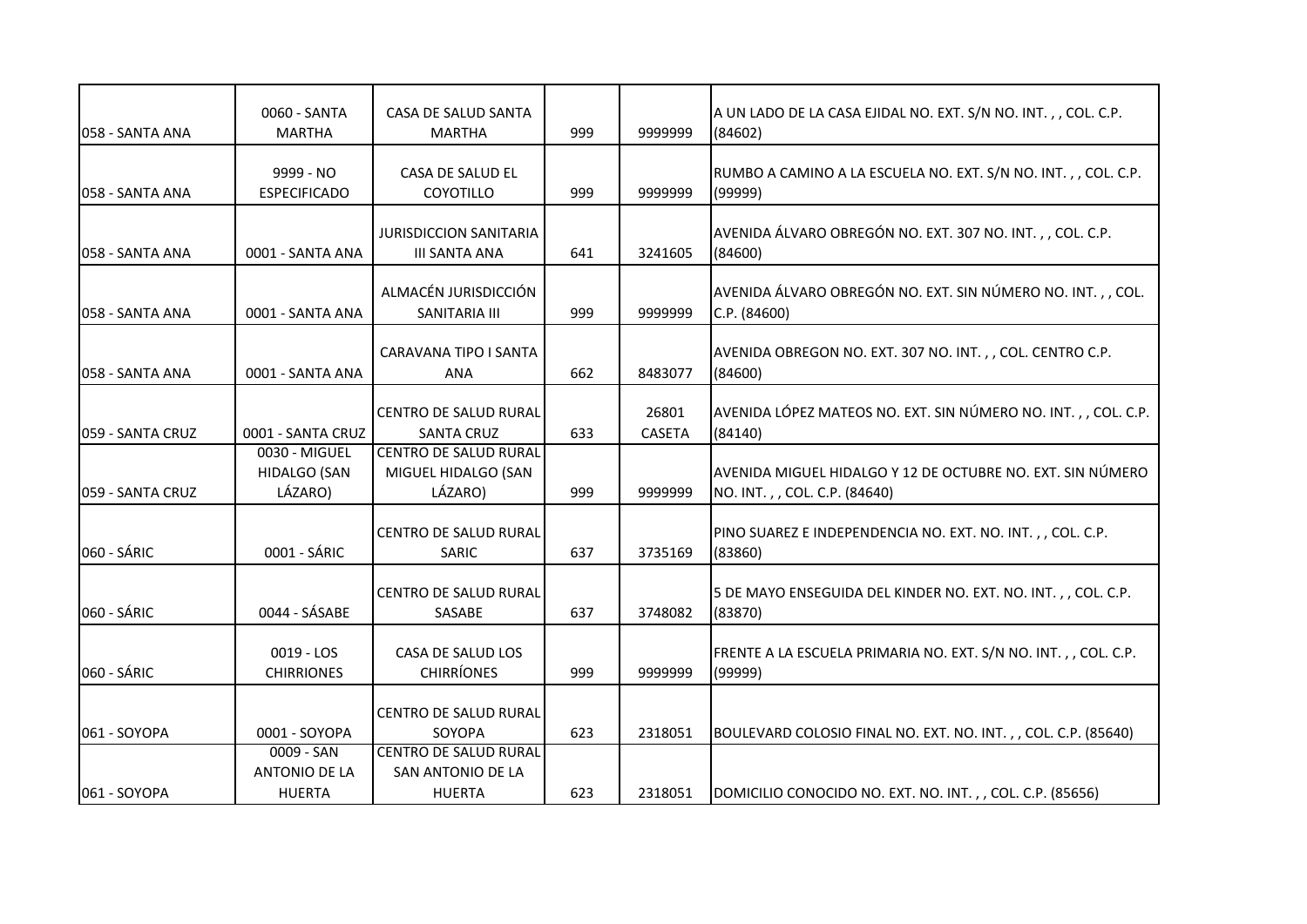| 061 - SOYOPA        | 0011 - TÓNICHI                                        | <b>CENTRO DE SALUD RURAL</b><br><b>TONICHI</b>              | 623 | 2318051<br><b>CASETA</b> | FRANCISCO SARABIA NO. EXT. SIN NÚMERO NO. INT., , COL. C.P.<br>(85650)        |
|---------------------|-------------------------------------------------------|-------------------------------------------------------------|-----|--------------------------|-------------------------------------------------------------------------------|
| 061 - SOYOPA        | 0005 - EL NOVILLO<br>(CAMPAMENTO EL<br>ÁGUILA)        | CENTRO DE SALUD RURAL<br>EL NOVILLO                         | 999 | 9999999                  | DOMICILIO CONOCIDO NO. EXT. NO. INT.,, COL. C.P. (85640)                      |
| 061 - SOYOPA        | 0007 - REBEICO                                        | CASA DE SALUD REBEICO                                       | 623 | 1013775                  | FRENTE A LA PLAZA DEL PUEBLO NO. EXT. S/N NO. INT. , , COL. C.P.<br>(85643)   |
| 062 - SUAQUI GRANDE | 0001 - SUAQUI<br>GRANDE                               | <b>CENTRO DE SALUD RURAL</b><br><b>SUAQUI GRANDE</b>        | 200 | 1234306<br><b>CASETA</b> | HIDALGO Y NUEVO LEON NO. EXT. NO. INT.,, COL. C.P. (85580)                    |
| 063 - TEPACHE       | 0001 - TEPACHE                                        | CENTRO DE SALUD RURAL<br><b>TEPACHE</b>                     | 634 | 3428189                  | MIGUEL ALEMAN NO. EXT. 600 NO. INT.,, COL. C.P. (84751)                       |
| 063 - TEPACHE       | 0002 - CASA<br><b>GRANDE</b>                          | CASA DE SALUD CASA<br><b>GRANDE</b>                         | 634 | 3473894                  | FRENTE A LA PLAZA DEL PUEBLO NO. EXT. S/N NO. INT.,, COL. C.P.<br>(84754)     |
| 064 - TRINCHERAS    | 0001 - TRINCHERAS                                     | <b>CENTRO DE SALUD RURAL</b><br><b>TRINCHERAS</b>           | 641 | 3256043                  | GALEANA Y NARCISO MENDOZA NO. EXT. NO. INT.,, COL. C.P.<br>(83930)            |
| 064 - TRINCHERAS    | 0112 - PUEBLO<br><b>NUEVO (PUEBLO</b><br>NUEVO OCUCA) | <b>CENTRO DE SALUD RURAL</b><br>PUEBLO NUEVO (NVO<br>OCUCA) | 641 | 3240862<br><b>CASETA</b> | DOMICILIO CONOCIDO NO. EXT. NO. INT.,, COL. C.P. (83930)                      |
| 065 - TUBUTAMA      | 0001 - TUBUTAMA                                       | CENTRO DE SALUD RURAL<br><b>TUBUTAMA</b>                    | 637 | 3737016                  | PRINCIPAL DETRAS DE LA IGLESIA NO. EXT. NO. INT.,, COL. C.P.<br>(83000)       |
| 065 - TUBUTAMA      | 0032 - LA SANGRE<br>(LA SANGRE NUEVA)                 | <b>CENTRO DE SALUD RURAL</b><br>LA SANGRE                   | 999 | 9999999                  | A UN COSTADO DE LA IGLESIA NO. EXT. NO. INT.,, COL. C.P. (83817)              |
| 065 - TUBUTAMA      | 0027 - LA REFORMA                                     | CASA DE SALUD LA<br><b>REFORMA</b>                          | 999 | 9999999                  | A LA ENTRADA DEL PUEBLO NO. EXT. S/N NO. INT.,, COL. C.P. (83805)             |
| 065 - TUBUTAMA      | 0036 - SAN MANUEL<br>(SAN MANUEL<br>OCUCA)            | CASA DE SALUD SAN<br>MANUEL (EL OCUCA)                      | 999 | 9999999                  | ENSEGUIDA DE LA CANCHA DEPORTIVA NO. EXT. S/N NO. INT.,, COL.<br>C.P. (83931) |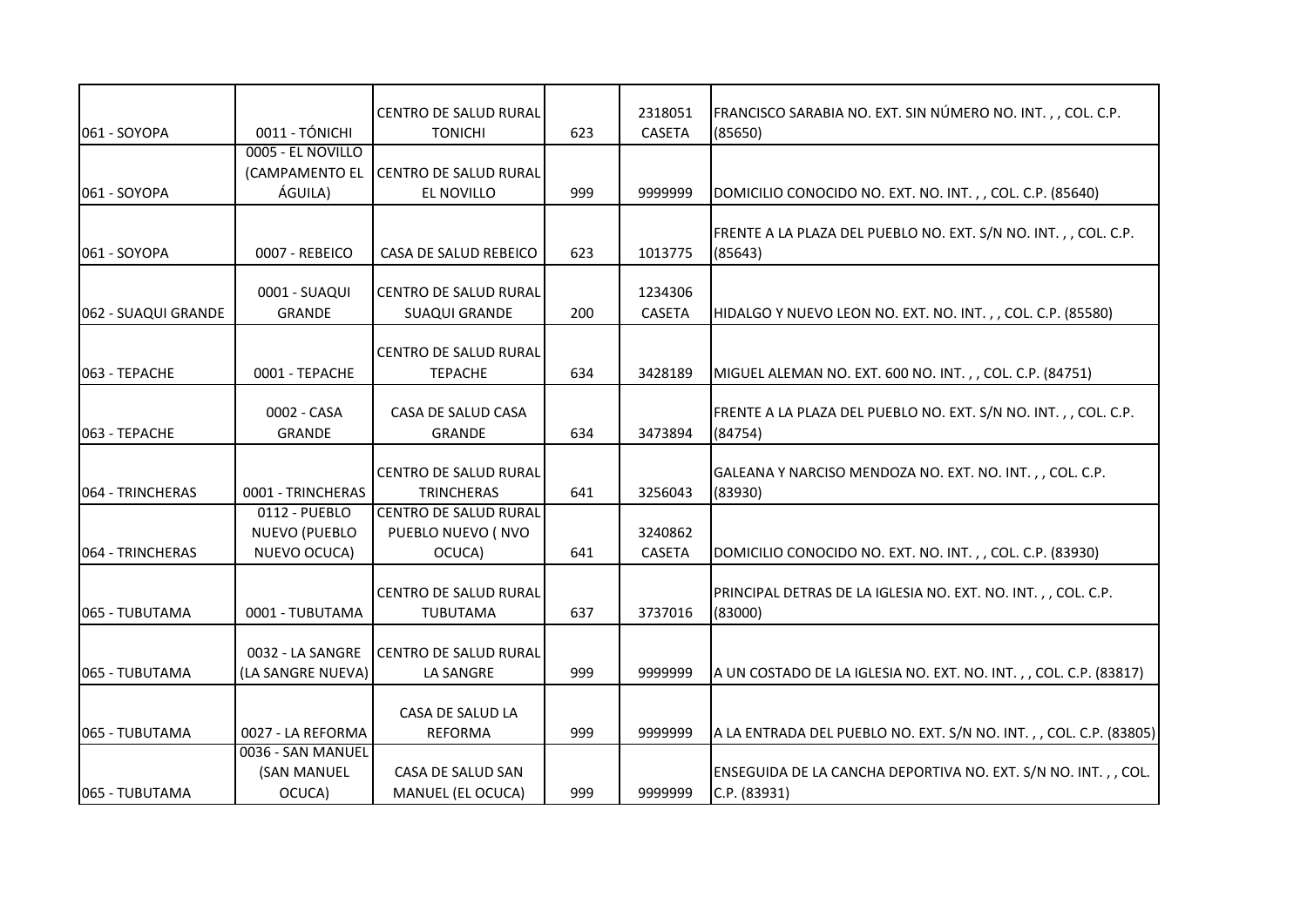| 066 - URES            | 0001 - HEROICA<br><b>CIUDAD DE URES</b> | HOSPITAL COMUNITARIO<br><b>URES</b>                  | 623 | 2320110                   | PLUTARCO ELIAS CALLES Y GARCIA MORALES NO. EXT. 18 NO. INT.,,<br>COL. C.P. (84900) |
|-----------------------|-----------------------------------------|------------------------------------------------------|-----|---------------------------|------------------------------------------------------------------------------------|
| 066 - URES            | 0005 - PUEBLO DE<br>ÁLAMOS              | <b>CENTRO DE SALUD RURAL</b><br>PUEBLO DE ALAMOS     | 623 | 23232035<br><b>CASETA</b> | PLUTARCO ELIAS CALLES NO. EXT. 18 NO. INT.,, COL. C.P. (89918)                     |
| 066 - URES            | 0066 - RANCHO<br><b>VIEJO</b>           | CENTRO DE SALUD RURAL<br>RANCHO VIEJO                | 621 | 2139014                   | MIGUEL HIDALGO NO. EXT. SIN NÚMERO NO. INT.,, COL. C.P. (84918)                    |
| 066 - URES            | 0080 - SANTA<br>ROSALÍA                 | CASA DE SALUD SANTA<br>ROSALÍA                       | 999 | 9999999                   | CENTRO DEL PUEBLO NO. EXT. S/N NO. INT.,, COL. C.P. (84919)                        |
| 066 - URES            | 0083 - EL SEGURO                        | CASA DE SALUD EL<br><b>SEGURO</b>                    | 999 | 9999999                   | FRENTE A LA ESCUELA PRIMARIA NO. EXT. S/N NO. INT.,, COL. C.P.<br>(84918)          |
| 067 - VILLA HIDALGO   | 0001 - VILLA<br><b>HIDALGO</b>          | <b>CENTRO DE SALUD RURAL</b><br><b>VILLA HIDALGO</b> | 634 | 3440026                   | AVENIDA MORELOS NO. EXT. 71 NO. INT.,, COL. C.P. (84580)                           |
| 067 - VILLA HIDALGO   | 0005 - SAN JUAN<br>DEL RÍO              | <b>CENTRO DE SALUD RURAL</b><br>SAN JUAN DEL RÍO     | 634 | 3440026                   | JUNTO AL ESTADIO NO. EXT. NO. INT.,, COL. C.P. (84580)                             |
| 068 - VILLA PESQUEIRA | 0001 - VILLA<br>PESQUEIRA<br>(MÁTAPE)   | CENTRO DE SALUD RURAL<br><b>VILLA PESQUEIRA</b>      | 200 | 1244315<br><b>CASETA</b>  | JESÚS GARCIA Y CORONEL SANCHEZ NO. EXT. SIN NÚMERO NO. INT.,<br>COL. C.P. (85560)  |
| 068 - VILLA PESQUEIRA | 0050 - NACORI<br>GRANDE                 | CENTRO DE SALUD RURAL<br><b>NACORI GRANDE</b>        | 623 | 2320358                   | DOMICILIO CONOCIDO NO. EXT. NO. INT.,, COL. C.P. (84775)                           |
| 068 - VILLA PESQUEIRA | 0002 - ADIVINO                          | CASA DE SALUD ADIVINO                                | 999 | 9999999                   | A UN COSTADO DE LA IGLESIA NO. EXT. S/N NO. INT.,, COL. C.P.<br>(84790)            |
| 069 - YÉCORA          | 0001 - YÉCORA                           | CENTRO DE SALUD RURAL<br>YECORA                      | 623 | 2320324                   | AVENIDA LERDO DE TEJADA Y HERMOSILLO NO. EXT. 3 NO. INT.,,<br>COL. C.P. (85780)    |
| 069 - YÉCORA          | 0025 - MAYCOBA                          | CENTRO DE SALUD RURAL<br><b>MAYCOBA</b>              | 623 | 2320325                   | A UN COSTADO DEL ALBERGUE NO. EXT. NO. INT., , COL. C.P. (85789)                   |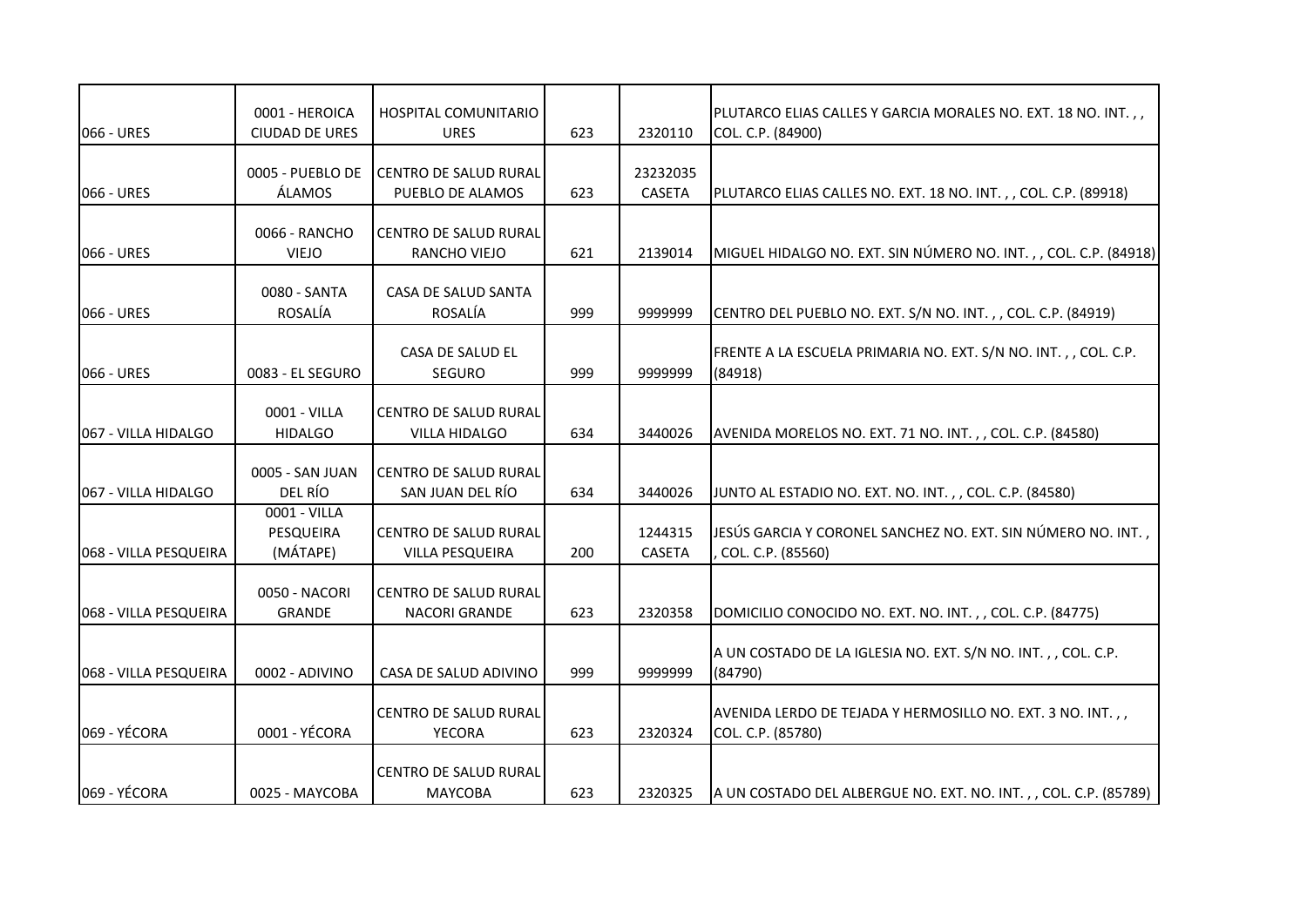|                     | 0042 - SANTA ROSA   |                                       |     |         |                                                                    |
|---------------------|---------------------|---------------------------------------|-----|---------|--------------------------------------------------------------------|
|                     | (SANTA ROSA DE      | CENTRO DE SALUD RURAL                 |     |         |                                                                    |
| 069 - YÉCORA        | LIMA)               | <b>SANTA ROSA</b>                     | 200 | 3430246 | DOMICILIO CONOCIDO NO. EXT. NO. INT.,, COL. C.P. (85790)           |
|                     |                     |                                       |     |         |                                                                    |
|                     |                     | CASA DE SALUD SANTA                   |     |         |                                                                    |
| 069 - YÉCORA        | 0041 - SANTA ANA    | <b>ANA</b>                            | 999 | 9999999 | BARRIO OJO DE AGUA NO. EXT. S/N NO. INT.,, COL. C.P. (85790)       |
|                     |                     |                                       |     |         |                                                                    |
|                     | $0011 - LA$         | CASA DE SALUD                         |     |         |                                                                    |
| 069 - YÉCORA        | <b>CONCEPCIÓN</b>   | <b>CONCEPCIÓN</b>                     | 999 | 9999999 | A LA ENTRADA DEL PUEBLO NO. EXT. S/N NO. INT.,, COL. C.P. (85798)  |
|                     | 0017 - GUADALUPE    | CASA DE SALUD                         |     |         | FRENTE ALA CANCHA DE EVENTOS NO. EXT. S/N NO. INT.,, COL. C.P.     |
| 069 - YÉCORA        | DE TAYOPA           | <b>GUADALUPE DE TAYOPA</b>            | 999 | 9999999 | (85797)                                                            |
|                     |                     |                                       |     |         |                                                                    |
|                     |                     | CASA DE SALUD LA                      |     |         |                                                                    |
| 069 - YÉCORA        | 0033 - LA QUEMA     | <b>QUEMA</b>                          | 999 | 9999999 | FRENTE A LA ESC PRIMARIA NO. EXT. S/N NO. INT.,, COL. C.P. (85794) |
|                     |                     |                                       |     |         |                                                                    |
|                     |                     |                                       |     |         |                                                                    |
| 069 - YÉCORA        | 0043 - TEPOCA       | CASA DE SALUD TEPOCA                  | 999 | 9999999 | A UN LADO DEL ARROYO NO. EXT. S/N NO. INT.,, COL. C.P. (85793)     |
|                     |                     |                                       |     |         |                                                                    |
|                     |                     | CASA DE SALUD SAN                     |     |         |                                                                    |
| 069 - YÉCORA        | 0040 - SAN NICOLÁS  | <b>NICOLÁS</b>                        | 999 | 9999999 | A LA ENTRADA DEL PUEBLO NO. EXT. S/N NO. INT.,, COL. C.P. (85795)  |
| 070 - GENERAL       |                     |                                       |     |         |                                                                    |
| PLUTARCO ELÍAS      |                     | <b>CENTRO DE SALUD RURAL</b>          |     |         | ENRIQUE RUHEN Y ESQUINA BORSUM NO. EXT. 21 NO. INT.,, COL.         |
| <b>CALLES</b>       | 0001 - SONOITA      | SONOYTA                               | 651 | 5121207 | SONOYTA C.P. (83570)                                               |
|                     |                     |                                       |     |         |                                                                    |
| 071 - BENITO JUÁREZ | 0001 - VILLA JUÁREZ | CENTRO DE SALUD RURAL<br>VILLA JUÁREZ |     |         | PLUTARCO ELIAS CALLES FRENTE A LA PLAZA PRINCIPAL NO. EXT. NO.     |
|                     |                     |                                       | 643 | 4350683 | INT.,, COL. C.P. (85283)                                           |
|                     |                     | CENTRO DE SALUD RURAL                 |     |         | A UN COSTADO DE LA ESCUELA PRIMARIA NO. EXT. NO. INT.,, COL.       |
| 071 - BENITO JUÁREZ | 0104 - JECOPACO     | <b>JECOPACO</b>                       | 999 | 9999999 | C.P. (85289)                                                       |
|                     | 0139 - PAREDÓN      |                                       |     |         |                                                                    |
|                     | COLORADO            | <b>CENTRO DE SALUD RURAL</b>          |     |         |                                                                    |
| 071 - BENITO JUÁREZ | (PAREDÓN VIEJO)     | PAREDON COLORADO                      | 999 | 9999999 | DOMICILIO CONOCIDO NO. EXT. NO. INT.,, COL. C.P. (85298)           |
|                     |                     |                                       |     |         |                                                                    |
|                     | 0003 - AGUA         | CASA DE SALUD AGUA                    |     |         | CONTRAESQUINA DE LA PLAZA NO. EXT. S/N NO. INT.,, COL. C.P.        |
| 071 - BENITO JUÁREZ | <b>BLANCA</b>       | <b>BLANCA</b>                         | 649 | 9980420 | (99999)                                                            |